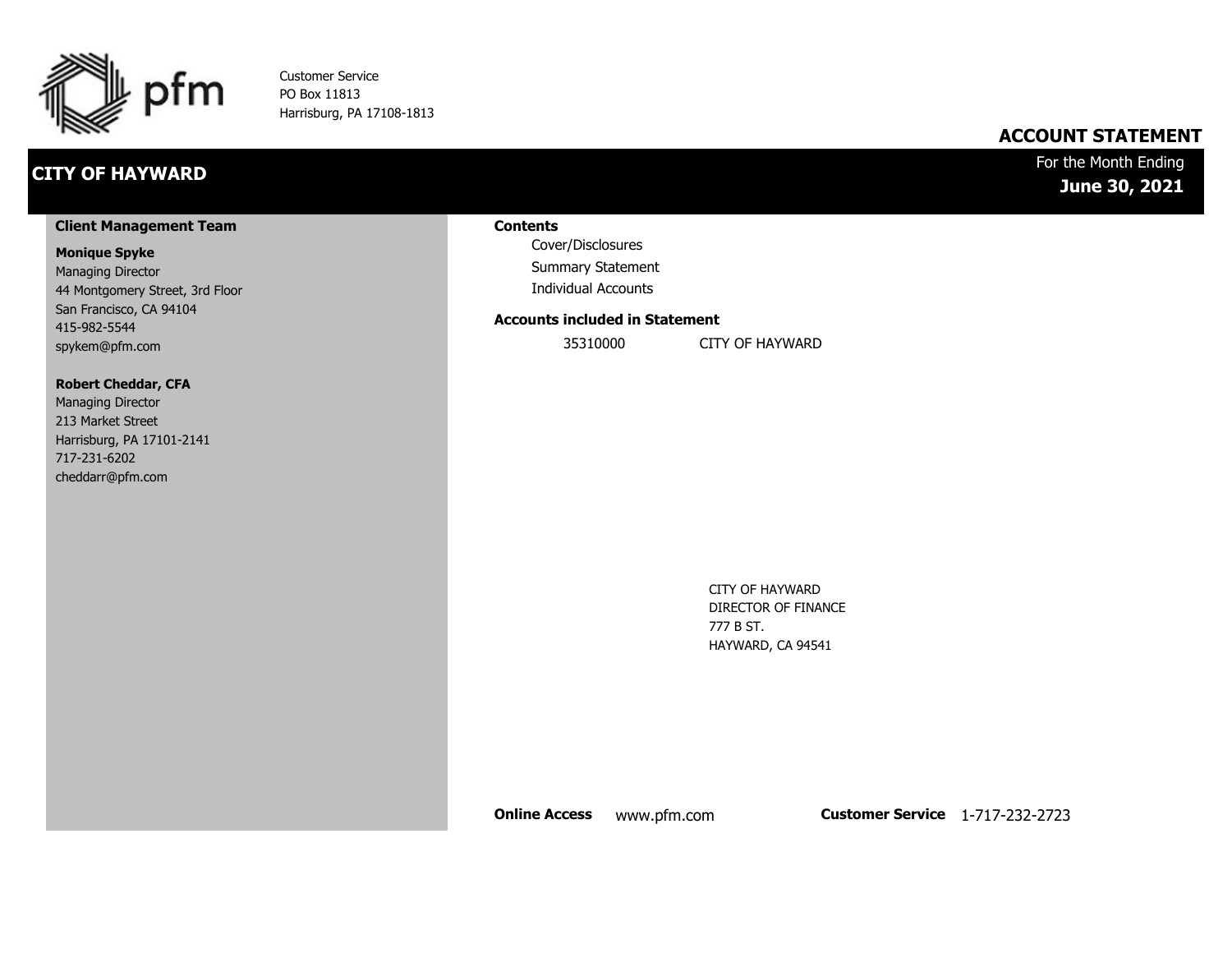

#### **Important Disclosures**

#### For the Month Ending **June 30, 2021 Account Statement**

### Important Disclosures

This statement is for general information purposes only and is not intended to provide specific advice or recommendations. PFM Asset Management LLC ("PFM") is an investment advisor registered with the Securities and Exchange Commission, and is required to maintain a written disclosure statement of our background and business experience. If you would like to receive a copy of our current disclosure statement, please contact Service Operations at the address below.

**Proxy Voting** PFM does not normally receive proxies to vote on behalf of its clients. However, it does on occasion receive consent requests. In the event a consent request is received the portfolio manager contacts the client and then proceeds according to their instructions. PFM's Proxy Voting Policy is available upon request by contacting Service Operations at the address below. **Questions About an Account** PFM's monthly statement is intended to detail our investment advisory activity as well as the activity of any accounts held by clients in pools that are managed by PFM. The custodian bank maintains the control of assets and executes (i.e., settles) all investment transactions. The custodian statement is the official record of security and cash holdings and transactions. PFM recognizes that clients may use these reports to facilitate record keeping and that the custodian bank statement and the PFM statement should be reconciled and differences resolved. Many custodians use a settlement date basis which may result in the need to reconcile due to a timing

difference. **Account Control** PFM does not have the authority to withdraw funds from or deposit funds to the custodian. Our clients retain responsibility for their internal accounting policies; implementing and enforcing internal controls and

generating ledger entries or otherwise recording transactions. **Market Value** Generally, PFM's market prices are derived from closing bid prices as of the last business day of the month as supplied by Refinitiv or Bloomberg. Where prices are not available from generally recognized sources the securities are priced using a yield-based matrix system to arrive at an estimated market value. Prices that fall between data points are interpolated. Non-negotiable FDIC-insured bank certificates of deposit are priced at par. Although PFM believes the prices to be reliable, the values of the securities do not always represent the prices at which the securities could have been bought or sold. Explanation of the valuation methods for a registered investment company, local government investment program,or TERM funds is contained in the appropriate fund offering documentation or information statement. **Amortized Cost** The original cost of the principal of the security is adjusted for the amount of the periodic reduction of any discount or premium from the purchase date until the date of the report. Discount or premium with respect to short term securities (those with less than one year to maturity at time of issuance) is amortized on a straightline basis. Such discount or premium with respect to longer term securities is amortized using the constant yield basis.

**Tax Reporting** Cost data and realized gains / losses are provided for informational purposes only. Please review for accuracy and consult your tax advisor to determine the tax consequences of your security transactions. PFM does not report such information to the IRS or other taxing authorities and is not responsible for the accuracy of such information that may be required to be reported to federal, state or other taxing authorities.

**Financial Situation** In order to better serve you, PFM should be promptly notified of any material change in your investment objective or financial situation. **Callable Securities** Securities subject to redemption prior to maturity may be redeemed in whole or in part before maturity, which could affect the yield represented. Portfolio The securities in this portfolio, including shares of mutual funds, are not guaranteed or otherwise protected by PFM, the FDIC (except for certain non-negotiable certificates of deposit) or any government agency. Investment in securities involves risks, including the possible loss of the amount invested. Actual settlement values, accrued interest, and amortized cost amounts may vary for securities subject to an adjustable interest rate or subject to principal paydowns. Any changes to the values shown may be reflected within the next monthly statement's beginning values.

**Rating** Information provided for ratings is based upon a good faith inquiry of selected sources, but its accuracy and completeness cannot be guaranteed. Shares of some money market and TERM funds are marketed through representatives of PFM's wholly owned subsidiary, PFM Fund Distributors, Inc. PFM Fund Distributors, Inc. is registered with the SEC as a broker/dealer and is a member of the Financial Industry Regulatory Authority ("FINRA") and the Municipal Securities Rulemaking Board ("MSRB"). You may reach the FINRA by calling the FINRA Regulator Public Disclosure Hotline at 1-888-289-9999 or at the FINRA Regulation Internet website address www.nasd.com. A brochure describing the FINRA Regulation Public Disclosure Program is also available from the FINRA upon request. **Key Terms and Definitions**

*Dividends* on money market funds consist of interest earned, plus any discount ratably amortized to the date of maturity, plus all realized gains and losses on the sale of securities prior to maturity, less ratable amortization of any premium and all accrued expenses to the fund. Dividends are accrued daily and may be paid either monthly or quarterly. The monthly earnings on this statement represent the estimated dividend accrued for the month for any program that distributes earnings on a quarterly basis. There is no guarantee that the estimated amount will be paid on the actual distribution date.

*Current Yield* is the net change, exclusive of capital changes and income other than investment income, in the value of a hypothetical fund account with a balance of one share over the seven-day base period including the statement date, expressed as a percentage of the value of one share (normally \$1.00 per share) at the beginning of the seven-day period. This resulting net change in account value is then annualized by multiplying it by

365 and dividing the result by 7. The yields quoted should not be considered a representation of the yield of the fund in the future, since the yield is not fixed. *Average maturity* represents the average maturity of all securities and investments of a portfolio, determined by multiplying the par or principal value of each security or investment by its maturity (days or years), summing the products, and dividing the sum by the total principal value of the portfolio. The stated maturity date of mortgage backed or callable securities are used in this statement. However the actual maturity of these securities could vary depending on the level or prepayments on the underlying mortgages or whether a callable security has or is still able to be called.

*Monthly distribution yield* represents the net change in the value of one share (normally \$1.00 per share) resulting from all dividends declared during the month by a fund expressed as a percentage of the value of one share at the beginning of the month. This resulting net change is then annualized by multiplying it by 365 and dividing it by the number of calendar days in the month. *YTM at Cost* The yield to maturity at cost is the expected rate of return, based on the original cost, the annual interest receipts, maturity value and the time period from purchase date to maturity, stated as a percentage, on an annualized basis.

*YTM at Market* The yield to maturity at market is the rate of return, based on the current market value, the annual interest receipts, maturity value and the time period remaining until maturity, stated as a percentage, on an annualized basis. *Managed Account* A portfolio of investments managed discretely by PFM according to the client's specific investment policy and requirements. The investments are directly owned by the client and held by the client's custodian. *Unsettled Trade* A trade which has been executed however the final consummation of the security transaction and payment has not yet taken place.

Please review the detail pages of this statement carefully. If you think your statement is wrong, missing account information, or if you need more information about a transaction, please contact PFM within 60 days of receipt. If you have other concerns or questions regarding your account you should contact a member of your client management team or PFM Service Operations at the address below.

> PFM Asset Management LLC Attn: Service Operations 213 Market Street Harrisburg, PA 17101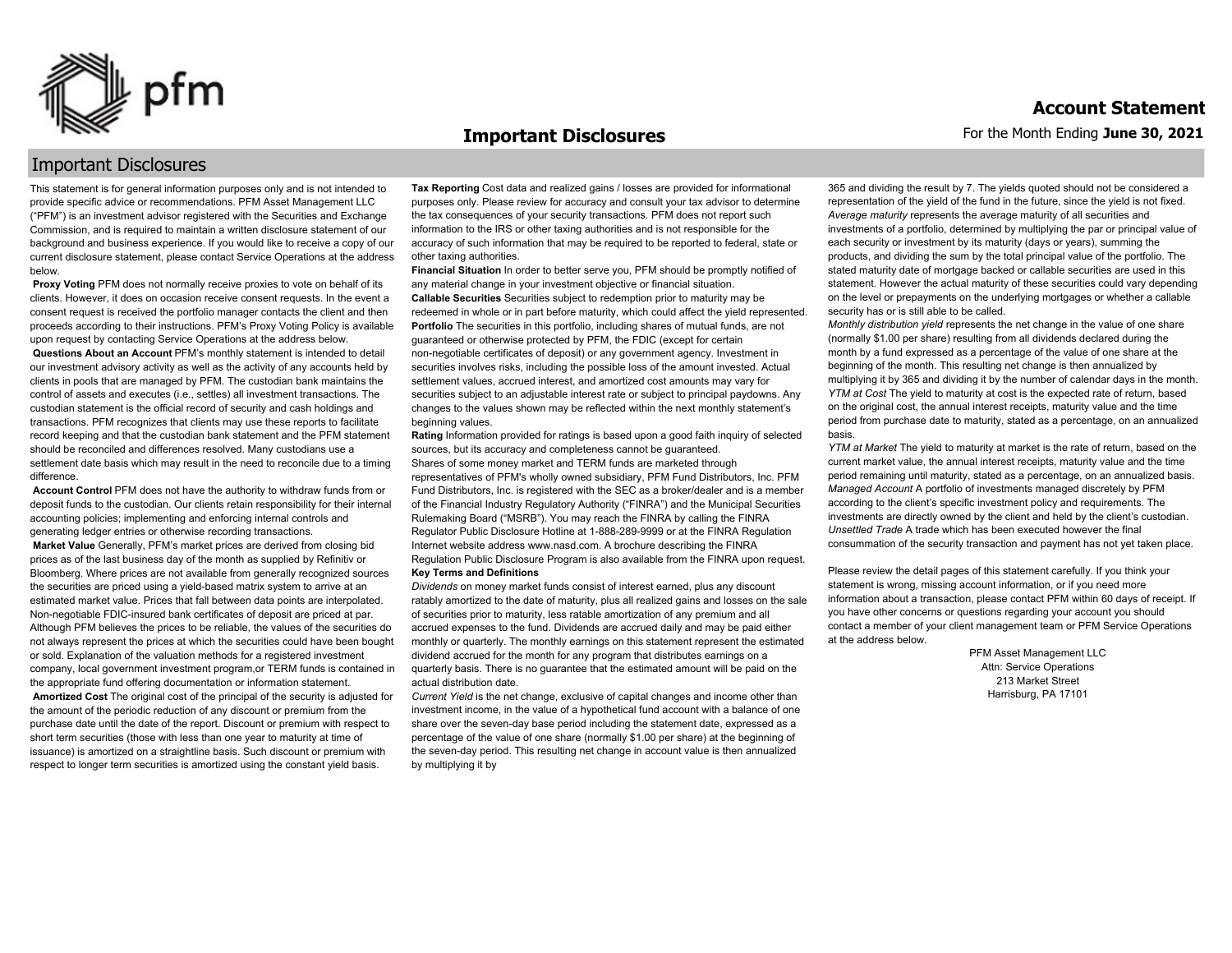

# **Managed Account Summary Statement** For the Month Ending June 30, 2021

| <b>Transaction Summary - Managed Account</b>      | <b>Cash Transactions Summary - Managed Account</b> |                                                   |                           |
|---------------------------------------------------|----------------------------------------------------|---------------------------------------------------|---------------------------|
| <b>Opening Market Value</b>                       | \$129,912,782.03                                   | Maturities/Calls                                  | 1,904,750.00              |
| Maturities/Calls                                  | (2,222,722.54)                                     | Sale Proceeds<br>Coupon/Interest/Dividend Income  | 5,345,347.82<br>68,631.51 |
| <b>Principal Dispositions</b>                     | (4,707,803.90)                                     | Principal Payments                                | 322,722.54                |
| <b>Principal Acquisitions</b><br>Unsettled Trades | 6,657,419.33<br>0.00                               | <b>Security Purchases</b>                         | (7,273,966.81)            |
| Change in Current Value                           | (300, 560.51)                                      | Net Cash Contribution<br>Reconciling Transactions | (367, 485.06)<br>0.00     |
| <b>Closing Market Value</b>                       | \$129,339,114.41                                   |                                                   |                           |

| <b>Earnings Reconciliation (Cash Basis) - Managed Account</b> |                  | <b>Cash Balance</b>         |        |
|---------------------------------------------------------------|------------------|-----------------------------|--------|
| Interest/Dividends/Coupons Received                           | 99,344.99        | <b>Closing Cash Balance</b> | \$0.00 |
| Less Purchased Interest Related to Interest/Coupons           | (1, 547.48)      |                             |        |
| Plus Net Realized Gains/Losses                                | 55,900.59        |                             |        |
| <b>Total Cash Basis Earnings</b>                              | \$153,698.10     |                             |        |
| <b>Earnings Reconciliation (Accrual Basis)</b>                | <b>Total</b>     |                             |        |
| Ending Amortized Value of Securities                          | 128,624,239.33   |                             |        |
| <b>Ending Accrued Interest</b>                                | 330,632.65       |                             |        |
| Plus Proceeds from Sales                                      | 4,730,329.81     |                             |        |
| Plus Proceeds of Maturities/Calls/Principal Payments          | 2,227,472.54     |                             |        |
| Plus Coupons/Dividends Received                               | 68,631.51        |                             |        |
| Less Cost of New Purchases                                    | (6,658,966.81)   |                             |        |
| Less Beginning Amortized Value of Securities                  | (128,863,792.79) |                             |        |
| Less Beginning Accrued Interest                               | (309, 908.78)    |                             |        |
| <b>Total Accrual Basis Earnings</b>                           | \$148,637.46     |                             |        |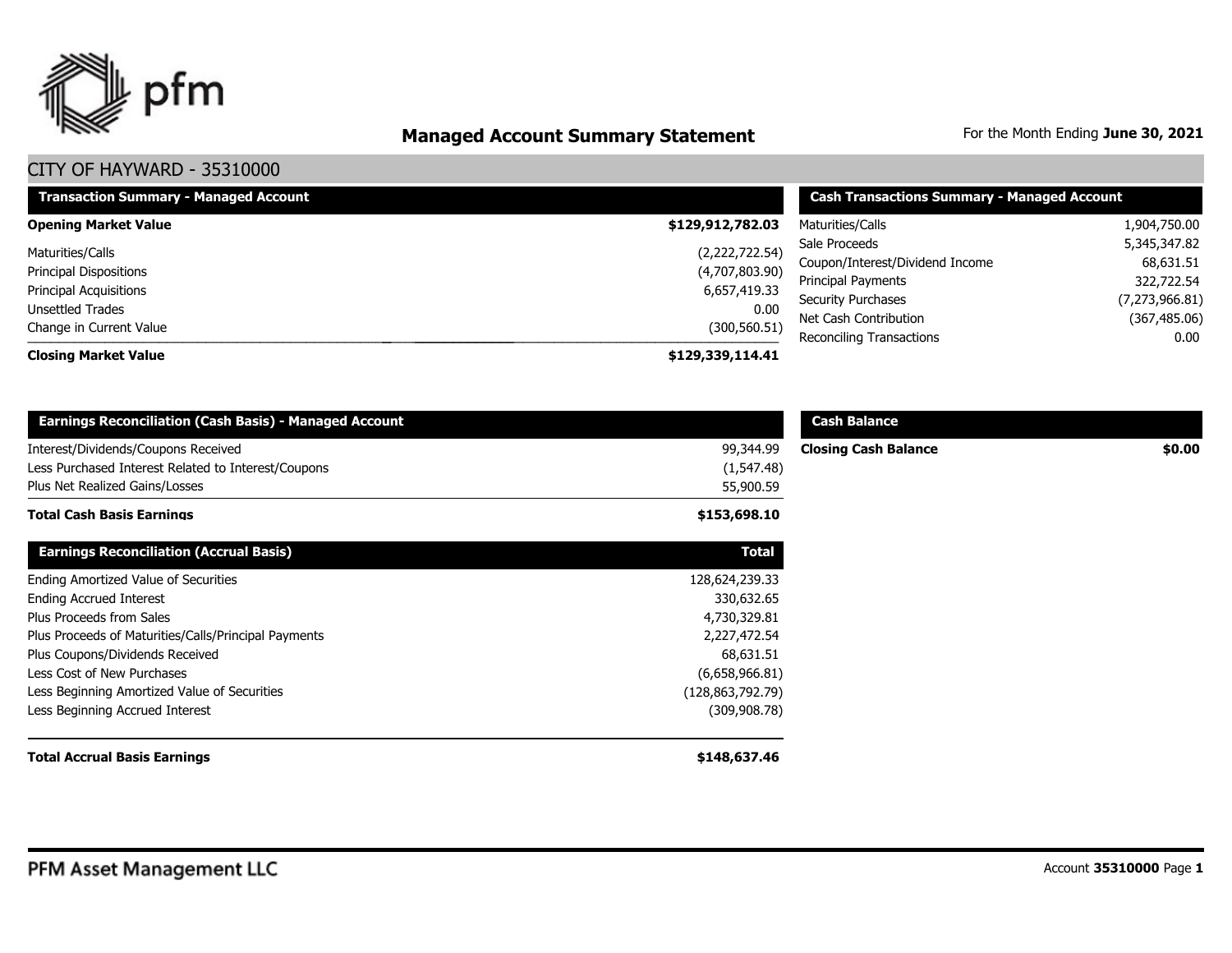

## **Portfolio Summary and Statistics** For the Month Ending June 30, 2021

## CITY OF HAYWARD - 35310000

| <b>Account Summary</b>                 |                  |                     |                |  |  |  |  |  |  |  |
|----------------------------------------|------------------|---------------------|----------------|--|--|--|--|--|--|--|
| <b>Description</b>                     | <b>Par Value</b> | <b>Market Value</b> | <b>Percent</b> |  |  |  |  |  |  |  |
| U.S. Treasury Bond / Note              | 41,220,000.00    | 41,722,495.43       | 32.25          |  |  |  |  |  |  |  |
| Supra-National Agency Bond / Note      | 3,570,000.00     | 3,569,403.59        | 2.76           |  |  |  |  |  |  |  |
| Municipal Bond / Note                  | 15,820,000.00    | 16,124,588.45       | 12.47          |  |  |  |  |  |  |  |
| Federal Agency Collateralized Mortgage | 9.728.451.05     | 9,876,743.05        | 7.64           |  |  |  |  |  |  |  |
| Obligation                             |                  |                     |                |  |  |  |  |  |  |  |
| Federal Agency Bond / Note             | 35,325,000.00    | 35,402,866.09       | 27.36          |  |  |  |  |  |  |  |
| Corporate Note                         | 11,534,000.00    | 11,764,210.33       | 9.10           |  |  |  |  |  |  |  |
| Certificate of Deposit                 | 4,900,000.00     | 4,951,294.59        | 3.83           |  |  |  |  |  |  |  |
| <b>Bank Note</b>                       | 300,000.00       | 317,392.50          | 0.25           |  |  |  |  |  |  |  |
| <b>Asset-Backed Security</b>           | 5,580,985.65     | 5,610,120.38        | 4.34           |  |  |  |  |  |  |  |
| <b>Managed Account Sub-Total</b>       | 127,978,436.70   | 129,339,114.41      | 100.00%        |  |  |  |  |  |  |  |
| <b>Accrued Interest</b>                |                  | 330,632.65          |                |  |  |  |  |  |  |  |
| <b>Total Portfolio</b>                 | 127,978,436.70   | 129,669,747.06      |                |  |  |  |  |  |  |  |



#### **Sector Allocation**



| <b>Characteristics</b>            |       |
|-----------------------------------|-------|
| Yield to Maturity at Cost         | 0.86% |
| Yield to Maturity at Market       | 0.40% |
| Weighted Average Days to Maturity | 734   |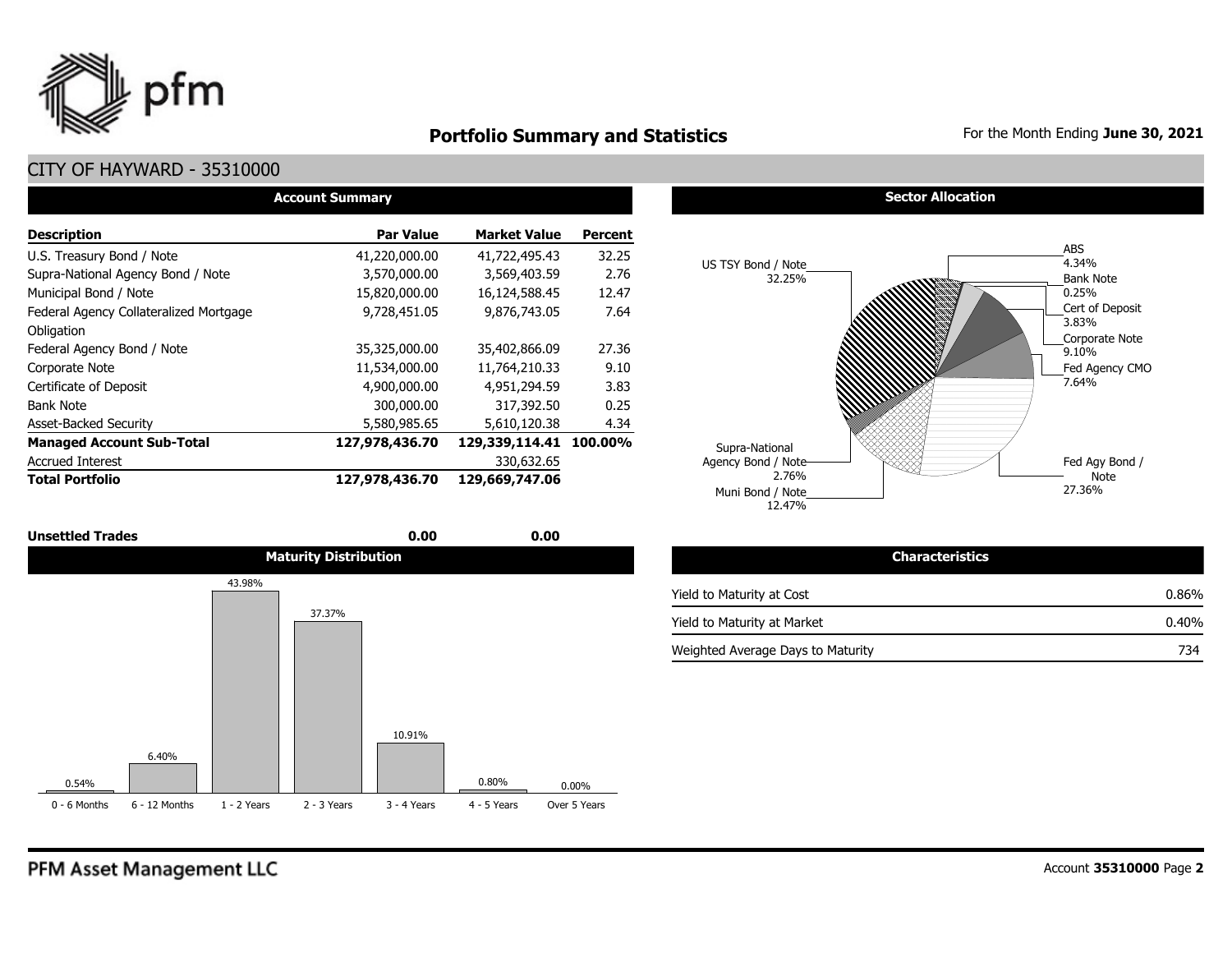

**Managed Account Issuer Summary** For the Month Ending June 30, 2021

## CITY OF HAYWARD - 35310000

pfm

| <b>Issuer Summary</b>                    |                     |                |  |  |  |  |  |
|------------------------------------------|---------------------|----------------|--|--|--|--|--|
|                                          | <b>Market Value</b> |                |  |  |  |  |  |
| <b>Issuer</b>                            | of Holdings         | <b>Percent</b> |  |  |  |  |  |
| ADOBE INC                                | 306,533.40          | 0.24           |  |  |  |  |  |
| AMAZON.COM INC                           | 354,227.17          | 0.27           |  |  |  |  |  |
| ARIZONA TRANSPORTATION BOARD             | 1,272,408.15        | 0.98           |  |  |  |  |  |
| <b>ASTRAZENECA PLC</b>                   | 664,166.09          | 0.51           |  |  |  |  |  |
| <b>BANK OF AMERICA CO</b>                | 1,106,236.35        | 0.86           |  |  |  |  |  |
| BMW FINANCIAL SERVICES NA LLC            | 235,182.57          | 0.18           |  |  |  |  |  |
| BRISTOL-MYERS SQUIBB CO                  | 503,797.14          | 0.39           |  |  |  |  |  |
| <b>BURLINGTON NORTHERN SANTA FE</b>      | 322,476.00          | 0.25           |  |  |  |  |  |
| CALIFORNIA EARTHQUAKE AUTHORITY          | 305,799.00          | 0.24           |  |  |  |  |  |
| CALIFORNIA STATE UNIVERSITY              | 323,648.00          | 0.25           |  |  |  |  |  |
| CAPITAL ONE FINANCIAL CORP               | 113,840.49          | 0.09           |  |  |  |  |  |
| CARMAX AUTO OWNER TRUST                  | 880,792.53          | 0.68           |  |  |  |  |  |
| CATERPILLAR INC                          | 650,102.70          | 0.50           |  |  |  |  |  |
| CHAFFEY COMMUNITY COLLEGE DISTRICT       | 788,580.10          | 0.61           |  |  |  |  |  |
| CHAFFEY JOINT UNION HIGH SCHOOL DISTRICT | 609,738.00          | 0.47           |  |  |  |  |  |
| <b>CHARLES SCHWAB</b>                    | 407,133.54          | 0.31           |  |  |  |  |  |
| <b>CHEVRON CORPORATION</b>               | 152,250.15          | 0.12           |  |  |  |  |  |
| CITIGROUP INC                            | 630,609.05          | 0.49           |  |  |  |  |  |
| CITY OF SAN JOSE                         | 1,178,451.00        | 0.91           |  |  |  |  |  |
| <b>COMCAST CORP</b>                      | 162,427.95          | 0.13           |  |  |  |  |  |
| <b>CREDIT SUISSE GROUP RK</b>            | 1,953,333.53        | 1.51           |  |  |  |  |  |
| <b>DEERE &amp; COMPANY</b>               | 370,326.09          | 0.29           |  |  |  |  |  |
| <b>DNB ASA</b>                           | 641,313.13          | 0.50           |  |  |  |  |  |
| <b>EXXON MOBIL CORP</b>                  | 471,776.55          | 0.36           |  |  |  |  |  |
| <b>FANNIE MAE</b>                        | 12,327,281.55       | 9.53           |  |  |  |  |  |
| FEDERAL FARM CREDIT BANKS                | 2,578,164.68        | 1.99           |  |  |  |  |  |
| FEDERAL HOME LOAN BANKS                  | 2,180,822.64        | 1.69           |  |  |  |  |  |
| FIFTH THIRD AUTO TRUST                   | 132,036.52          | 0.10           |  |  |  |  |  |
| FLORIDA STATE BOARD OF ADMIN FIN CORP    | 297,941.15          | 0.23           |  |  |  |  |  |
| FORD CREDIT AUTO OWNER TRUST             | 67,487.70           | 0.05           |  |  |  |  |  |
| FREDDIE MAC                              | 28,193,340.27       | 21.81          |  |  |  |  |  |
| GM FINANCIAL CONSUMER AUTOMOBILE TRUST   | 630,905.99          | 0.49           |  |  |  |  |  |

#### **Credit Quality (S&P Ratings)**



PFM Asset Management LLC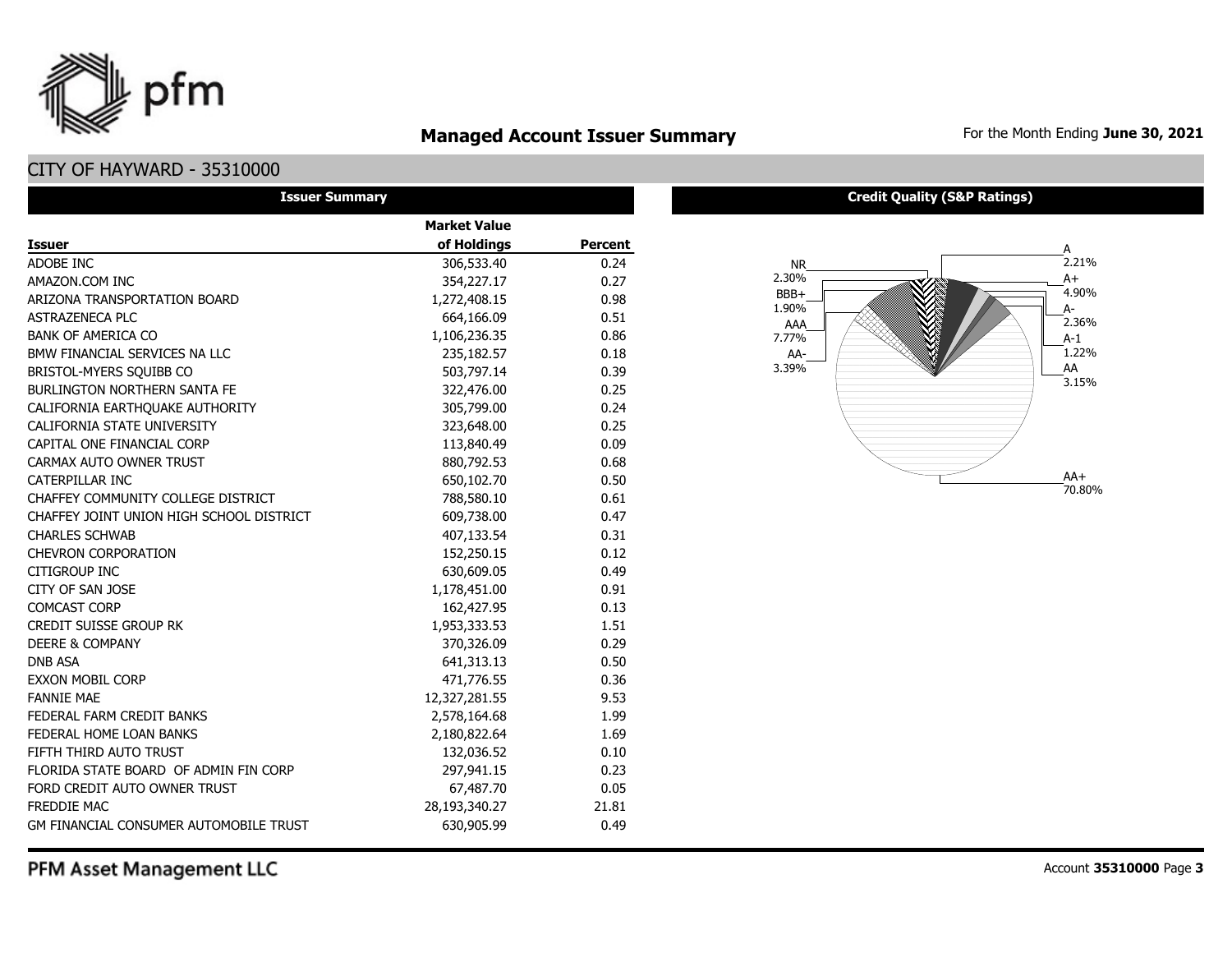

## **Managed Account Issuer Summary** For the Month Ending June 30, 2021

|                                        | <b>Market Value</b> |                |
|----------------------------------------|---------------------|----------------|
| <b>Issuer</b>                          | of Holdings         | <b>Percent</b> |
| <b>GM FINANCIAL LEASINGTRUST</b>       | 804,675.17          | 0.62           |
| <b>GOLDMAN SACHS GROUP INC</b>         | 602,987.28          | 0.47           |
| HARLEY-DAVIDSON MOTORCYCLE TRUST       | 315,136.49          | 0.24           |
| HONDA AUTO RECEIVABLES                 | 92,422.96           | 0.07           |
| <b>HYUNDAI AUTO RECEIVABLES</b>        | 314,346.02          | 0.24           |
| <b>IBM CORP</b>                        | 295,994.60          | 0.23           |
| INTER-AMERICAN DEVELOPMENT BANK        | 1,290,566.62        | 1.00           |
| INTL BANK OF RECONSTRUCTION AND DEV    | 2,278,836.97        | 1.76           |
| JP MORGAN CHASE & CO                   | 1,487,149.24        | 1.15           |
| KUBOTA CREDIT OWNER TRUST              | 289,809.08          | 0.22           |
| LONG BEACH COMMUNITY COLLEGE DISTRICT  | 935,722.80          | 0.72           |
| LOS ANGELES COMMUNITY COLLEGE DISTRICT | 310,911.40          | 0.24           |
| MERCEDES-BENZ AUTO LEASE TRUST         | 170,259.90          | 0.13           |
| MERCK & CO INC                         | 314,222.20          | 0.24           |
| <b>MORGAN STANLEY</b>                  | 562,409.77          | 0.43           |
| NEW YORK & NEW JERSEY PORT AUTHORITY   | 754,662.65          | 0.58           |
| NEW YORK ST URBAN DEVELOPMENT CORP     | 1,166,539.00        | 0.90           |
| NISSAN AUTO RECEIVABLES                | 95,284.28           | 0.07           |
| <b>NORDEA BANK ABP</b>                 | 636,966.25          | 0.49           |
| OREGON DEPARTMENT OF TRANSPORTATION    | 612,450.00          | 0.47           |
| PACCAR FINANCIAL CORP                  | 501,146.81          | 0.39           |
| PALOMAR COMMMUNITY COLLEGE DISTRICT    | 726,069.50          | 0.56           |
| PNC FINANCIAL SERVICES GROUP           | 317,392.50          | 0.25           |
| SAN DIEGO COMMUNITY COLLEGE DISTRICT   | 687,035.25          | 0.53           |
| SKANDINAVISKA ENSKILDA BANKEN AB       | 637,038.13          | 0.49           |
| SOCIETE GENERALE                       | 605,412.00          | 0.47           |
| STATE OF CALIFORNIA                    | 619,458.00          | 0.48           |
| STATE OF CONNECTICUT                   | 1,081,909.90        | 0.84           |
| STATE OF LOUISIANA                     | 610,872.00          | 0.47           |
| STATE OF MARYLAND                      | 1,224,555.50        | 0.95           |
| STATE OF MISSISSIPPI                   | 473,803.00          | 0.37           |
| STATE OF WISCONSIN                     | 625,931.25          | 0.48           |
| SUMITOMO MITSUI FINANCIAL GROUP INC    | 477.231.55          | 0.37           |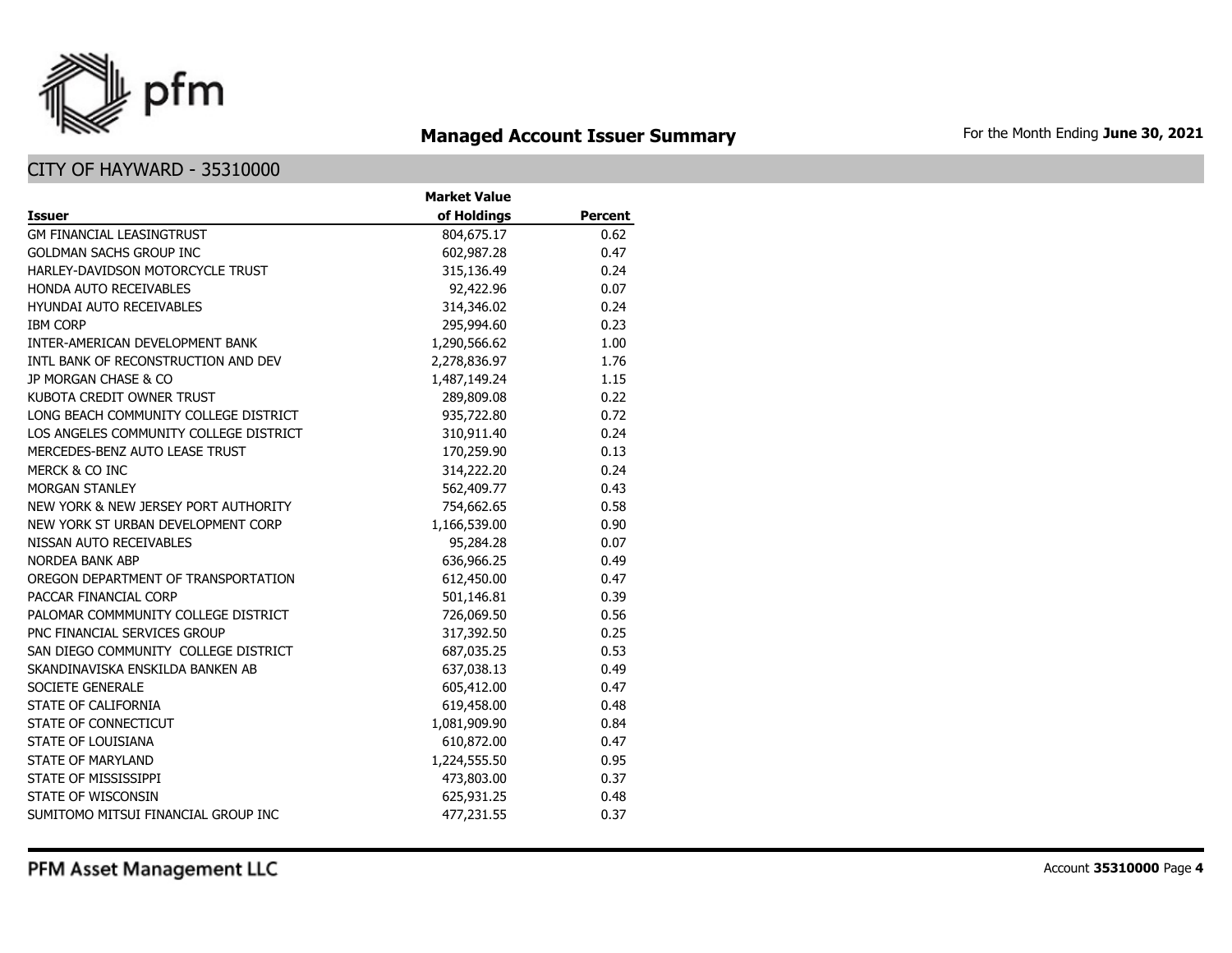

## **Managed Account Issuer Summary** For the Month Ending June 30, 2021

|                                         | <b>Market Value</b> |                |
|-----------------------------------------|---------------------|----------------|
| <b>Issuer</b>                           | of Holdings         | <b>Percent</b> |
| TAMALPAIS UNION HIGH SCHOOL DISTRICT    | 1,015,337.80        | 0.79           |
| THE BANK OF NEW YORK MELLON CORPORATION | 333,245.90          | 0.26           |
| Toyota Lease Owner Trust                | 340,238.02          | 0.26           |
| TOYOTA MOTOR CORP                       | 1,131,201.65        | 0.87           |
| UNITED STATES TREASURY                  | 41,722,495.43       | 32.27          |
| UNITEDHEALTH GROUP INC                  | 433,790.70          | 0.34           |
| UNIVERSITY OF CALIFORNIA                | 502,765.00          | 0.39           |
| <b>VERIZON OWNER TRUST</b>              | 829,368.27          | 0.64           |
| <b>VOLKSWAGEN AUTO LEASE TURST</b>      | 298,334.39          | 0.23           |
| <b>Total</b>                            | \$129,339,114.41    | 100.00%        |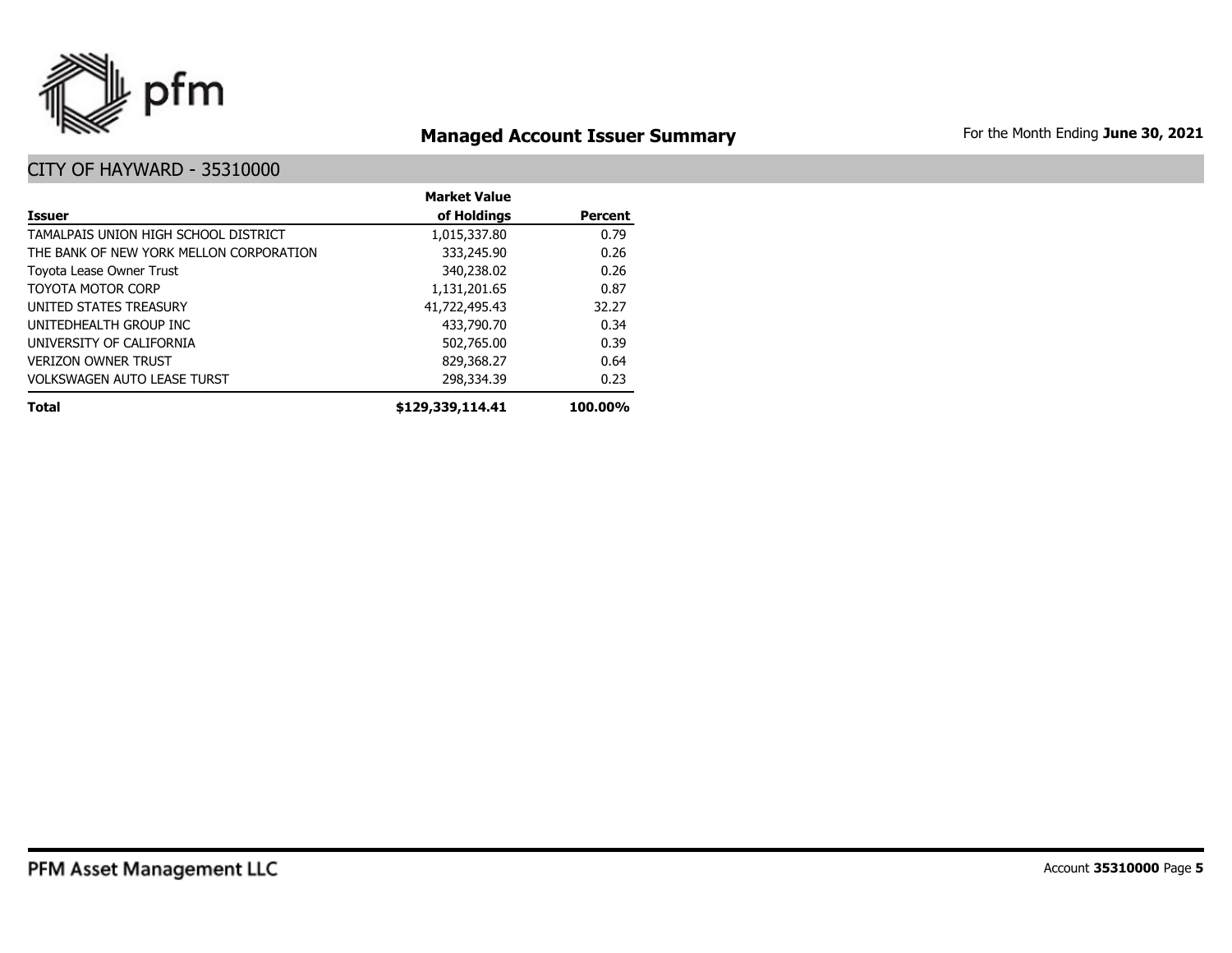

| <b>Security Type/Description</b><br><b>Dated Date/Coupon/Maturity</b> | <b>CUSIP</b> | Par              | <b>S&amp;P</b><br>Rating | Moody's<br>Rating | <b>Trade</b><br><b>Date</b> | <b>Settle</b><br><b>Date</b> | <b>Original</b><br>Cost | <b>YTM</b><br>at Cost | <b>Accrued</b><br><b>Interest</b> | <b>Amortized</b><br>Cost | <b>Market</b><br><b>Value</b> |
|-----------------------------------------------------------------------|--------------|------------------|--------------------------|-------------------|-----------------------------|------------------------------|-------------------------|-----------------------|-----------------------------------|--------------------------|-------------------------------|
| <b>U.S. Treasury Bond / Note</b>                                      |              |                  |                          |                   |                             |                              |                         |                       |                                   |                          |                               |
| <b>US TREASURY NOTES</b><br>DTD 07/31/2017 1.875% 07/31/2022          | 9128282P4    | 1,600,000.00 AA+ |                          | Aaa               | 07/01/19                    | 07/03/19                     | 1,605,437.50 1.76       |                       | 12,513.81                         | 1,601,910.87             | 1,630,500.00                  |
| US TREASURY NOTES<br>DTD 07/31/2017 1.875% 07/31/2022                 | 9128282P4    | 4,000,000.00 AA+ |                          | Aaa               | 06/03/19                    | 06/05/19                     | 4,003,281.25            | 1.85                  | 31,284.53                         | 4,001,125.08             | 4,076,250.00                  |
| <b>US TREASURY NOTES</b><br>DTD 08/31/2017 1.625% 08/31/2022          | 9128282S8    | 125,000.00 AA+   |                          | Aaa               | 08/02/19                    | 08/05/19                     | 124,750.98              | 1.69                  | 678.92                            | 124,905.45               | 127,187.50                    |
| US TREASURY NOTES<br>DTD 10/15/2019 1.375% 10/15/2022                 | 912828YK0    | 5,250,000.00 AA+ |                          | Aaa               | 12/02/19                    | 12/04/19                     | 5,213,085.94            | - 1.63                | 15,186.99                         | 5,233,378.09             | 5,332,851.30                  |
| <b>US TREASURY NOTES</b><br>DTD 01/15/2020 1.500% 01/15/2023          | 912828Z29    | 2,500,000.00 AA+ |                          | Aaa               | 02/03/20                    | 02/05/20                     | 2,512,207.03            | 1.33                  | 17,299.72                         | 2,506,393.08             | 2,550,781.25                  |
| <b>US TREASURY NOTES</b><br>DTD 02/01/2016 1.750% 01/31/2023          | 912828P38    | 150,000.00 AA+   |                          | Aaa               | 01/02/20                    | 01/06/20                     | 150,609.38              | 1.61                  | 1,094.96                          | 150,314.75               | 153,703.13                    |
| <b>US TREASURY N/B NOTES</b><br>DTD 05/31/2021 0.125% 05/31/2023      | 91282CCD1    | 1,900,000.00 AA+ |                          | Aaa               | 06/16/21                    | 06/16/21                     | 1,898,738.28            | 0.16                  | 201.16                            | 1,898,764.79             | 1,896,140.72                  |
| <b>US TREASURY NOTES</b><br>DTD 08/01/2016 1.250% 07/31/2023          | 912828S92    | 660,000.00 AA+   |                          | Aaa               | 05/26/21                    | 05/28/21                     | 675,649.22              | 0.16                  | 3,441.30                          | 674,979.10               | 673,509.41                    |
| US TREASURY NOTES<br>DTD 11/15/2020 0.250% 11/15/2023                 | 91282CAW1    | 3,450,000.00 AA+ |                          | Aaa               | 12/01/20                    | 12/03/20                     | 3,453,234.38            | 0.22                  | 1,101.56                          | 3,452,603.72             | 3,444,609.38                  |
| <b>US TREASURY NOTES</b><br>DTD 12/15/2020 0.125% 12/15/2023          | 91282CBA8    | 2,260,000.00 AA+ |                          | Aaa               | 04/29/21                    | 04/30/21                     | 2,251,171.88            | 0.27                  | 123.50                            | 2,251,742.62             | 2,247,993.75                  |
| <b>US TREASURY NOTES</b><br>DTD 12/15/2020 0.125% 12/15/2023          | 91282CBA8    | 3,250,000.00 AA+ |                          | Aaa               | 01/06/21                    | 01/07/21                     | 3,242,255.86            | 0.21                  | 177.59                            | 3,243,520.06             | 3,232,734.38                  |
| <b>US TREASURY NOTES</b><br>DTD 01/15/2021 0.125% 01/15/2024          | 91282CBE0    | 2,450,000.00 AA+ |                          | Aaa               | 02/02/21                    | 02/03/21                     | 2,446,076.17            | 0.18                  | 1,412.81                          | 2,446,615.88             | 2,435,453.13                  |
| <b>US TREASURY NOTES</b><br>DTD 02/15/2021 0.125% 02/15/2024          | 91282CBM2    | 4,500,000.00 AA+ |                          | Aaa               | 03/01/21                    | 03/03/21                     | 4,480,488,28            | 0.27                  | 2,113.26                          | 4,482,658,26             | 4,471,172.10                  |
| <b>US TREASURY NOTES</b><br>DTD 05/01/2017 2.000% 04/30/2024          | 912828X70    | 400,000.00 AA+   |                          | Aaa               | 05/21/21                    | 05/25/21                     | 419,656.25              | 0.31                  | 1,347.83                          | 418,977.18               | 417,750.00                    |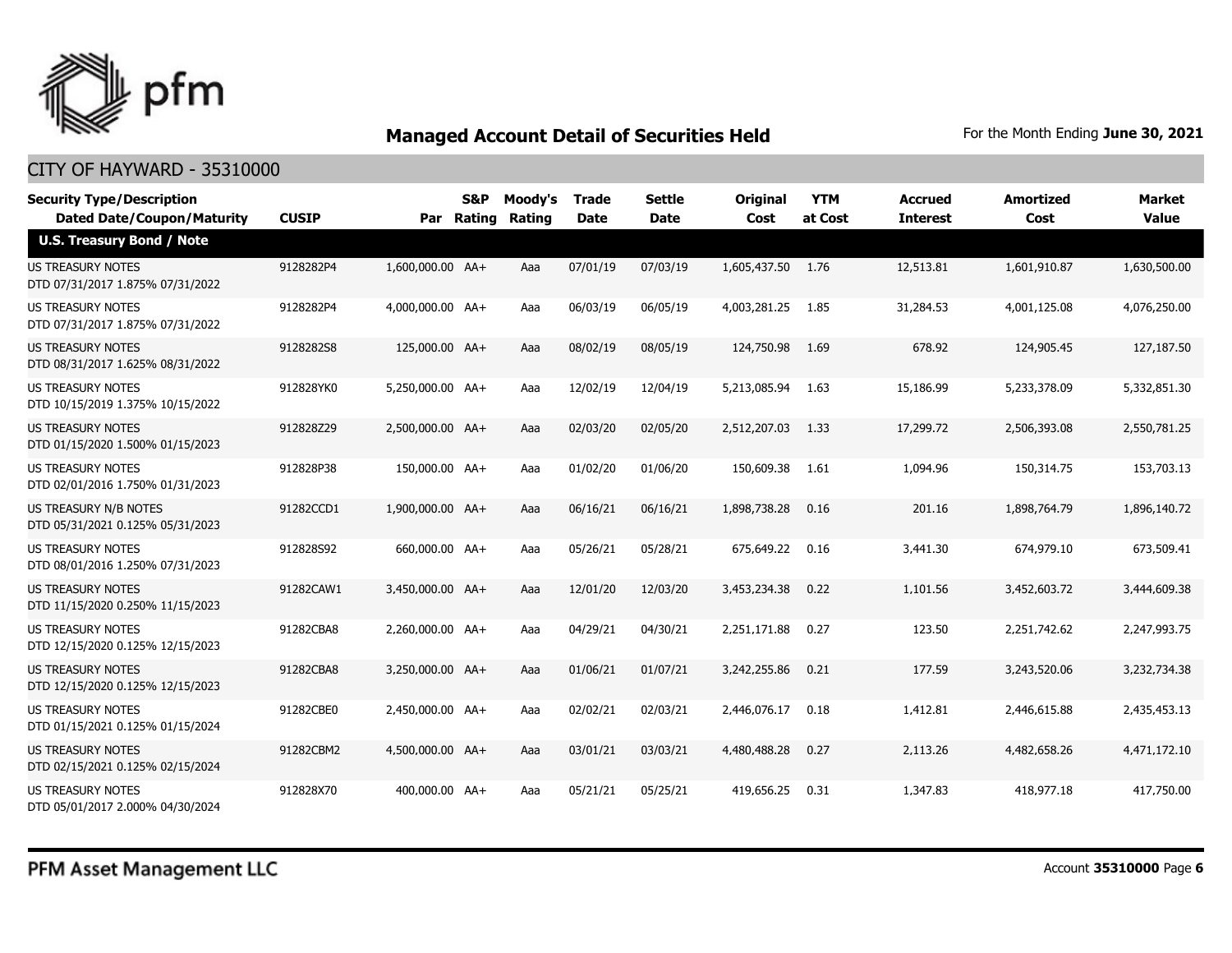

| <b>Security Type/Description</b><br><b>Dated Date/Coupon/Maturity</b> | <b>CUSIP</b> |                  | <b>S&amp;P</b><br>Par Rating | Moody's<br>Rating | <b>Trade</b><br><b>Date</b> | <b>Settle</b><br><b>Date</b> | <b>Original</b><br>Cost | <b>YTM</b><br>at Cost | <b>Accrued</b><br><b>Interest</b> | <b>Amortized</b><br>Cost | Market<br><b>Value</b> |
|-----------------------------------------------------------------------|--------------|------------------|------------------------------|-------------------|-----------------------------|------------------------------|-------------------------|-----------------------|-----------------------------------|--------------------------|------------------------|
| <b>U.S. Treasury Bond / Note</b>                                      |              |                  |                              |                   |                             |                              |                         |                       |                                   |                          |                        |
| <b>US TREASURY NOTES</b><br>DTD 05/01/2017 2.000% 04/30/2024          | 912828X70    | 2,300,000.00 AA+ |                              | Aaa               | 04/01/21                    | 04/05/21                     | 2,414,191.41            | 0.37                  | 7,750.00                          | 2,405,329.10             | 2,402,062.50           |
| US TREASURY NOTES<br>DTD 10/31/2019 1.500% 10/31/2024                 | 912828YM6    | 2,000,000.00 AA+ |                              | Aaa               | 05/04/21                    | 05/06/21                     | 2,073,046.88            | 0.44                  | 5,054.35                          | 2,069,836.03             | 2,063,750.00           |
| <b>US TREASURY NOTES</b><br>DTD 11/30/2019 1.500% 11/30/2024          | 912828YV6    | 425,000.00 AA+   |                              | Aaa               | 06/15/21                    | 06/17/21                     | 440,456.05              | 0.44                  | 539.96                            | 440,284.59               | 438,546.88             |
| US TREASURY NOTES<br>DTD 11/30/2019 1.500% 11/30/2024                 | 912828YV6    | 4,000,000.00 AA+ |                              | Aaa               | 06/02/21                    | 06/07/21                     | 4,148,437.50            | 0.42                  | 5,081.97                          | 4,145,636.79             | 4,127,500.00           |
| <b>Security Type Sub-Total</b>                                        |              | 41,220,000.00    |                              |                   |                             |                              | 41,552,774.24           | 0.74                  | 106,404.22                        | 41,548,975.44            | 41,722,495.43          |
| <b>Supra-National Agency Bond / Note</b>                              |              |                  |                              |                   |                             |                              |                         |                       |                                   |                          |                        |
| INTL BK OF RECON AND DEV NOTE<br>DTD 04/20/2021 0.125% 04/20/2023     | 459058JV6    | 910,000.00 AAA   |                              | Aaa               | 04/13/21                    | 04/20/21                     | 908,116.30              | 0.23                  | 224.34                            | 908,302.09               | 907,785.97             |
| INTER-AMERICAN DEVEL BK NOTES<br>DTD 04/24/2020 0.500% 05/24/2023     | 4581X0DM7    | 1,285,000.00 AAA |                              | Aaa               | 04/17/20                    | 04/24/20                     | 1,284,563.10            | 0.51                  | 660.35                            | 1,284,731.26             | 1,290,566.62           |
| INTL BK RECON & DEVELOP NOTES<br>DTD 11/24/2020 0.250% 11/24/2023     | 459058JM6    | 1,375,000.00 AAA |                              | Aaa               | 11/17/20                    | 11/24/20                     | 1,372,043.75            | 0.32                  | 353.30                            | 1,372,635.00             | 1,371,051.00           |
| <b>Security Type Sub-Total</b>                                        |              | 3,570,000.00     |                              |                   |                             |                              | 3,564,723.15            | 0.37                  | 1,237.99                          | 3,565,668.35             | 3,569,403.59           |
| <b>Municipal Bond / Note</b>                                          |              |                  |                              |                   |                             |                              |                         |                       |                                   |                          |                        |
| LA ST T/E GO BONDS<br>DTD 03/11/2020 5.000% 11/15/2021                | 546417DK9    | 600,000.00 AA-   |                              | Aa3               | 04/21/20                    | 04/22/20                     | 637,044.00              | 1.01                  | 3,833.33                          | 608,872.43               | 610,872.00             |
| CA ST T/E GO BONDS<br>DTD 04/22/2020 5.000% 03/01/2022                | 13063DUV8    | 600,000,00 AA-   |                              | Aa2               | 04/17/20                    | 04/22/20                     | 644,070,00              | 1.00                  | 10,000.00                         | 615,795,00               | 619,458.00             |
| CT ST T/E GO BONDS<br>DTD 06/25/2020 3.000% 06/01/2022                | 20772KKE8    | 750,000.00 A+    |                              | Aa3               | 06/12/20                    | 06/25/20                     | 784,837.50              | 0.58                  | 1,875.00                          | 766,530.54               | 769,230.00             |
| CT ST TXBL GO BONDS<br>DTD 06/11/2020 2.500% 07/01/2022               | 20772KJU4    | 305,000.00 A+    |                              | Aa3               | 05/29/20                    | 06/11/20                     | 310,130.10              | 1.66                  | 3,812.50                          | 307,496.65               | 312,679.90             |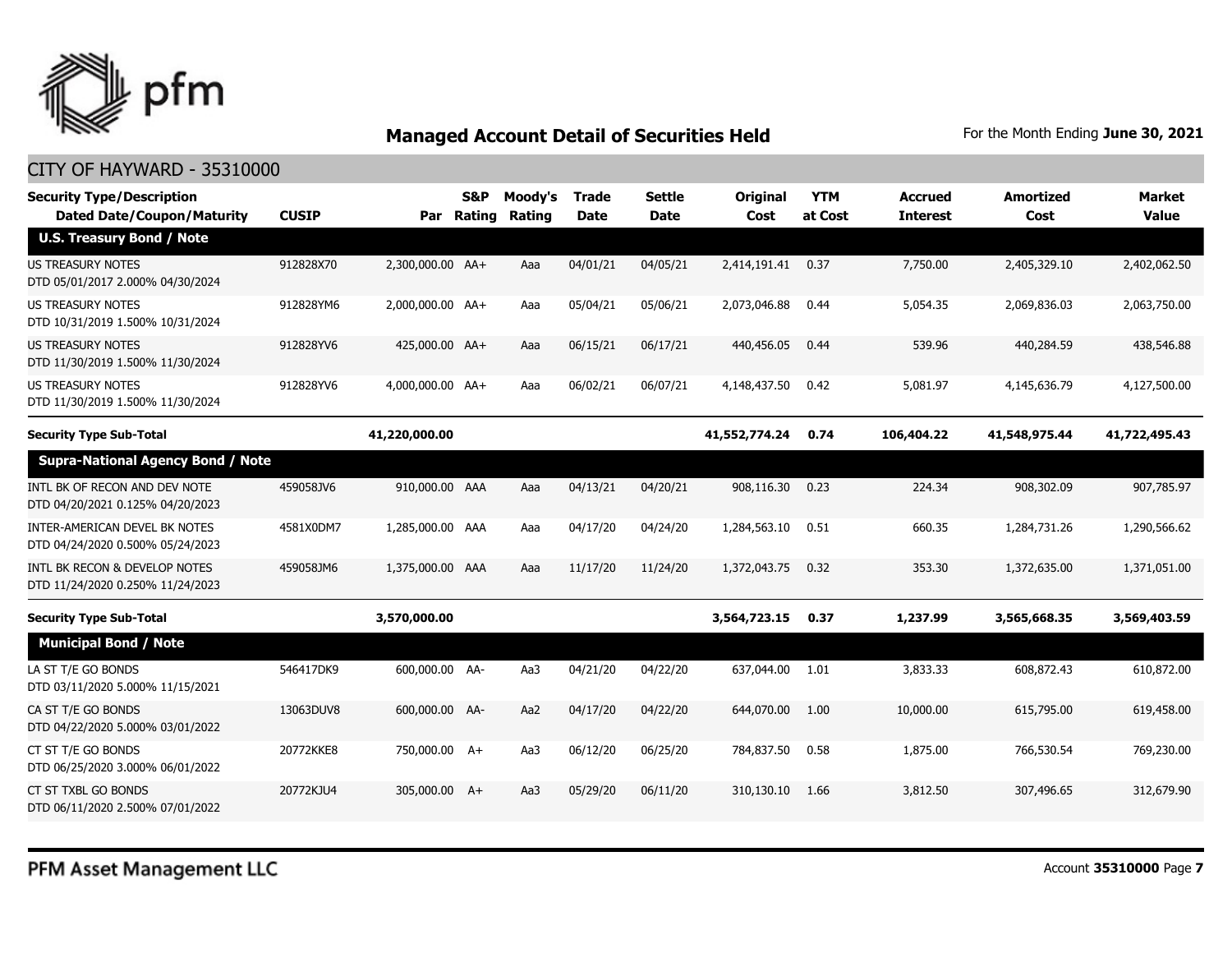

| <b>Security Type/Description</b><br><b>Dated Date/Coupon/Maturity</b>                  | <b>CUSIP</b> | Par              | S&P<br>Rating | Moody's<br>Rating | <b>Trade</b><br><b>Date</b> | <b>Settle</b><br><b>Date</b> | <b>Original</b><br>Cost | <b>YTM</b><br>at Cost | <b>Accrued</b><br><b>Interest</b> | <b>Amortized</b><br>Cost | Market<br><b>Value</b> |
|----------------------------------------------------------------------------------------|--------------|------------------|---------------|-------------------|-----------------------------|------------------------------|-------------------------|-----------------------|-----------------------------------|--------------------------|------------------------|
| <b>Municipal Bond / Note</b>                                                           |              |                  |               |                   |                             |                              |                         |                       |                                   |                          |                        |
| PALOMAR COMM COLL DIST, CA TXBL GO<br><b>BONDS</b><br>DTD 11/03/2020 0.441% 08/01/2022 | 697511EZ2    | 375,000.00 AA    |               | Aa2               | 10/16/20                    | 11/03/20                     | 375,000.00              | 0.44                  | 689.06                            | 375,000.00               | 375,607.50             |
| CHAFFEY UHSD, CA TXBL GO BONDS<br>DTD 12/05/2019 1.913% 08/01/2022                     | 157411TH2    | 600,000,00 AA-   |               | Aa1               | 11/06/19                    | 12/05/19                     | 600,000,00              | 1.91                  | 4,782.50                          | 600,000.00               | 609,738,00             |
| SAN DIEGO CCD, CA TXBL GO BONDS<br>DTD 10/16/2019 1.936% 08/01/2022                    | 7972720M6    | 675,000.00 AAA   |               | Aaa               | 09/18/19                    | 10/16/19                     | 675,000.00              | 1.94                  | 5,445.00                          | 675,000.00               | 687,035.25             |
| LONG BEACH CCD, CA TXBL GO BONDS<br>DTD 10/23/2019 1.702% 08/01/2022                   | 542411NG4    | 920,000.00 AA    |               | Aa2               | 10/09/19                    | 10/23/19                     | 920,000.00              | 1.70                  | 6,524.33                          | 920,000.00               | 935,722.80             |
| TAMALPAIS UHSD, CA TXBL GO BONDS<br>DTD 10/09/2019 1.925% 08/01/2022                   | 874857KH7    | 995,000.00 NR    |               | Aaa               | 09/20/19                    | 10/09/19                     | 995,000.00              | 1.93                  | 7,980.73                          | 995,000.00               | 1,015,337.80           |
| SAN JOSE, CA TXBL GO BONDS<br>DTD 07/25/2019 2.300% 09/01/2022                         | 798135H44    | 1,150,000.00 AA+ |               | Aa1               | 07/09/19                    | 07/25/19                     | 1,157,544.00            | 2.08                  | 8,816.67                          | 1,152,840.64             | 1,178,451.00           |
| OR ST DEPT OF TRANS TXBL REV BONDS<br>DTD 11/20/2019 1.855% 11/15/2022                 | 68607DTT2    | 600,000.00 AAA   |               | Aa1               | 11/07/19                    | 11/20/19                     | 600,000.00              | 1.86                  | 1,422.17                          | 600,000.00               | 612,450.00             |
| NY ST URBAN DEV CORP TXBL REV BONDS<br>DTD 12/23/2020 0.480% 03/15/2023                | 650036DR4    | 290,000.00 AA+   |               | <b>NR</b>         | 12/16/20                    | 12/23/20                     | 290,000.00              | 0.48                  | 409.87                            | 290,000.00               | 289,971.00             |
| UNIV OF CAL TXBL REV BONDS<br>DTD 07/16/2020 0.628% 05/15/2023                         | 91412HFK4    | 500,000.00 AA    |               | Aa2               | 07/10/20                    | 07/16/20                     | 500,000.00              | 0.63                  | 401.22                            | 500,000.00               | 502,765.00             |
| CHAFFEY CMTY CLG DIST, CA TXBL GO<br><b>BONDS</b><br>DTD 09/24/2019 1.617% 06/01/2023  | 157432KD6    | 770,000.00 AA    |               | Aa2               | 10/13/20                    | 10/15/20                     | 792,314.60              | 0.51                  | 1,037.58                          | 786,288.03               | 788,580.10             |
| CA ST EARTHQUAKE AUTH TXBL REV<br><b>BONDS</b><br>DTD 11/24/2020 1.477% 07/01/2023     | 13017HAK2    | 300,000.00 NR    |               | <b>NR</b>         | 11/19/20                    | 11/24/20                     | 301,599.00              | 1.27                  | 2,215.50                          | 301,230.00               | 305,799.00             |
| PORT AUTH OF NY/NJ TXBL REV BONDS<br>DTD 07/08/2020 1.086% 07/01/2023                  | 73358W4V3    | 370,000.00 A+    |               | Aa3               | 07/02/20                    | 07/08/20                     | 370,000.00              | 1.09                  | 3,940.07                          | 370,000.00               | 374,798.90             |
| PORT AUTH OF NY/NJ TXBL REV BONDS<br>DTD 07/08/2020 1.086% 07/01/2023                  | 73358W4V3    | 375,000.00 A+    |               | Aa3               | 07/07/20                    | 07/09/20                     | 377,197.50              | 0.89                  | 3,993.31                          | 376,475.78               | 379,863,75             |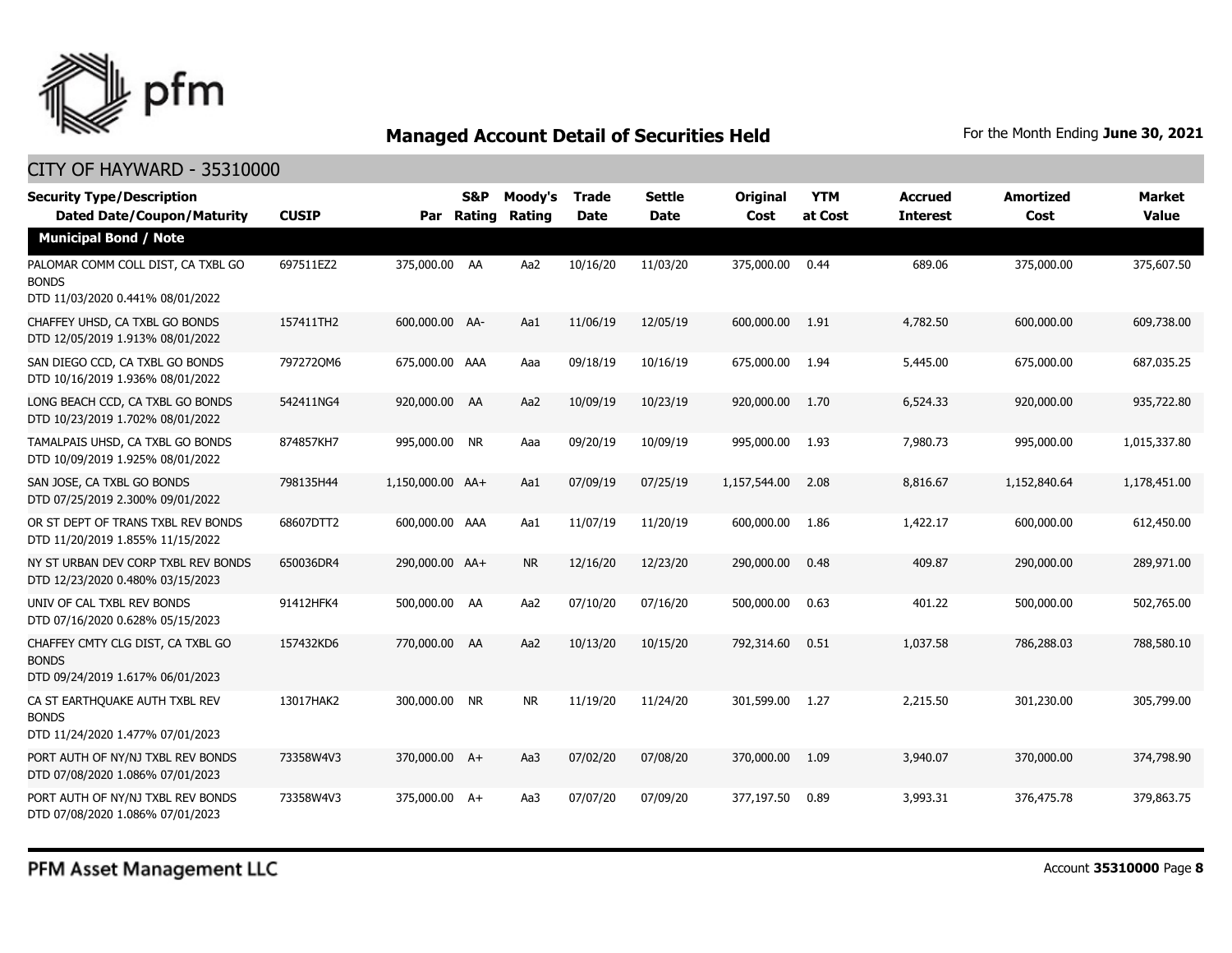

| <b>Security Type/Description</b><br><b>Dated Date/Coupon/Maturity</b>                  | <b>CUSIP</b> | Par              | <b>S&amp;P</b><br>Rating | Moody's<br>Rating | <b>Trade</b><br><b>Date</b> | <b>Settle</b><br><b>Date</b> | <b>Original</b><br>Cost | <b>YTM</b><br>at Cost | <b>Accrued</b><br><b>Interest</b> | <b>Amortized</b><br>Cost | <b>Market</b><br><b>Value</b> |
|----------------------------------------------------------------------------------------|--------------|------------------|--------------------------|-------------------|-----------------------------|------------------------------|-------------------------|-----------------------|-----------------------------------|--------------------------|-------------------------------|
| <b>Municipal Bond / Note</b>                                                           |              |                  |                          |                   |                             |                              |                         |                       |                                   |                          |                               |
| WI DEPT OF TRANS TXBL REV BONDS<br>DTD 07/30/2020 0.420% 07/01/2023                    | 977123X52    | 625,000.00 AA+   |                          | <b>NR</b>         | 07/10/20                    | 07/30/20                     | 625,000.00              | 0.42                  | 1,312.50                          | 625,000.00               | 625,931.25                    |
| AZ TRAN BOARD TXBL REV BONDS<br>DTD 02/12/2020 1.795% 07/01/2023                       | 040654XT7    | 1,235,000.00 AA+ |                          | Aa1               | 01/10/20                    | 02/12/20                     | 1,235,000.00            | 1.80                  | 11,084.13                         | 1,235,000.00             | 1,272,408.15                  |
| LOS ANGELES CCD, CA TXBL GO BONDS<br>DTD 11/10/2020 0.444% 08/01/2023                  | 54438CYH9    | 310,000.00 AA+   |                          | Aaa               | 10/30/20                    | 11/10/20                     | 310,000.00              | 0.44                  | 573.50                            | 310,000.00               | 310,911.40                    |
| PALOMAR COMM COLL DIST, CA TXBL GO<br><b>BONDS</b><br>DTD 11/03/2020 0.580% 08/01/2023 | 697511FA6    | 350,000.00 AA    |                          | Aa2               | 10/16/20                    | 11/03/20                     | 350,000.00              | 0.58                  | 845.83                            | 350,000.00               | 350,462.00                    |
| MD ST TXBL GO BONDS<br>DTD 08/05/2020 0.410% 08/01/2023                                | 574193TP3    | 650,000.00 AAA   |                          | Aaa               | 07/23/20                    | 08/05/20                     | 650,000.00              | 0.41                  | 1,110.42                          | 650,000.00               | 651,605.50                    |
| CA ST UNIV TXBL REV BONDS<br>DTD 09/17/2020 0.475% 11/01/2023                          | 13077DMJ8    | 325,000.00 AA-   |                          | Aa2               | 08/27/20                    | 09/17/20                     | 325,000.00              | 0.48                  | 257.29                            | 325,000.00               | 323,648.00                    |
| MS ST TXBL GO BONDS<br>DTD 08/06/2020 0.422% 11/01/2023                                | 605581MY0    | 475,000.00 AA    |                          | Aa2               | 07/24/20                    | 08/06/20                     | 475,000.00              | 0.42                  | 334.08                            | 475,000.00               | 473,803.00                    |
| NY ST URBAN DEV CORP TXBL REV BONDS<br>DTD 12/23/2020 0.620% 03/15/2024                | 650036DS2    | 880,000.00 AA+   |                          | NR.               | 12/16/20                    | 12/23/20                     | 880,000.00              | 0.62                  | 1,606.49                          | 880,000.00               | 876,568.00                    |
| MD ST T/E GO BONDS<br>DTD 08/30/2017 5.000% 08/01/2024                                 | 574193PK8    | 500,000.00 AAA   |                          | Aaa               | 05/01/20                    | 05/05/20                     | 583,925.00              | 0.95                  | 10,416.67                         | 561,060.99               | 572,950.00                    |
| FL ST BOARD OF ADMIN TXBL REV BONDS<br>DTD 09/16/2020 1.258% 07/01/2025                | 341271AD6    | 295,000.00 AA    |                          | Aa3               | 09/03/20                    | 09/16/20                     | 295,000.00              | 1.26                  | 1,855.55                          | 295,000.00               | 297.941.15                    |
| <b>Security Type Sub-Total</b>                                                         |              | 15,820,000.00    |                          |                   |                             |                              | 16,058,661.70           | 1.18                  | 96,575.30                         | 15,946,590.06            | 16,124,588.45                 |
| <b>Federal Agency Collateralized Mortgage Obligation</b>                               |              |                  |                          |                   |                             |                              |                         |                       |                                   |                          |                               |
| FNA 2018-M5 A2<br>DTD 04/01/2018 3.560% 09/01/2021                                     | 3136B1XP4    | 16,374.55 AA+    |                          | Aaa               | 04/11/18                    | 04/30/18                     | 16,700.26               | 2.93                  | 48.58                             | 16,391.10                | 16,374.55                     |
| <b>FHMS K720 A1</b><br>DTD 11/01/2015 2.316% 11/01/2021                                | 3137BLUQ9    | 72,450.32 AA+    |                          | Aaa               | 08/22/19                    | 08/27/19                     | 72,648.43               | 2.19                  | 139.83                            | 72,480.89                | 72,584.73                     |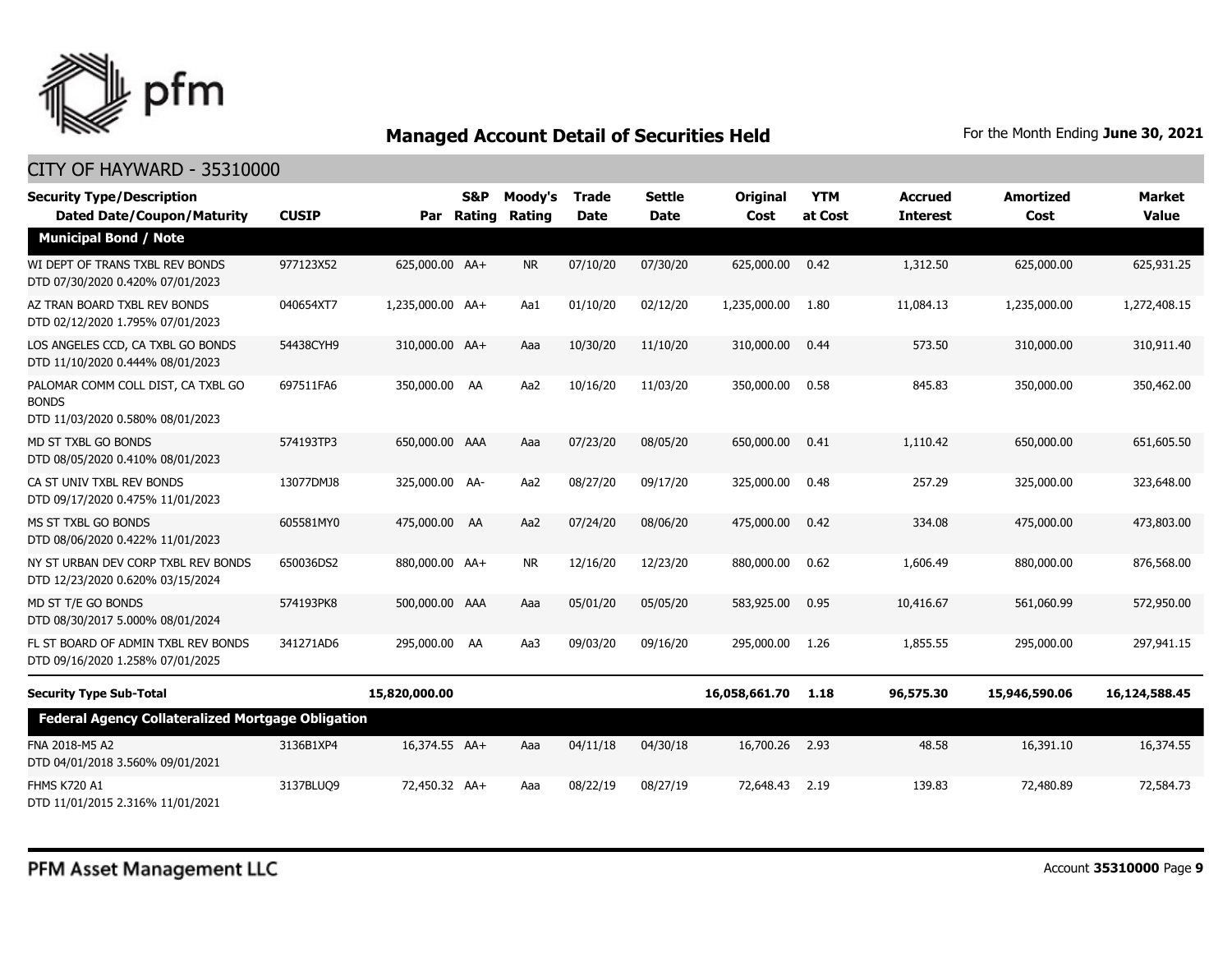

| <b>Security Type/Description</b><br><b>Dated Date/Coupon/Maturity</b> | <b>CUSIP</b> |                  | S&P<br>Par Rating | Moody's<br>Rating | <b>Trade</b><br><b>Date</b> | Settle<br><b>Date</b> | <b>Original</b><br>Cost | <b>YTM</b><br>at Cost | <b>Accrued</b><br><b>Interest</b> | <b>Amortized</b><br>Cost | Market<br><b>Value</b> |
|-----------------------------------------------------------------------|--------------|------------------|-------------------|-------------------|-----------------------------|-----------------------|-------------------------|-----------------------|-----------------------------------|--------------------------|------------------------|
| <b>Federal Agency Collateralized Mortgage Obligation</b>              |              |                  |                   |                   |                             |                       |                         |                       |                                   |                          |                        |
| FHLMC MULTIFAMILY STRUCTURED P<br>DTD 05/01/2015 2.791% 01/01/2022    | 3137BHXY8    | 1,164,470.51 AA+ |                   | Aaa               | 08/16/19                    | 08/21/19              | 1,185,576.54            | 2.00                  | 2,708.36                          | 1,168,965.31             | 1,173,982.66           |
| FHMS K019 A2<br>DTD 08/01/2012 2.272% 03/01/2022                      | 3137ASNJ9    | 551,024.26 AA+   |                   | Aaa               | 03/29/19                    | 04/03/19              | 546,956.16              | 2.54                  | 1,043.27                          | 550,094.30               | 556,293.75             |
| FHMS K023 A1<br>DTD 12/01/2012 1.583% 04/01/2022                      | 3137AWQG3    | 26,497.48 AA+    |                   | Aaa               | 03/06/18                    | 03/09/18              | 25,921.98               | 2.14                  | 34.95                             | 26,391.22                | 26,636.10              |
| FHMS K023 A1<br>DTD 12/01/2012 1.583% 04/01/2022                      | 3137AWQG3    | 116,330.38 AA+   |                   | Aaa               | 07/12/18                    | 07/17/18              | 113,390.32              | 2.30                  | 153.46                            | 115,735.42               | 116,938.97             |
| FHMS K023 A1<br>DTD 12/01/2012 1.583% 04/01/2022                      | 3137AWOG3    | 239,123.56 AA+   |                   | Aaa               | 03/07/18                    | 03/09/18              | 233,892.73              | 2.15                  | 315.45                            | 238,157.76               | 240,374.56             |
| FHLMC MULTIFAMILY STRUCTURED P<br>DTD 11/01/2015 2.716% 06/01/2022    | 3137BLUR7    | 600,000.00 AA+   |                   | Aaa               | 03/13/19                    | 03/18/19              | 599,253.52              | 2.76                  | 1,358.00                          | 599,786.45               | 609,215.47             |
| FHLMC MULTIFAMILY STRUCTURED P<br>DTD 12/01/2012 2.355% 07/01/2022    | 3137AVXN2    | 566,468.37 AA+   |                   | Aaa               | 06/12/19                    | 06/17/19              | 568,548.38              | 2.23                  | 1,111.69                          | 567,152.34               | 576,715.59             |
| FHLMC MULTIFAMILY STRUCTURED P<br>DTD 12/01/2012 2.355% 07/01/2022    | 3137AVXN2    | 1,219,781.30 AA+ |                   | Aaa               | 03/28/19                    | 04/02/19              | 1,215,016.53            | 2.48                  | 2,393.82                          | 1,218,314.91             | 1,241,846.73           |
| FHLMC MULTIFAMILY STRUCTURED P<br>DTD 12/01/2012 2.307% 08/01/2022    | 3137AWQH1    | 1,250,000.00 AA+ |                   | Aaa               | 09/04/19                    | 09/09/19              | 1,268,457.03            | 1.78                  | 2,403.13                          | 1,256,914.84             | 1,273,124.14           |
| FHLMC MULTIFAMILY STRUCTURED P<br>DTD 05/01/2013 2.510% 11/01/2022    | 3137B1BS0    | 500,000.00 AA+   |                   | Aaa               | 02/18/20                    | 02/21/20              | 509,648.44              | 1.78                  | 1,045.83                          | 504,785.00               | 512,585.58             |
| <b>FANNIEMAE-ACES</b><br>DTD 02/01/2013 2.509% 11/01/2022             | 3136ACGJ4    | 884,195.03 AA+   |                   | Aaa               | 06/24/19                    | 06/27/19              | 895,109.33              | 2.13                  | 1,848.36                          | 888,550.04               | 897,562.26             |
| FHLMC MULTIFAMILY STRUCTURED P<br>DTD 05/01/2013 2.510% 11/01/2022    | 3137B1BS0    | 1,065,000.00 AA+ |                   | Aaa               | 06/12/19                    | 06/17/19              | 1,074,318.75            | 2.24                  | 2,227.63                          | 1,068,688,20             | 1,091,807.27           |
| FNA 2013-M7 A2<br>DTD 05/01/2013 2.280% 12/01/2022                    | 3136AEGO4    | 270,946.02 AA+   |                   | Aaa               | 09/11/19                    | 09/16/19              | 272,634.30              | 2.08                  | 514.80                            | 271,692.21               | 275,104.52             |
| FNA 2013-M7 A2<br>DTD 05/01/2013 2.280% 12/01/2022                    | 3136AEGO4    | 358,945.59 AA+   |                   | Aaa               | 09/04/19                    | 09/09/19              | 363,648.13              | 1.86                  | 681.99                            | 361.011.68               | 364,454.70             |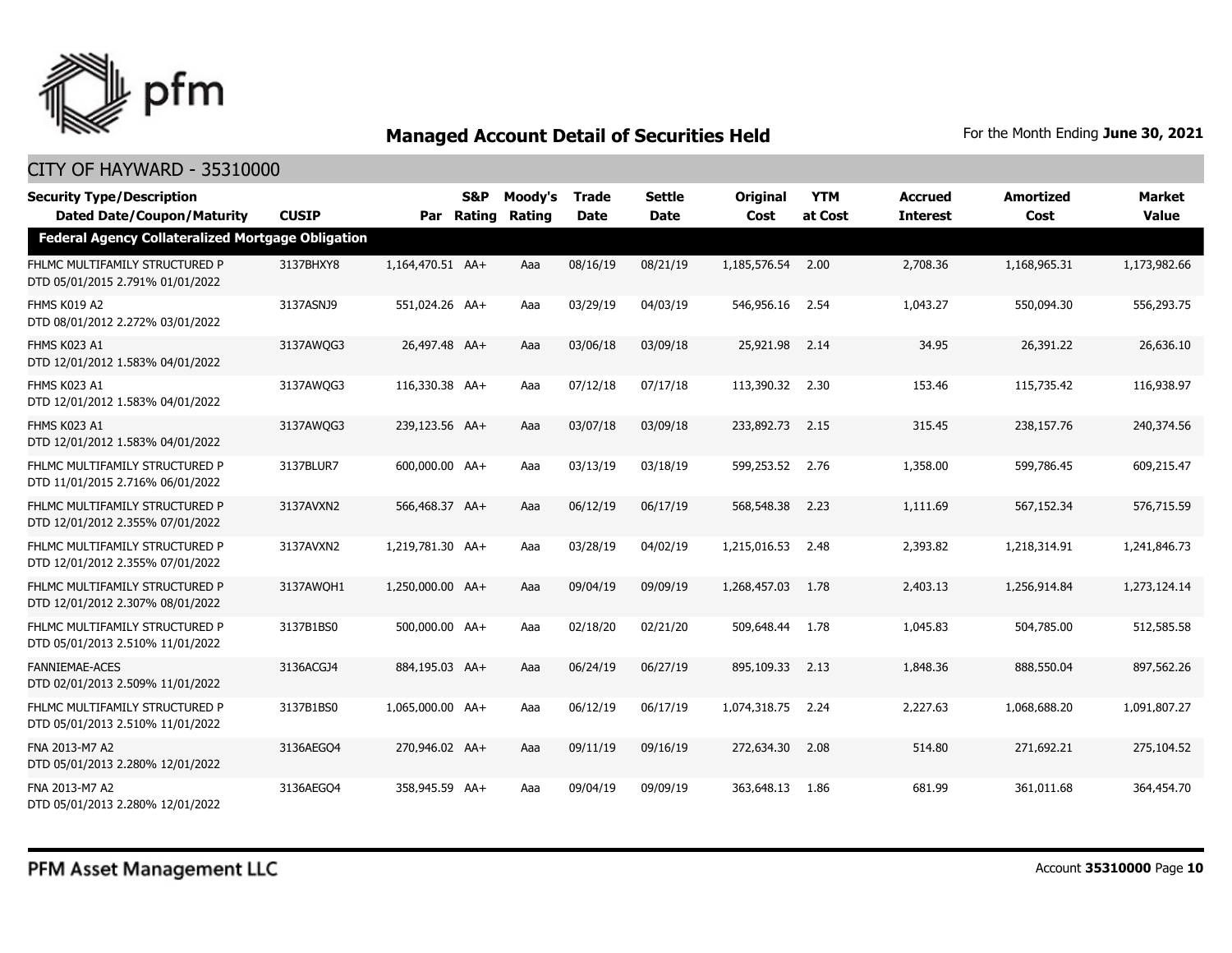

### CITY OF HAYWARD - 35310000

| <b>Security Type/Description</b><br><b>Dated Date/Coupon/Maturity</b> | <b>CUSIP</b> | Par              | S&P<br>Rating | Moody's<br>Rating | <b>Trade</b><br><b>Date</b> | Settle<br><b>Date</b> | Original<br>Cost | <b>YTM</b><br>at Cost | <b>Accrued</b><br><b>Interest</b> | <b>Amortized</b><br>Cost | Market<br><b>Value</b> |
|-----------------------------------------------------------------------|--------------|------------------|---------------|-------------------|-----------------------------|-----------------------|------------------|-----------------------|-----------------------------------|--------------------------|------------------------|
| <b>Federal Agency Collateralized Mortgage Obligation</b>              |              |                  |               |                   |                             |                       |                  |                       |                                   |                          |                        |
| FHMS KP05 A<br>DTD 12/01/2018 3.203% 07/01/2023                       | 3137FKK39    | 47,569.78 AA+    |               | Aaa               | 12/07/18                    | 12/17/18              | 47,569.63        | 3.20                  | 126.97                            | 47,569.71                | 48,552.76              |
| FHMS KJ27 A1<br>DTD 11/01/2019 2.092% 07/01/2024                      | 3137FQ3V3    | 395,506.18 AA+   |               | Aaa               | 11/20/19                    | 11/26/19              | 395,496.69       | 2.09                  | 689.50                            | 395,499.99               | 403,717.57             |
| FHMS KJ30 A1<br>DTD 07/01/2020 0.526% 01/01/2025                      | 3137FUZN7    | 383,767.73 AA+   |               | Aaa               | 07/23/20                    | 07/30/20              | 383,760.45       | 0.53                  | 168.22                            | 383,761.96               | 378,871.14             |
| <b>Security Type Sub-Total</b>                                        |              | 9,728,451.05     |               |                   |                             |                       | 9,788,547.60     | 2.11                  | 19,013.84                         | 9,751,943.33             | 9,876,743.05           |
| <b>Federal Agency Bond / Note</b>                                     |              |                  |               |                   |                             |                       |                  |                       |                                   |                          |                        |
| FEDERAL FARM CREDIT BANK NOTES<br>DTD 06/02/2020 0.250% 06/02/2022    | 3133ELE75    | 2,575,000.00 AA+ |               | Aaa               | 06/03/20                    | 06/04/20              | 2,573,264.45     | 0.28                  | 518.58                            | 2,574,198.98             | 2,578,164.68           |
| <b>FREDDIE MAC NOTES</b><br>DTD 07/23/2020 0.125% 07/25/2022          | 3137EAET2    | 1,575,000.00 AA+ |               | Aaa               | 07/21/20                    | 07/23/20              | 1,571,440.50     | 0.24                  | 853.13                            | 1,573,108.41             | 1,574,979.53           |
| <b>FANNIE MAE NOTES</b><br>DTD 09/06/2019 1.375% 09/06/2022           | 3135G0W33    | 1,250,000.00 AA+ |               | Aaa               | 09/05/19                    | 09/06/19              | 1,245,650.00     | 1.49                  | 5,490.45                          | 1,248,285.40             | 1,268,193.75           |
| FEDERAL HOME LOAN BANKS NOTES<br>DTD 02/21/2020 1.375% 02/17/2023     | 3130AJ7E3    | 2.140.000.00 AA+ |               | Aaa               | 02/20/20                    | 02/21/20              | 2,136,062.40     | 1.44                  | 10,952.64                         | 2,137,850.91             | 2,180,822.64           |
| <b>FREDDIE MAC NOTES</b><br>DTD 04/20/2020 0.375% 04/20/2023          | 3137EAEO8    | 3,825,000.00 AA+ |               | Aaa               | 04/17/20                    | 04/20/20              | 3,815,437.50     | 0.46                  | 2,828.91                          | 3,819,253.77             | 3,835,622.03           |
| <b>FREDDIE MAC NOTES</b><br>DTD 05/07/2020 0.375% 05/05/2023          | 3137EAER6    | 1,750,000.00 AA+ |               | Aaa               | 06/02/20                    | 06/03/20              | 1,753,605.00     | 0.30                  | 1,020.83                          | 1,752,275.95             | 1,754,649.75           |
| <b>FREDDIE MAC NOTES</b><br>DTD 05/07/2020 0.375% 05/05/2023          | 3137EAER6    | 2,410,000.00 AA+ |               | Aaa               | 05/05/20                    | 05/07/20              | 2,408,987.80     | 0.39                  | 1,405.84                          | 2,409,376.75             | 2,416,403.37           |
| <b>FANNIE MAE NOTES</b><br>DTD 05/22/2020 0.250% 05/22/2023           | 3135G04O3    | 1,550,000.00 AA+ |               | Aaa               | 06/02/20                    | 06/03/20              | 1,547,287.50     | 0.31                  | 419.79                            | 1,548,271.81             | 1,550,568.85           |
| <b>FANNIE MAE NOTES</b><br>DTD 05/22/2020 0.250% 05/22/2023           | 3135G04Q3    | 2,550,000.00 AA+ |               | Aaa               | 05/20/20                    | 05/22/20              | 2,542,324.50     | 0.35                  | 690.63                            | 2,545,163,38             | 2,550,935.85           |
| FREDDIE MAC NOTES<br>DTD 06/26/2020 0.250% 06/26/2023                 | 3137EAES4    | 2,340,000.00 AA+ |               | Aaa               | 06/24/20                    | 06/26/20              | 2,333,167.20     | 0.35                  | 81.25                             | 2,335,476.00             | 2,340,437.58           |

PFM Asset Management LLC

Account **35310000** Page **11**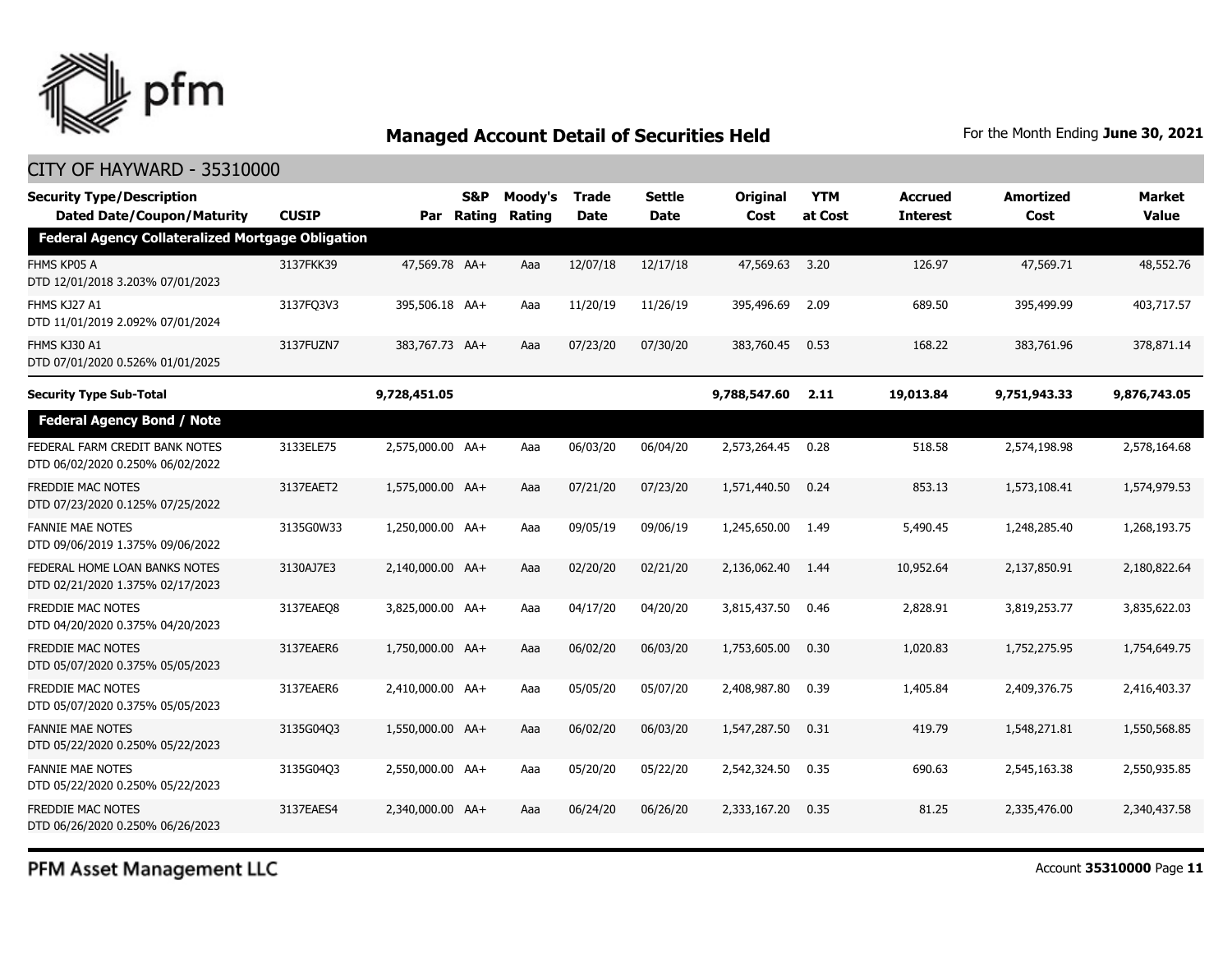

#### CITY OF HAYWARD - 35310000

| <b>Security Type/Description</b><br><b>Dated Date/Coupon/Maturity</b>                  | <b>CUSIP</b> |                  | <b>S&amp;P</b><br>Par Rating | Moody's<br>Rating | <b>Trade</b><br><b>Date</b> | <b>Settle</b><br>Date | Original<br>Cost | <b>YTM</b><br>at Cost | Accrued<br><b>Interest</b> | <b>Amortized</b><br>Cost | <b>Market</b><br><b>Value</b> |
|----------------------------------------------------------------------------------------|--------------|------------------|------------------------------|-------------------|-----------------------------|-----------------------|------------------|-----------------------|----------------------------|--------------------------|-------------------------------|
| <b>Federal Agency Bond / Note</b>                                                      |              |                  |                              |                   |                             |                       |                  |                       |                            |                          |                               |
| <b>FANNIE MAE NOTES</b><br>DTD 07/10/2020 0.250% 07/10/2023                            | 3135G05G4    | 1,000,000.00 AA+ |                              | Aaa               | 10/07/20                    | 10/08/20              | 999,640.00       | 0.26                  | 1,187.50                   | 999,735.28               | 999,843.00                    |
| <b>FANNIE MAE NOTES</b><br>DTD 07/10/2020 0.250% 07/10/2023                            | 3135G05G4    | 2,455,000.00 AA+ |                              | Aaa               | 07/08/20                    | 07/10/20              | 2,449,721.75     | 0.32                  | 2,915.31                   | 2,451,437.78             | 2,454,614.57                  |
| FANNIE MAE NOTES (CALLABLE)<br>DTD 08/10/2020 0.300% 08/10/2023                        | 3135G05R0    | 1,950,000.00 AA+ |                              | Aaa               | 08/11/20                    | 08/12/20              | 1,946,334.00     | 0.36                  | 2,291.25                   | 1,947,417.37             | 1,949,629.50                  |
| <b>FREDDIE MAC NOTES</b><br>DTD 08/21/2020 0.250% 08/24/2023                           | 3137EAEV7    | 2,325,000.00 AA+ |                              | Aaa               | 08/19/20                    | 08/21/20              | 2,322,628.50     | 0.28                  | 2,050.52                   | 2,323,306.69             | 2,324,116.50                  |
| <b>FREDDIE MAC NOTES</b><br>DTD 09/04/2020 0.250% 09/08/2023                           | 3137EAEW5    | 900,000.00 AA+   |                              | Aaa               | 10/07/20                    | 10/08/20              | 899,712.00       | 0.26                  | 706.25                     | 899,783.93               | 899,455.50                    |
| <b>FREDDIE MAC NOTES</b><br>DTD 09/04/2020 0.250% 09/08/2023                           | 3137EAEW5    | 1,010,000.00 AA+ |                              | Aaa               | 09/02/20                    | 09/04/20              | 1,010,184.44     | 0.24                  | 792.57                     | 1,010,134.09             | 1,009,388.95                  |
| FREDDIE MAC NOTES<br>DTD 09/04/2020 0.250% 09/08/2023                                  | 3137EAEW5    | 1,590,000.00 AA+ |                              | Aaa               | 09/02/20                    | 09/04/20              | 1,589,475.30     | 0.26                  | 1,247.71                   | 1,589,618.53             | 1,589,038.05                  |
| <b>FREDDIE MAC NOTES</b><br>DTD 12/04/2020 0.250% 12/04/2023                           | 3137EAFA2    | 2,130,000.00 AA+ |                              | Aaa               | 12/02/20                    | 12/04/20              | 2,127,891.30     | 0.28                  | 399.38                     | 2,128,293.78             | 2,126,001.99                  |
| <b>Security Type Sub-Total</b>                                                         |              | 35,325,000.00    |                              |                   |                             |                       | 35,272,814.14    | 0.44                  | 35,852.54                  | 35,292,988.81            | 35,402,866.09                 |
| <b>Corporate Note</b>                                                                  |              |                  |                              |                   |                             |                       |                  |                       |                            |                          |                               |
| ADOBE INC CORP NOTE<br>DTD 02/03/2020 1.700% 02/01/2023                                | 00724PAA7    | 300,000.00 A     |                              | A <sub>2</sub>    | 01/23/20                    | 02/03/20              | 299,931.00       | 1.71                  | 2,125.00                   | 299,963.42               | 306,533.40                    |
| TOYOTA MOTOR CREDIT CORP CORPORATE<br><b>NOTES</b><br>DTD 04/01/2020 2.900% 03/30/2023 | 89236TGW9    | 575,000.00 A+    |                              | A1                | 04/27/20                    | 04/29/20              | 601,588.00       | 1.28                  | 4,215.07                   | 590,902.87               | 600.199.95                    |
| EXXON MOBIL CORPORATION CORPORATE<br><b>NOTES</b><br>DTD 04/15/2020 1.571% 04/15/2023  | 30231GBL5    | 150,000.00 AA-   |                              | Aa2               | 05/12/20                    | 05/14/20              | 151,872.00       | 1.14                  | 497.48                     | 151,146.73               | 153,175.35                    |
| <b>CHEVRON CORP CORPORATE NOTES</b><br>DTD 05/11/2020 1.141% 05/11/2023                | 166764BV1    | 150,000.00 AA-   |                              | Aa2               | 05/07/20                    | 05/11/20              | 150,000.00       | 1.14                  | 237.71                     | 150,000.00               | 152,250.15                    |

PFM Asset Management LLC

Account **35310000** Page **12**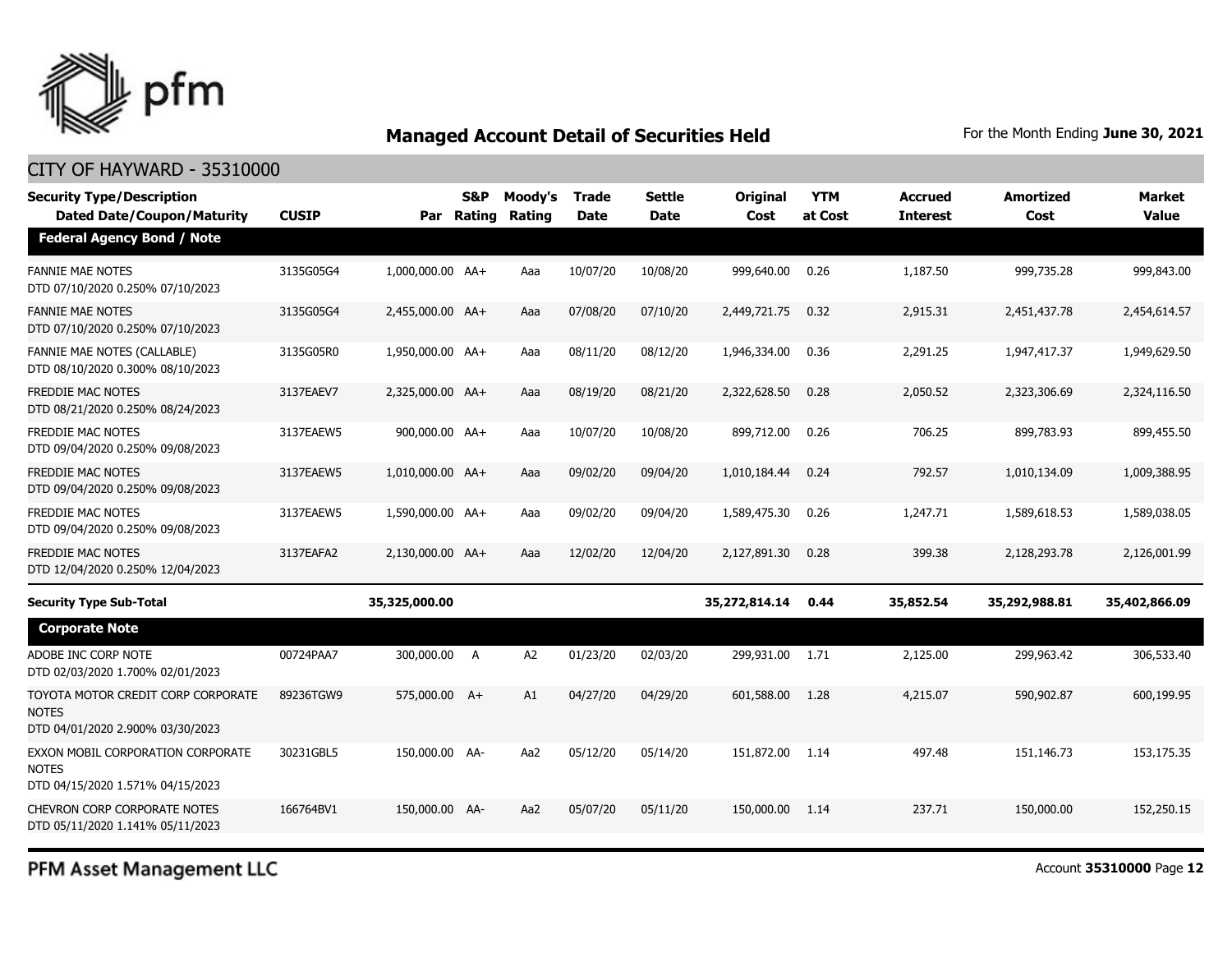

| <b>Security Type/Description</b><br><b>Dated Date/Coupon/Maturity</b>                  | <b>CUSIP</b> | Par             | S&P<br>Rating | Moody's<br>Rating | <b>Trade</b><br><b>Date</b> | <b>Settle</b><br><b>Date</b> | Original<br>Cost | <b>YTM</b><br>at Cost | <b>Accrued</b><br><b>Interest</b> | <b>Amortized</b><br>Cost | <b>Market</b><br><b>Value</b> |
|----------------------------------------------------------------------------------------|--------------|-----------------|---------------|-------------------|-----------------------------|------------------------------|------------------|-----------------------|-----------------------------------|--------------------------|-------------------------------|
| <b>Corporate Note</b>                                                                  |              |                 |               |                   |                             |                              |                  |                       |                                   |                          |                               |
| PACCAR FINANCIAL CORP CORPORATE<br><b>NOTES</b><br>DTD 06/08/2020 0.800% 06/08/2023    | 69371RQ82    | 175,000.00 A+   |               | A1                | 06/01/20                    | 06/08/20                     | 174,756.75       | 0.85                  | 89.44                             | 174,842.94               | 176,483.83                    |
| JOHN DEERE CAPITAL CORP CORPORATE<br><b>NOTES</b><br>DTD 06/04/2020 0.700% 07/05/2023  | 24422EVH9    | 200,000.00      | A             | A2                | 06/01/20                    | 06/04/20                     | 199,836,00       | 0.73                  | 684.44                            | 199,893.09               | 201,251.40                    |
| CATERPILLAR FINL SERVICE CORPORATE<br><b>NOTES</b><br>DTD 07/08/2020 0.650% 07/07/2023 | 14913R2D8    | 325,000.00      | A             | A <sub>2</sub>    | 07/06/20                    | 07/08/20                     | 324,818.00       | 0.67                  | 1,021.04                          | 324,877.56               | 326,316.25                    |
| PACCAR FINANCIAL CORP CORPORATE<br><b>NOTES</b><br>DTD 08/11/2020 0.350% 08/11/2023    | 69371RO90    | 325,000.00 A+   |               | A1                | 08/04/20                    | 08/11/20                     | 324,574.25       | 0.39                  | 442.36                            | 324,700.23               | 324,662.98                    |
| TOYOTA MOTOR CREDIT CORP CORPORATE<br><b>NOTES</b><br>DTD 08/14/2020 0.500% 08/14/2023 | 89236THF5    | 530,000.00 A+   |               | A1                | 08/11/20                    | 08/14/20                     | 529,591.90       | 0.53                  | 1,008.47                          | 529,711.53               | 531,001.70                    |
| BRISTOL-MYERS SQUIBB CO (CALLABLE)<br><b>CORP</b><br>DTD 11/13/2020 0.537% 11/13/2023  | 110122DT2    | 350,000.00 A+   |               | A2                | 11/09/20                    | 11/13/20                     | 350,000.00       | 0.54                  | 250.60                            | 350,000,00               | 350,150.15                    |
| GOLDMAN SACHS GROUP INC CORPORATE<br><b>NOTES</b><br>DTD 11/19/2020 0.627% 11/17/2023  | 38141GXL3    | 250,000.00 BBB+ |               | A <sub>2</sub>    | 11/16/20                    | 11/19/20                     | 250,000.00       | 0.63                  | 191.58                            | 250,000.00               | 249,996.00                    |
| <b>IBM CORP NOTES</b><br>DTD 02/12/2014 3.625% 02/12/2024                              | 459200HU8    | 275,000.00 A-   |               | A <sub>2</sub>    | 10/02/20                    | 10/06/20                     | 302,315.75       | 0.62                  | 3,849.05                          | 296,334.85               | 295,994.60                    |
| <b>GOLDMAN SACHS CORP NOTES</b><br>DTD 03/03/2014 4.000% 03/03/2024                    | 38141GVM3    | 325,000.00 BBB+ |               | A <sub>2</sub>    | 01/21/21                    | 01/25/21                     | 358,228.00       | 0.67                  | 4,261.11                          | 353,623.59               | 352,991.28                    |
| <b>CHARLES SCHWAB CORP NOTES</b><br>(CALLABLE)<br>DTD 03/18/2021 0.750% 03/18/2024     | 808513BN4    | 405,000.00      | A             | A <sub>2</sub>    | 03/16/21                    | 03/18/21                     | 404,797.50       | 0.77                  | 869.06                            | 404,816.90               | 407,133.54                    |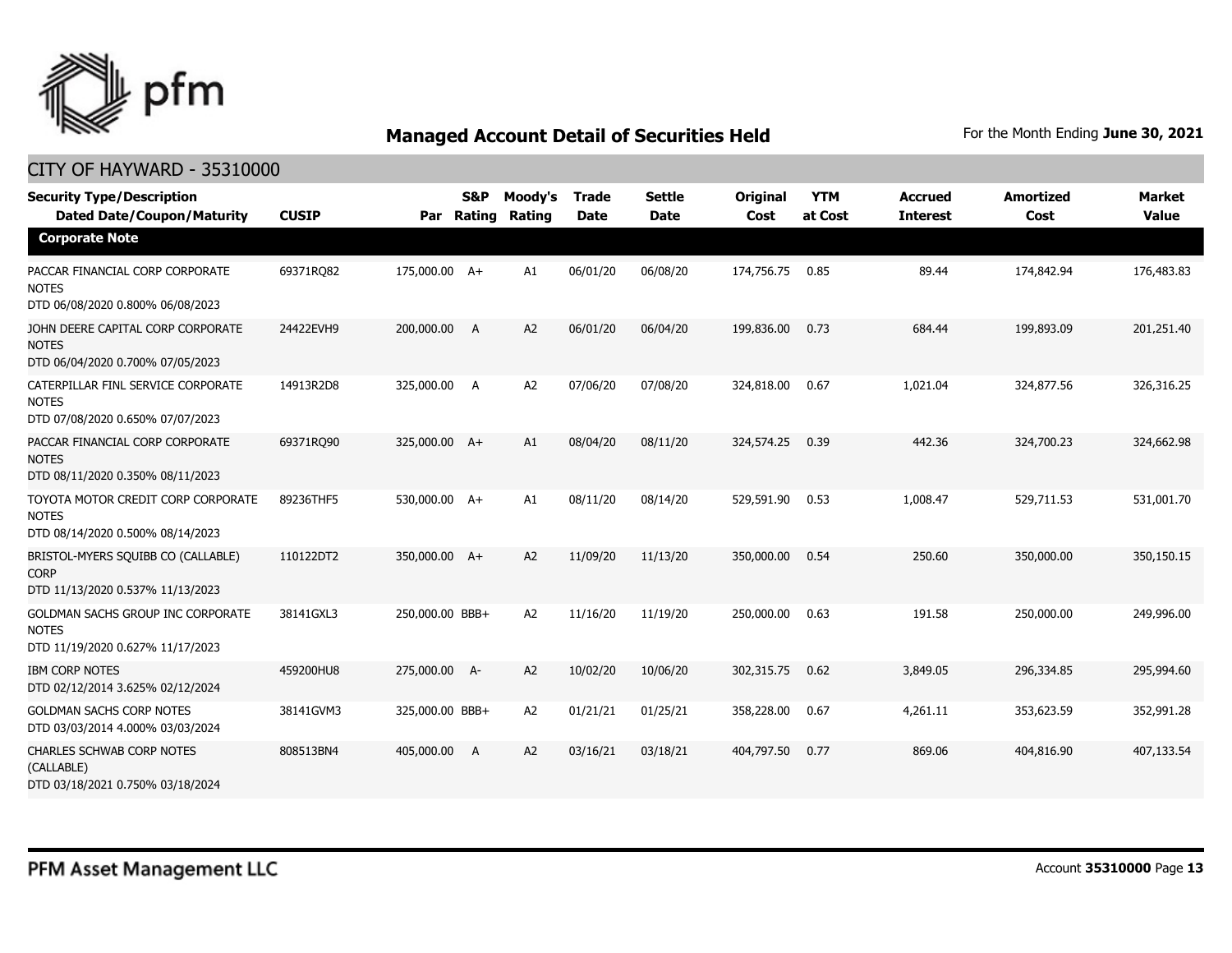

| <b>Security Type/Description</b><br><b>Dated Date/Coupon/Maturity</b>                  | <b>CUSIP</b> | Par             | <b>S&amp;P</b><br>Rating | Moody's<br>Rating | <b>Trade</b><br><b>Date</b> | <b>Settle</b><br><b>Date</b> | Original<br>Cost | <b>YTM</b><br>at Cost | <b>Accrued</b><br><b>Interest</b> | <b>Amortized</b><br>Cost | Market<br><b>Value</b> |
|----------------------------------------------------------------------------------------|--------------|-----------------|--------------------------|-------------------|-----------------------------|------------------------------|------------------|-----------------------|-----------------------------------|--------------------------|------------------------|
| <b>Corporate Note</b>                                                                  |              |                 |                          |                   |                             |                              |                  |                       |                                   |                          |                        |
| MORGAN STANLEY CORP NOTES<br>(CALLABLE)<br>DTD 04/22/2021 0.731% 04/05/2024            | 61772BAA1    | 245,000.00 BBB+ |                          | A1                | 04/19/21                    | 04/22/21                     | 245,000.00       | 0.73                  | 343.27                            | 245,000.00               | 245,293.27             |
| COMCAST CORP (CALLABLE) CORPORATE<br><b>NOTES</b><br>DTD 10/05/2018 3.700% 04/15/2024  | 20030NCR0    | 150,000.00 A-   |                          | A <sub>3</sub>    | 05/07/20                    | 05/11/20                     | 164,338.50       | 1.20                  | 1,171.67                          | 160,090.06               | 162,427.95             |
| MORGAN STANLEY CORP NOTES<br>DTD 04/24/2018 3.737% 04/24/2024                          | 61744YAQ1    | 300,000.00 BBB+ |                          | A1                | 10/02/20                    | 10/06/20                     | 322,851.00       | 1.52                  | 2,086.49                          | 318,125.64               | 317,116.50             |
| AMAZON.COM INC CORPORATE NOTES<br>DTD 05/12/2021 0.450% 05/12/2024                     | 023135BW5    | 355,000.00 AA   |                          | A1                | 05/10/21                    | 05/12/21                     | 354,481.70       | 0.50                  | 217.44                            | 354,505.35               | 354,227.17             |
| CITIGROUP INC CORPORATE NOTES<br>DTD 05/14/2020 1.678% 05/15/2024                      | 172967MR9    | 300,000.00 BBB+ |                          | A <sub>3</sub>    | 05/07/20                    | 05/14/20                     | 300,000.00       | 1.68                  | 643.23                            | 300,000.00               | 306,050.40             |
| UNITEDHEALTH GROUP INC CORPORATE<br><b>NOTES</b><br>DTD 05/19/2021 0.550% 05/15/2024   | 91324PEB4    | 435,000.00 A+   |                          | A <sub>3</sub>    | 05/17/21                    | 05/19/21                     | 434,547.60       | 0.59                  | 279.13                            | 434,565.41               | 433,790.70             |
| CATERPILLAR FINL SERVICE CORPORATE<br><b>NOTES</b><br>DTD 05/17/2021 0.450% 05/17/2024 | 14913R2L0    | 325,000.00      | A                        | A <sub>2</sub>    | 05/10/21                    | 05/17/21                     | 324,564.50       | 0.50                  | 178.75                            | 324,582.38               | 323,786.45             |
| ASTRAZENECA FINANCE LLC (CALLABLE)<br><b>CORP</b><br>DTD 05/28/2021 0.700% 05/28/2024  | 04636NAC7    | 665,000.00 BBB+ |                          | A <sub>3</sub>    | 05/25/21                    | 05/28/21                     | 664,940.15       | 0.70                  | 426.71                            | 664,942.01               | 664,166.09             |
| JOHN DEERE CAPITAL CORP CORPORATE<br><b>NOTES</b><br>DTD 06/10/2021 0.450% 06/07/2024  | 24422EVO9    | 170,000.00      | <b>A</b>                 | A <sub>2</sub>    | 06/07/21                    | 06/10/21                     | 169,787.50       | 0.49                  | 44.63                             | 169,791.58               | 169,074.69             |
| <b>BANK OF AMERICA CORP NOTES</b><br>DTD 07/23/2018 3.864% 07/23/2024                  | 06051GHL6    | 150,000.00 A-   |                          | A <sub>2</sub>    | 09/28/20                    | 10/01/20                     | 162,622.50       | 1.58                  | 2,543,80                          | 160,198.88               | 159,784.20             |
| <b>BANK OF AMERICA CORP NOTES</b><br>DTD 07/23/2018 3.864% 07/23/2024                  | 06051GHL6    | 300,000.00 A-   |                          | A2                | 08/21/20                    | 08/25/20                     | 327,150.00       | 1.47                  | 5,087.60                          | 321,381.57               | 319,568.40             |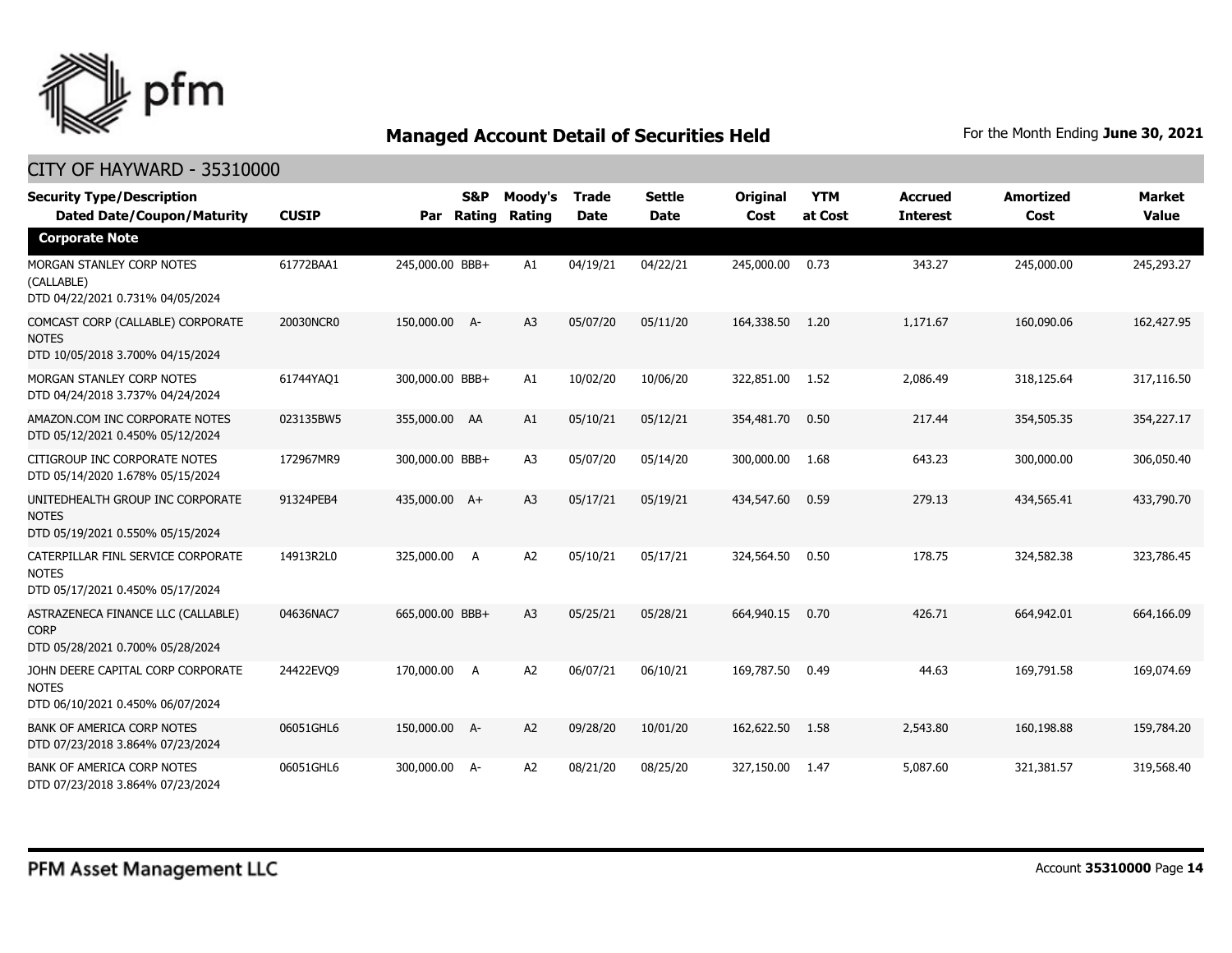

| <b>Security Type/Description</b><br><b>Dated Date/Coupon/Maturity</b>                  | <b>CUSIP</b> | Par             | S&P<br>Rating | Moody's<br><b>Rating</b> | <b>Trade</b><br><b>Date</b> | <b>Settle</b><br><b>Date</b> | Original<br>Cost | <b>YTM</b><br>at Cost | <b>Accrued</b><br><b>Interest</b> | <b>Amortized</b><br>Cost | <b>Market</b><br><b>Value</b> |
|----------------------------------------------------------------------------------------|--------------|-----------------|---------------|--------------------------|-----------------------------|------------------------------|------------------|-----------------------|-----------------------------------|--------------------------|-------------------------------|
| <b>Corporate Note</b>                                                                  |              |                 |               |                          |                             |                              |                  |                       |                                   |                          |                               |
| BRISTOL MYERS SQUIBB CO CORP NOTES<br>(CALL<br>DTD 01/26/2020 2.900% 07/26/2024        | 110122CM8    | 144,000.00 A+   |               | A2                       | 10/05/20                    | 10/07/20                     | 155,907.36       | 0.69                  | 1,798.00                          | 153,566.22               | 153,646.99                    |
| JPMORGAN CHASE & CO CORPORATE<br><b>NOTES</b><br>DTD 09/16/2020 0.653% 09/16/2024      | 46647PBS4    | 125,000.00 A-   |               | A <sub>2</sub>           | 09/28/20                    | 09/30/20                     | 124,967.50       | 0.66                  | 238.07                            | 124,973.65               | 124,955.25                    |
| JPMORGAN CHASE & CO CORPORATE<br><b>NOTES</b><br>DTD 09/16/2020 0.653% 09/16/2024      | 46647PBS4    | 485,000.00 A-   |               | A <sub>2</sub>           | 09/09/20                    | 09/16/20                     | 485,000.00       | 0.65                  | 923.73                            | 485,000.00               | 484,826.37                    |
| BANK OF AMERICA CORP (CALLABLE)<br><b>CORPORAT</b><br>DTD 10/21/2020 0.810% 10/24/2024 | 06051GJH3    | 625,000.00 A-   |               | A <sub>2</sub>           | 10/16/20                    | 10/21/20                     | 625,000.00       | 0.81                  | 942.19                            | 625,000.00               | 626,883.75                    |
| MERCK & CO INC CORP NOTES<br>DTD 02/10/2015 2.750% 02/10/2025                          | 58933YAR6    | 295,000.00 A+   |               | A1                       | 03/08/21                    | 03/10/21                     | 314,234.00       | 1.05                  | 3,177,40                          | 312,613.24               | 314,222.20                    |
| JPMORGAN CHASE & CO CORP NOTES<br>(CALLABLE<br>DTD 02/16/2021 0.563% 02/16/2025        | 46647PBY1    | 265,000.00 A-   |               | A2                       | 02/09/21                    | 02/16/21                     | 265,000.00       | 0.56                  | 559.48                            | 265,000.00               | 263,352,23                    |
| EXXON MOBIL CORP CORPORATE NT<br>(CALLABLE)<br>DTD 03/06/2015 2.709% 03/06/2025        | 30231GAF9    | 300,000.00 AA-  |               | Aa2                      | 03/26/21                    | 03/30/21                     | 318,576.00       | 1.10                  | 2,596.13                          | 317,293.47               | 318,601.20                    |
| BURLINGTN NORTH SANTA FE CORP NOTES<br>(CAL<br>DTD 03/09/2015 3.000% 04/01/2025        | 12189LAV3    | 300,000.00 AA-  |               | A <sub>3</sub>           | 03/05/21                    | 03/09/21                     | 323,202.00       | 1.05                  | 2,250.00                          | 321,304.56               | 322,476.00                    |
| BANK OF NY MELLON (CALLABLE) CORP<br><b>NOTES</b><br>DTD 04/24/2020 1.600% 04/24/2025  | 06406RAN7    | 325,000.00      | A             | A1                       | 03/04/21                    | 03/08/21                     | 334,317,75       | 0.89                  | 967.78                            | 333,592.27               | 333,245.90                    |
| CITIGROUP INC CORPORATE NOTES<br>DTD 05/04/2021 0.981% 05/01/2025                      | 172967MX6    | 325,000.00 BBB+ |               | A <sub>3</sub>           | 04/28/21                    | 05/04/21                     | 325,851.50       | 0.91                  | 504.81                            | 325,817.63               | 324,558.65                    |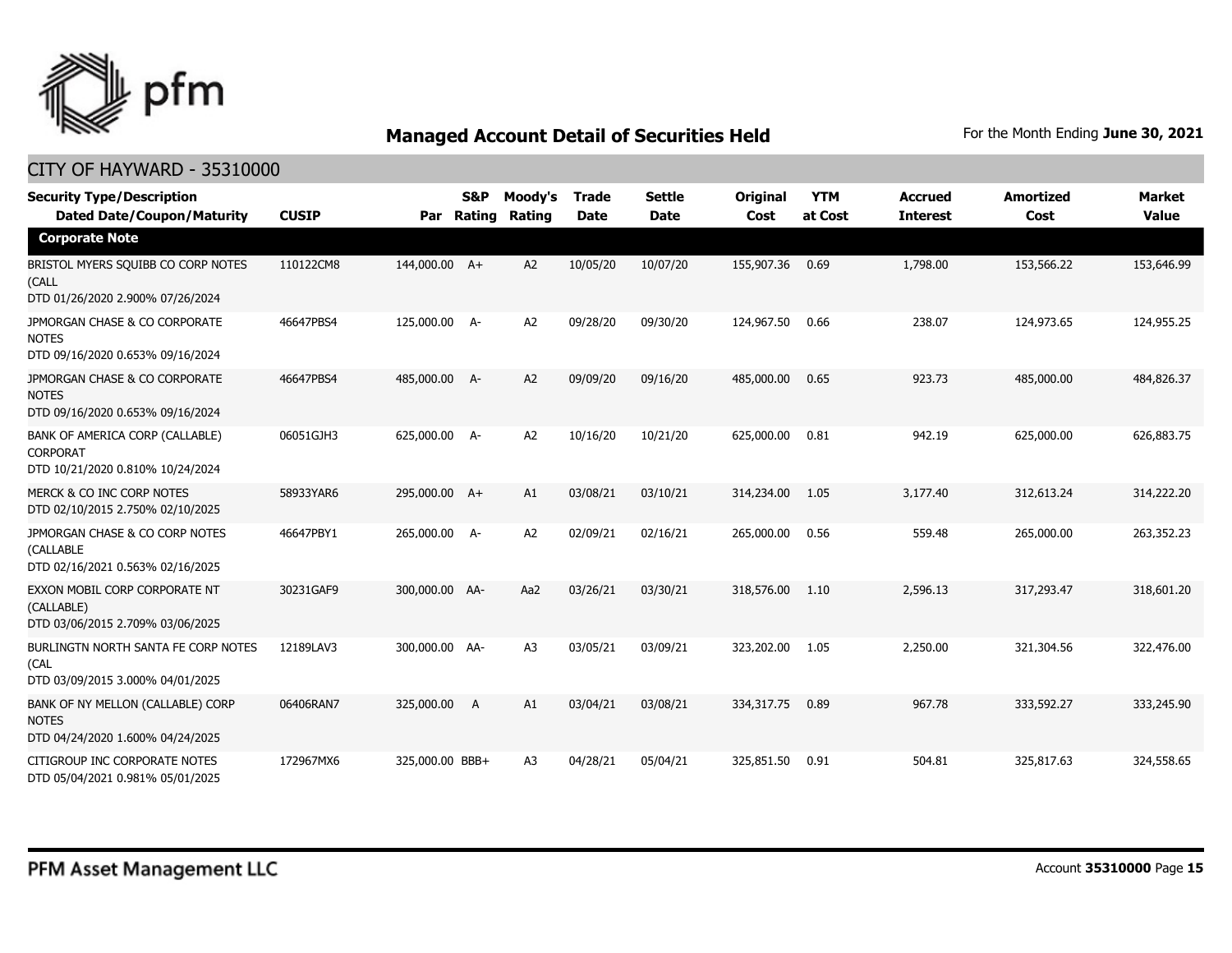

| <b>Security Type/Description</b><br><b>Dated Date/Coupon/Maturity</b>             | <b>CUSIP</b> | Par            | <b>S&amp;P</b><br>Rating | Moody's<br>Rating | <b>Trade</b><br><b>Date</b> | <b>Settle</b><br><b>Date</b> | Original<br>Cost | <b>YTM</b><br>at Cost | <b>Accrued</b><br><b>Interest</b> | <b>Amortized</b><br>Cost | <b>Market</b><br><b>Value</b> |
|-----------------------------------------------------------------------------------|--------------|----------------|--------------------------|-------------------|-----------------------------|------------------------------|------------------|-----------------------|-----------------------------------|--------------------------|-------------------------------|
| <b>Corporate Note</b>                                                             |              |                |                          |                   |                             |                              |                  |                       |                                   |                          |                               |
| JPMORGAN CHASE & CO CORPORATE<br><b>NOTES</b><br>DTD 06/01/2021 0.824% 06/01/2025 | 46647PCH7    | 615,000.00 A-  |                          | A <sub>2</sub>    | 05/24/21                    | 06/01/21                     | 615,000.00       | 0.82                  | 422.30                            | 615,000.00               | 614,015.39                    |
| <b>Security Type Sub-Total</b>                                                    |              | 11,534,000.00  |                          |                   |                             |                              | 11,779,648.71    | 0.86                  | 47,145.02                         | 11,733,157.63            | 11,764,210.33                 |
| <b>Certificate of Deposit</b>                                                     |              |                |                          |                   |                             |                              |                  |                       |                                   |                          |                               |
| CREDIT SUISSE NEW YORK CERT DEPOS<br>DTD 08/07/2020 0.520% 02/01/2022             | 22549L6F7    | 975,000.00 A-1 |                          | $P-1$             | 08/05/20                    | 08/07/20                     | 975,000.00       | 0.52                  | 4,619.33                          | 975,000.00               | 976,778.40                    |
| SOCIETE GENERALE NY CERT DEPOS<br>DTD 02/19/2020 1.800% 02/14/2022                | 83369XDL9    | 600,000,00 A-1 |                          | $P-1$             | 02/14/20                    | 02/19/20                     | 600,000,00       | 1.80                  | 4,110,00                          | 600,000,00               | 605,412.00                    |
| SUMITOMO MITSUI BANK NY CERT DEPOS<br>DTD 07/14/2020 0.700% 07/08/2022            | 86565CKU2    | 475,000,00     | A                        | A1                | 07/10/20                    | 07/14/20                     | 475,000.00       | 0.70                  | 1,607.08                          | 475,000.00               | 477,231.55                    |
| NORDEA BANK ABP NEW YORK CERT DEPOS<br>DTD 08/29/2019 1.850% 08/26/2022           | 65558TLL7    | 625,000.00 AA- |                          | Aa3               | 08/27/19                    | 08/29/19                     | 625,000.00       | 1.84                  | 4,014.76                          | 625,000.00               | 636,966.25                    |
| SKANDINAV ENSKILDA BANK LT CD<br>DTD 09/03/2019 1.860% 08/26/2022                 | 83050PDR7    | 625,000.00 A+  |                          | Aa2               | 08/29/19                    | 09/03/19                     | 625,000.00       | 1.85                  | 4,036.46                          | 625,000.00               | 637,038.13                    |
| DNB BANK ASA/NY LT CD<br>DTD 12/06/2019 2.040% 12/02/2022                         | 23341VZT1    | 625,000.00 AA- |                          | Aa2               | 12/04/19                    | 12/06/19                     | 625,000.00       | 2.03                  | 1,027,08                          | 625,000.00               | 641,313.13                    |
| CREDIT SUISSE NEW YORK CERT DEPOS<br>DTD 03/23/2021 0.590% 03/17/2023             | 22552G3C2    | 975,000.00 A+  |                          | Aa3               | 03/19/21                    | 03/23/21                     | 975,000.00       | 0.59                  | 1,597.92                          | 975,000.00               | 976,555.13                    |
| <b>Security Type Sub-Total</b>                                                    |              | 4,900,000.00   |                          |                   |                             |                              | 4,900,000.00     | 1.24                  | 21,012.63                         | 4,900,000.00             | 4,951,294.59                  |
| <b>Bank Note</b>                                                                  |              |                |                          |                   |                             |                              |                  |                       |                                   |                          |                               |
| PNC BANK NA CORP NOTES<br>DTD 06/08/2018 3.500% 06/08/2023                        | 69353RFL7    | 300,000.00     | A                        | A <sub>2</sub>    | 03/05/20                    | 03/09/20                     | 321,240.00       | 1.27                  | 670.83                            | 304,561.38               | 317,392.50                    |
| <b>Security Type Sub-Total</b>                                                    |              | 300,000.00     |                          |                   |                             |                              | 321,240.00       | 1.27                  | 670.83                            | 304,561.38               | 317,392.50                    |
| <b>Asset-Backed Security</b>                                                      |              |                |                          |                   |                             |                              |                  |                       |                                   |                          |                               |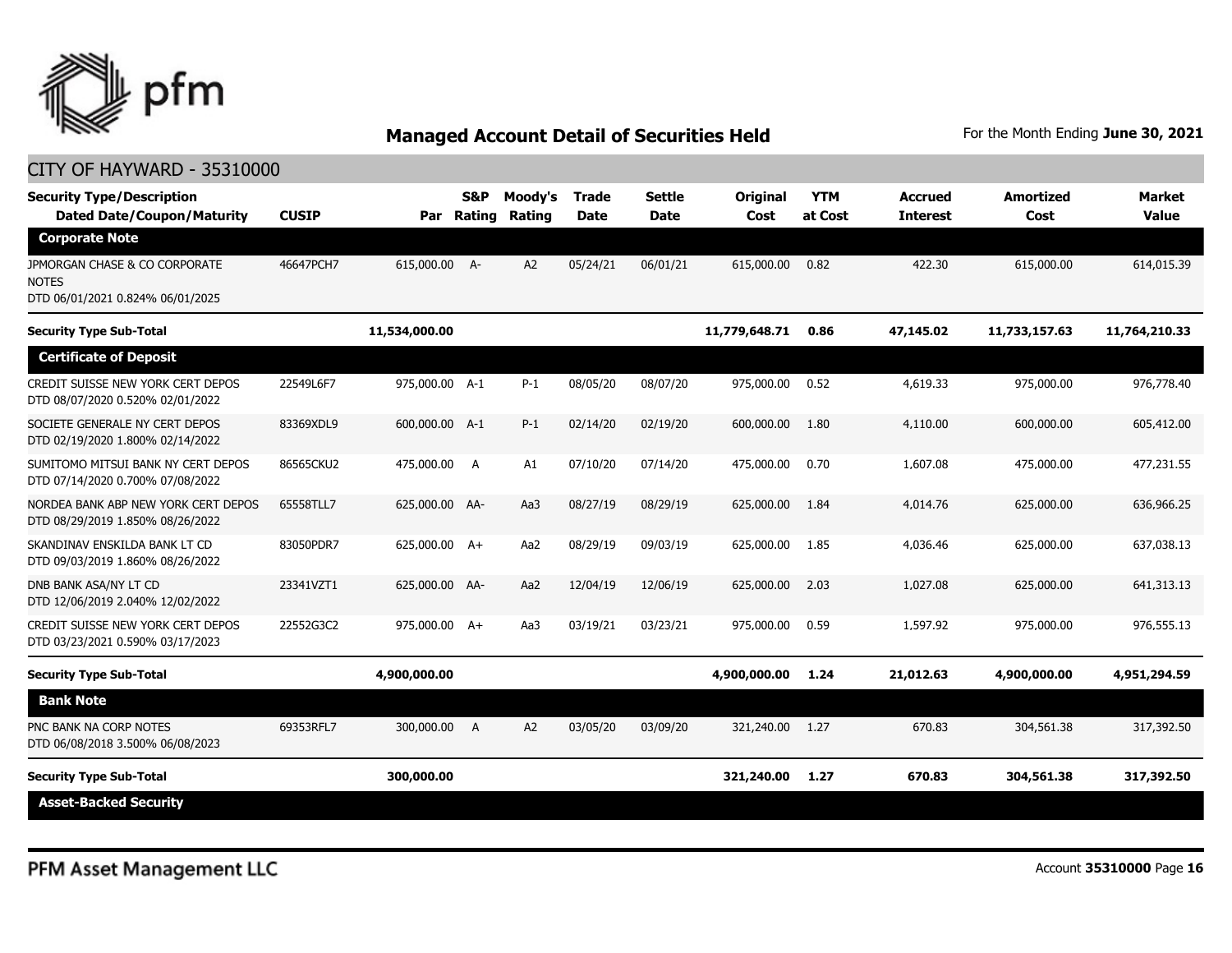

| <b>Security Type/Description</b><br><b>Dated Date/Coupon/Maturity</b> | <b>CUSIP</b> |                | S&P<br>Par Rating | Moody's<br>Rating | <b>Trade</b><br><b>Date</b> | <b>Settle</b><br><b>Date</b> | <b>Original</b><br>Cost | <b>YTM</b><br>at Cost | <b>Accrued</b><br><b>Interest</b> | <b>Amortized</b><br>Cost | <b>Market</b><br><b>Value</b> |
|-----------------------------------------------------------------------|--------------|----------------|-------------------|-------------------|-----------------------------|------------------------------|-------------------------|-----------------------|-----------------------------------|--------------------------|-------------------------------|
| <b>Asset-Backed Security</b>                                          |              |                |                   |                   |                             |                              |                         |                       |                                   |                          |                               |
| <b>VWALT 2019-A A3</b><br>DTD 10/04/2019 1.990% 11/21/2022            | 92867XAD8    | 296,634.23 AAA |                   | NR.               | 10/01/19                    | 10/04/19                     | 296,629.54              | 1.99                  | 180.37                            | 296,632.15               | 298,334.39                    |
| <b>HART 2018-B A3</b><br>DTD 12/12/2018 3.200% 12/15/2022             | 44933AAC1    | 41,186.70 AAA  |                   | Aaa               | 12/04/18                    | 12/12/18                     | 41,186.20               | 3.20                  | 58.58                             | 41,186.52                | 41,456.96                     |
| HAROT 2019-1 A3<br>DTD 02/27/2019 2.830% 03/20/2023                   | 43814WAC9    | 91,420.07 AAA  |                   | <b>NR</b>         | 02/19/19                    | 02/27/19                     | 91,417.62               | 2.83                  | 93.43                             | 91,419.03                | 92,422.96                     |
| FORD CREDIT AUTO OWNER TRUST<br>DTD 10/23/2018 3.240% 04/15/2023      | 34532TAD4    | 66,914.19 NR   |                   | Aaa               | 10/16/18                    | 10/23/18                     | 66,902.74               | - 3.24                | 96.36                             | 66,909.62                | 67,487.70                     |
| NAROT 2018-C A3<br>DTD 12/12/2018 3.220% 06/15/2023                   | 65478NAD7    | 94,192.30 AAA  |                   | Aaa               | 12/04/18                    | 12/12/18                     | 94,174.26               | 3.22                  | 134.80                            | 94,184.47                | 95,284.28                     |
| CARMAX AUTO OWNER TRUST<br>DTD 07/25/2018 3.130% 06/15/2023           | 14313FAD1    | 99,279.00 AAA  |                   | <b>NR</b>         | 07/18/18                    | 07/25/18                     | 99,265.47               | 3.13                  | 138.11                            | 99,273.59                | 100,222.55                    |
| HYUNDAI AUTO RECEIVABLES TRUST<br>DTD 04/10/2019 2.660% 06/15/2023    | 44932NAD2    | 136,644.56 AAA |                   | <b>NR</b>         | 04/03/19                    | 04/10/19                     | 136,626.57              | 2.66                  | 161.54                            | 136,636.15               | 137,925.04                    |
| GMALT 2020-3 A3<br>DTD 09/29/2020 0.450% 08/21/2023                   | 362569AC9    | 320,000.00 AAA |                   | Aaa               | 09/22/20                    | 09/29/20                     | 319,969.34              | 0.45                  | 44.00                             | 319,977.32               | 320,605.50                    |
| CARMAX AUTO OWNER TRUST<br>DTD 10/24/2018 3.360% 09/15/2023           | 14315EAC4    | 116,792.66 AAA |                   | <b>NR</b>         | 10/17/18                    | 10/24/18                     | 116,791.60              | 3.36                  | 174.41                            | 116,792.18               | 118,371.10                    |
| COPAR 2019-1 A3<br>DTD 05/30/2019 2.510% 11/15/2023                   | 14042WAC4    | 112,512.20 AAA |                   | Aaa               | 05/21/19                    | 05/30/19                     | 112,489.40              | 2.51                  | 125.51                            | 112,500.07               | 113,840.49                    |
| MBALT 2020-B A3<br>DTD 09/23/2020 0.400% 11/15/2023                   | 58769EAC2    | 170,000.00 AAA |                   | <b>NR</b>         | 09/15/20                    | 09/23/20                     | 169,991.38              | 0.40                  | 30.22                             | 169,993.49               | 170,259.90                    |
| FIFTH THIRD AUTO TRUST<br>DTD 05/08/2019 2.640% 12/15/2023            | 31680YAD9    | 130,648.65 AAA |                   | Aaa               | 04/30/19                    | 05/08/19                     | 130,619.93              | 2.65                  | 153.29                            | 130,633.33               | 132,036.52                    |
| BMWLT 2021-1 A3<br>DTD 03/10/2021 0.290% 01/25/2024                   | 05591RAC8    | 235,000.00 AAA |                   | Aaa               | 03/02/21                    | 03/10/21                     | 234,992.55              | 0.29                  | 11.36                             | 234,993.35               | 235,182.57                    |
| <b>HDMOT 2019-A A3</b><br>DTD 06/26/2019 2.340% 02/15/2024            | 41284WAC4    | 177,183.17 NR  |                   | Aaa               | 06/19/19                    | 06/26/19                     | 177,169.45              | 2.34                  | 184.27                            | 177, 175. 41             | 178,768.59                    |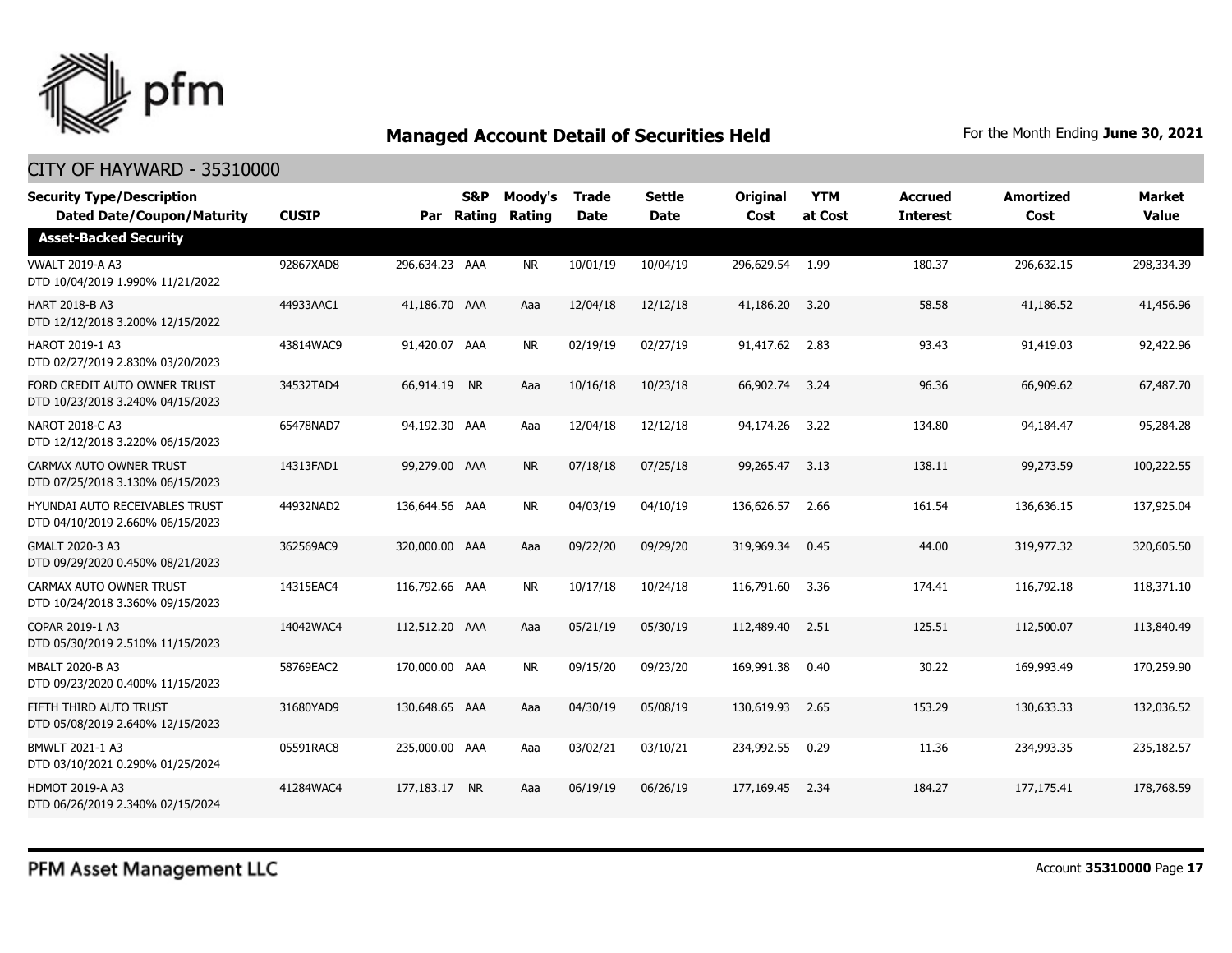

| <b>Security Type/Description</b><br><b>Dated Date/Coupon/Maturity</b> | <b>CUSIP</b> | Par            | S&P<br>Rating | Moody's<br>Rating | <b>Trade</b><br><b>Date</b> | Settle<br><b>Date</b> | <b>Original</b><br>Cost | <b>YTM</b><br>at Cost | <b>Accrued</b><br><b>Interest</b> | <b>Amortized</b><br>Cost | <b>Market</b><br><b>Value</b> |
|-----------------------------------------------------------------------|--------------|----------------|---------------|-------------------|-----------------------------|-----------------------|-------------------------|-----------------------|-----------------------------------|--------------------------|-------------------------------|
| <b>Asset-Backed Security</b>                                          |              |                |               |                   |                             |                       |                         |                       |                                   |                          |                               |
| GMCAR 2019-2 A3<br>DTD 04/17/2019 2.650% 02/16/2024                   | 36257FAD2    | 182,577.92 AAA |               | Aaa               | 04/09/19                    | 04/17/19              | 182,563.06              | 2.65                  | 201.60                            | 182,569.84               | 184,839.95                    |
| <b>TLOT 2021-A A3</b><br>DTD 04/21/2021 0.390% 04/22/2024             | 89238EAC0    | 340,000.00 AAA |               | Aaa               | 04/13/21                    | 04/21/21              | 339,960.32              | 0.39                  | 40.52                             | 339,962.89               | 340,238.02                    |
| GMALT 2021-2 A3<br>DTD 05/26/2021 0.340% 05/20/2024                   | 380144AC9    | 485,000.00 AAA |               | <b>NR</b>         | 05/18/21                    | 05/26/21              | 484,923.86              | 0.35                  | 50.39                             | 484,926.37               | 484,069.67                    |
| VZOT 2020-A A1A<br>DTD 01/29/2020 1.850% 07/22/2024                   | 92348TAA2    | 150,000.00 AAA |               | Aaa               | 01/21/20                    | 01/29/20              | 149,982.44              | 1.85                  | 84.79                             | 149,988.01               | 152,570.61                    |
| HDMOT 2020-A A3<br>DTD 01/29/2020 1.870% 10/15/2024                   | 41284UAD6    | 135,000.00 AAA |               | Aaa               | 01/21/20                    | 01/29/20              | 134,970.56              | 1.87                  | 112.20                            | 134,979.44               | 136,367.90                    |
| CARMX 2020-1 A3<br>DTD 01/22/2020 1.890% 12/16/2024                   | 14315XAC2    | 345,000.00 AAA |               | <b>NR</b>         | 01/14/20                    | 01/22/20              | 344,932.31              | 1.89                  | 289.80                            | 344,952.20               | 351,788.63                    |
| VZOT 2020-B A<br>DTD 08/12/2020 0.470% 02/20/2025                     | 92290BAA9    | 675,000.00 NR  |               | Aaa               | 08/04/20                    | 08/12/20              | 674,858.25              | 0.47                  | 96.94                             | 674,885.95               | 676,797.66                    |
| GMCAR 2020-3 A3<br>DTD 08/19/2020 0.450% 04/16/2025                   | 362590AC5    | 445,000.00 NR  |               | Aaa               | 08/11/20                    | 08/19/20              | 444,898.18              | 0.46                  | 83.44                             | 444,917.10               | 446,066.04                    |
| KCOT 2021-1A A3<br>DTD 04/14/2021 0.620% 08/15/2025                   | 50117TAC5    | 290,000.00 NR  |               | Aaa               | 04/06/21                    | 04/14/21              | 289,940.67              | 0.62                  | 79.91                             | 289,943.59               | 289,809.08                    |
| <b>HART 2021-A A3</b><br>DTD 04/28/2021 0.380% 09/15/2025             | 44933LAC7    | 135,000.00 AAA |               | <b>NR</b>         | 04/20/21                    | 04/28/21              | 134,985.80              | 0.38                  | 22.80                             | 134,986,37               | 134,964.02                    |
| CARMX 2021-2 A3<br>DTD 04/21/2021 0.520% 02/17/2026                   | 14314QAC8    | 310,000.00 AAA |               | <b>NR</b>         | 04/13/21                    | 04/21/21              | 309,933.20              | 0.52                  | 71.64                             | 309,935.89               | 310,410.25                    |
| <b>Security Type Sub-Total</b>                                        |              | 5,580,985.65   |               |                   |                             |                       | 5,580,174.70            | 1.22                  | 2,720.28                          | 5,580,354.33             | 5,610,120.38                  |
| <b>Managed Account Sub-Total</b>                                      |              | 127,978,436.70 |               |                   |                             |                       | 128,818,584.24          | 0.86                  | 330,632.65                        | 128,624,239.33           | 129,339,114.41                |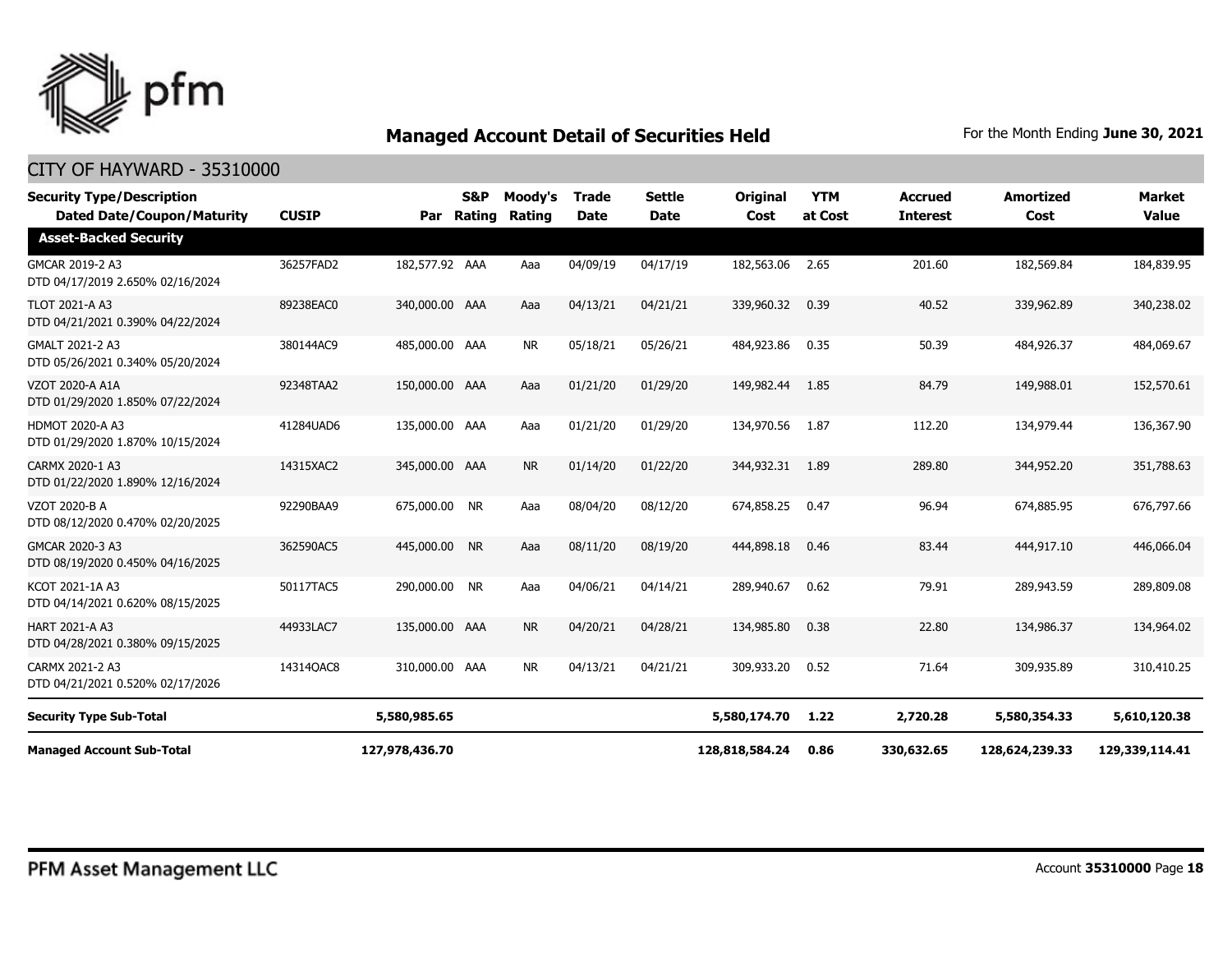

#### CITY OF HAYWARD - 35310000 **\$127,978,436.70 \$128,818,584.24 0.86% \$330,632.65 \$128,624,239.33 \$129,339,114.41 \$129,669,747.06 \$330,632.65 Total Investments Accrued Interest Securities Sub-Total**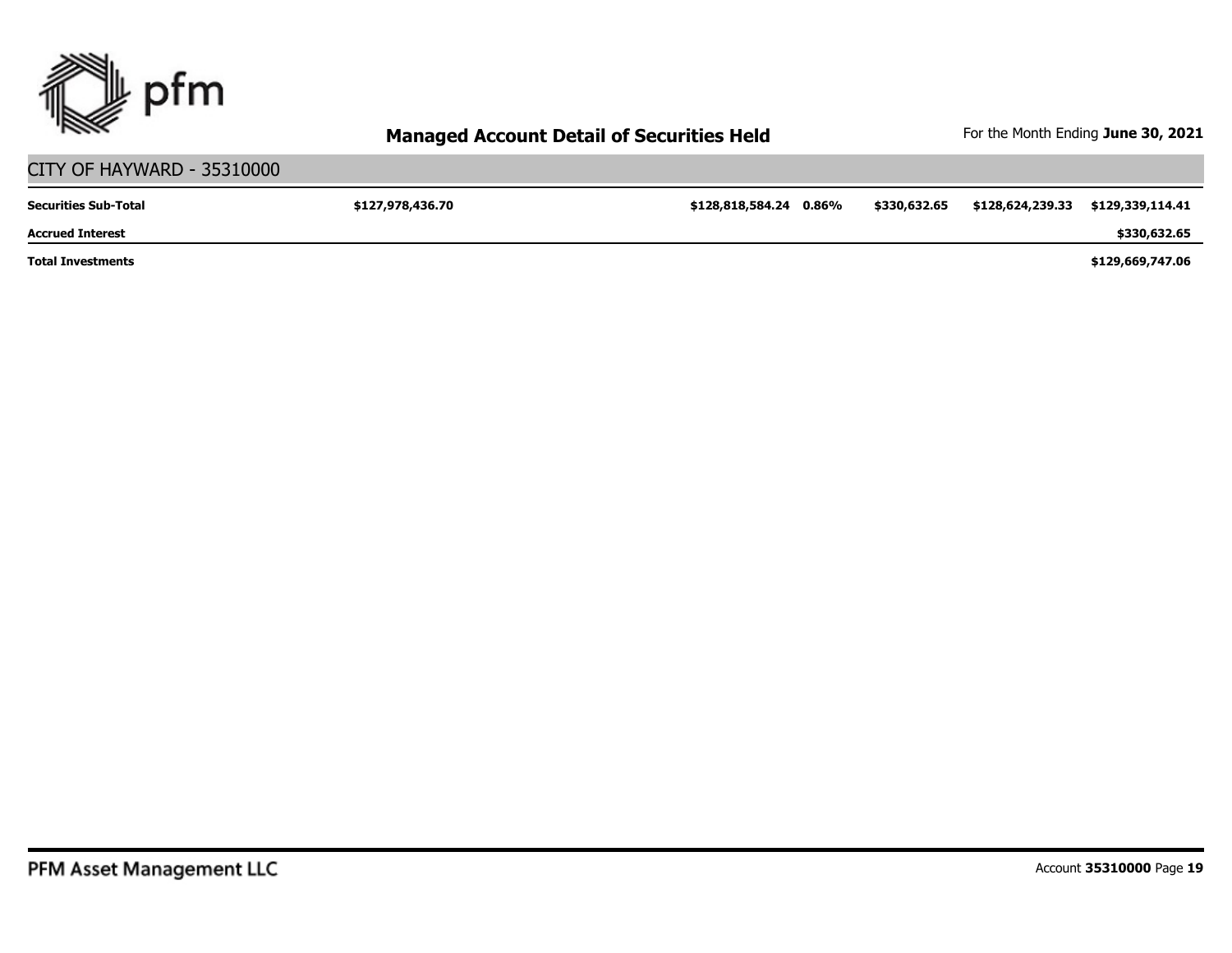

| <b>Security Type/Description</b><br><b>Dated Date/Coupon/Maturity</b> | <b>CUSIP</b> | Par                   | <b>Broker</b>       | <b>Next Call</b><br><b>Date</b> | <b>Market</b><br><b>Price</b> | <b>Market</b><br><b>Value</b> | <b>Unreal G/L</b><br><b>On Cost</b> | Unreal G/L<br><b>Amort Cost</b> | <b>Effective</b><br><b>Duration</b> | <b>YTM</b><br>at Mkt |
|-----------------------------------------------------------------------|--------------|-----------------------|---------------------|---------------------------------|-------------------------------|-------------------------------|-------------------------------------|---------------------------------|-------------------------------------|----------------------|
| <b>U.S. Treasury Bond / Note</b>                                      |              |                       |                     |                                 |                               |                               |                                     |                                 |                                     |                      |
| <b>US TREASURY NOTES</b><br>DTD 07/31/2017 1.875% 07/31/2022          | 9128282P4    | 1,600,000.00 NOMURA   |                     |                                 | 101.91                        | 1,630,500.00                  | 25,062.50                           | 28,589.13                       | 1.07                                | 0.12                 |
| <b>US TREASURY NOTES</b><br>DTD 07/31/2017 1.875% 07/31/2022          | 9128282P4    | 4,000,000.00 GOLDMAN  |                     |                                 | 101.91                        | 4,076,250.00                  | 72,968.75                           | 75,124.92                       | 1.07                                | 0.12                 |
| <b>US TREASURY NOTES</b><br>DTD 08/31/2017 1.625% 08/31/2022          | 9128282S8    |                       | 125,000.00 MORGAN_S |                                 | 101.75                        | 127,187.50                    | 2,436.52                            | 2,282.05                        | 1.16                                | 0.13                 |
| <b>US TREASURY NOTES</b><br>DTD 10/15/2019 1.375% 10/15/2022          | 912828YK0    | 5,250,000.00 DEUTSCHE |                     |                                 | 101.58                        | 5,332,851.30                  | 119,765.36                          | 99,473.21                       | 1.28                                | 0.15                 |
| <b>US TREASURY NOTES</b><br>DTD 01/15/2020 1.500% 01/15/2023          | 912828Z29    | 2,500,000.00 MERRILL  |                     |                                 | 102.03                        | 2,550,781.25                  | 38,574.22                           | 44,388.17                       | 1.52                                | 0.18                 |
| <b>US TREASURY NOTES</b><br>DTD 02/01/2016 1.750% 01/31/2023          | 912828P38    |                       | 150,000.00 MORGAN_S |                                 | 102.47                        | 153,703.13                    | 3,093.75                            | 3,388.38                        | 1.56                                | 0.19                 |
| US TREASURY N/B NOTES<br>DTD 05/31/2021 0.125% 05/31/2023             | 91282CCD1    | 1,900,000.00 GOLDMAN  |                     |                                 | 99.80                         | 1,896,140.72                  | (2,597.56)                          | (2,624.07)                      | 1.92                                | 0.23                 |
| <b>US TREASURY NOTES</b><br>DTD 08/01/2016 1.250% 07/31/2023          | 912828S92    | 660,000.00 JPM_CHA    |                     |                                 | 102.05                        | 673,509.41                    | (2, 139.81)                         | (1,469.69)                      | 2.05                                | 0.27                 |
| <b>US TREASURY NOTES</b><br>DTD 11/15/2020 0.250% 11/15/2023          | 91282CAW1    | 3,450,000.00 NOMURA   |                     |                                 | 99.84                         | 3,444,609.38                  | (8,625.00)                          | (7,994.34)                      | 2.37                                | 0.32                 |
| <b>US TREASURY NOTES</b><br>DTD 12/15/2020 0.125% 12/15/2023          | 91282CBA8    | 2,260,000.00 CITIGRP  |                     |                                 | 99.47                         | 2,247,993.75                  | (3, 178.13)                         | (3,748.87)                      | 2.46                                | 0.34                 |
| <b>US TREASURY NOTES</b><br>DTD 12/15/2020 0.125% 12/15/2023          | 91282CBA8    | 3,250,000.00 BARCLAY  |                     |                                 | 99.47                         | 3,232,734.38                  | (9,521.48)                          | (10,785.68)                     | 2.46                                | 0.34                 |
| <b>US TREASURY NOTES</b><br>DTD 01/15/2021 0.125% 01/15/2024          | 91282CBE0    | 2,450,000.00 JPM_CHA  |                     |                                 | 99.41                         | 2,435,453.13                  | (10,623.04)                         | (11, 162.75)                    | 2.54                                | 0.36                 |
| <b>US TREASURY NOTES</b><br>DTD 02/15/2021 0.125% 02/15/2024          | 91282CBM2    | 4,500,000.00 CITIGRP  |                     |                                 | 99.36                         | 4,471,172.10                  | (9,316.18)                          | (11, 486.16)                    | 2.62                                | 0.37                 |
| US TREASURY NOTES<br>DTD 05/01/2017 2.000% 04/30/2024                 | 912828X70    | 400,000.00 JPM CHA    |                     |                                 | 104.44                        | 417,750.00                    | (1,906.25)                          | (1,227.18)                      | 2.76                                | 0.42                 |
| <b>US TREASURY NOTES</b><br>DTD 05/01/2017 2.000% 04/30/2024          | 912828X70    | 2,300,000.00 CITIGRP  |                     |                                 | 104.44                        | 2,402,062.50                  | (12, 128.91)                        | (3,266.60)                      | 2.76                                | 0.42                 |
| <b>US TREASURY NOTES</b><br>DTD 10/31/2019 1.500% 10/31/2024          | 912828YM6    | 2,000,000.00 MERRILL  |                     |                                 | 103.19                        | 2,063,750.00                  | (9,296.88)                          | (6,086.03)                      | 3.26                                | 0.53                 |
| <b>US TREASURY NOTES</b><br>DTD 11/30/2019 1.500% 11/30/2024          | 912828YV6    | 425,000.00 NOMURA     |                     |                                 | 103.19                        | 438,546,88                    | (1,909.17)                          | (1,737.71)                      | 3.34                                | 0.56                 |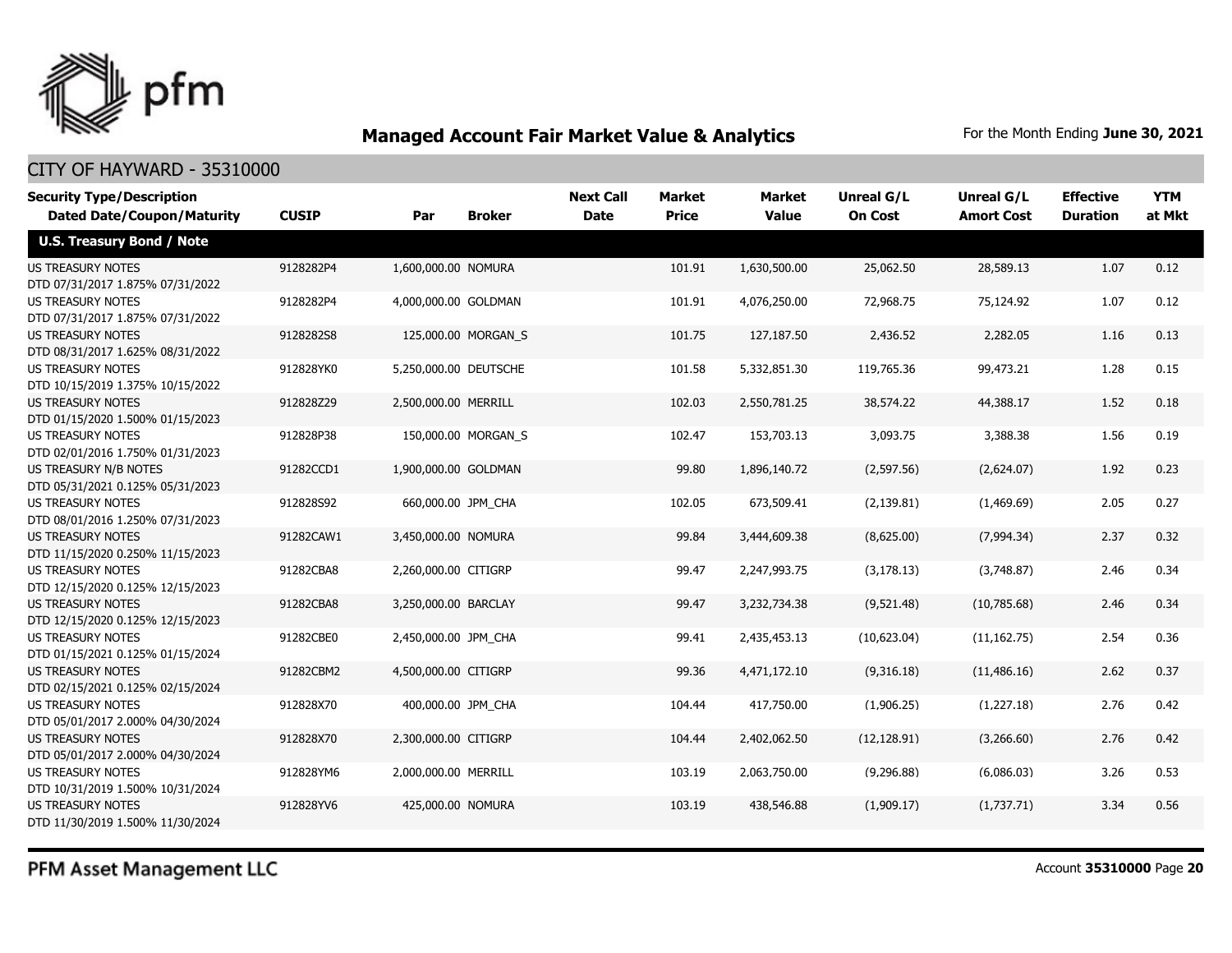

| <b>Security Type/Description</b><br><b>Dated Date/Coupon/Maturity</b>                  | <b>CUSIP</b> | Par                  | <b>Broker</b> | <b>Next Call</b><br><b>Date</b> | <b>Market</b><br><b>Price</b> | <b>Market</b><br><b>Value</b> | <b>Unreal G/L</b><br><b>On Cost</b> | Unreal G/L<br><b>Amort Cost</b> | <b>Effective</b><br><b>Duration</b> | <b>YTM</b><br>at Mkt |
|----------------------------------------------------------------------------------------|--------------|----------------------|---------------|---------------------------------|-------------------------------|-------------------------------|-------------------------------------|---------------------------------|-------------------------------------|----------------------|
| <b>U.S. Treasury Bond / Note</b>                                                       |              |                      |               |                                 |                               |                               |                                     |                                 |                                     |                      |
| <b>US TREASURY NOTES</b><br>DTD 11/30/2019 1.500% 11/30/2024                           | 912828YV6    | 4,000,000.00 JPM CHA |               |                                 | 103.19                        | 4,127,500.00                  | (20, 937.50)                        | (18, 136.79)                    | 3.34                                | 0.56                 |
| <b>Security Type Sub-Total</b>                                                         |              | 41,220,000.00        |               |                                 |                               | 41,722,495.43                 | 169,721.19                          | 173,519.99                      | 2.19                                | 0.31                 |
| <b>Supra-National Agency Bond / Note</b>                                               |              |                      |               |                                 |                               |                               |                                     |                                 |                                     |                      |
| INTL BK OF RECON AND DEV NOTE<br>DTD 04/20/2021 0.125% 04/20/2023                      | 459058JV6    | 910,000.00 TD        |               |                                 | 99.76                         | 907,785.97                    | (330.33)                            | (516.12)                        | 1.81                                | 0.27                 |
| INTER-AMERICAN DEVEL BK NOTES<br>DTD 04/24/2020 0.500% 05/24/2023                      | 4581X0DM7    | 1,285,000.00 RBC     |               |                                 | 100.43                        | 1,290,566.62                  | 6,003.52                            | 5,835.36                        | 1.89                                | 0.27                 |
| INTL BK RECON & DEVELOP NOTES<br>DTD 11/24/2020 0.250% 11/24/2023                      | 459058JM6    | 1,375,000.00 TD      |               |                                 | 99.71                         | 1,371,051.00                  | (992.75)                            | (1,584.00)                      | 2.39                                | 0.37                 |
| <b>Security Type Sub-Total</b>                                                         |              | 3,570,000.00         |               |                                 |                               | 3,569,403.59                  | 4,680.44                            | 3,735.24                        | 2.06                                | 0.31                 |
| <b>Municipal Bond / Note</b>                                                           |              |                      |               |                                 |                               |                               |                                     |                                 |                                     |                      |
| LA ST T/E GO BONDS<br>DTD 03/11/2020 5.000% 11/15/2021                                 | 546417DK9    | 600,000.00 MORGAN    |               |                                 | 101.81                        | 610,872.00                    | (26, 172.00)                        | 1,999.57                        | 0.38                                | 0.16                 |
| CA ST T/E GO BONDS<br>DTD 04/22/2020 5.000% 03/01/2022                                 | 13063DUV8    | 600,000.00 MERRILL   |               |                                 | 103.24                        | 619,458.00                    | (24,612.00)                         | 3,663.00                        | 0.66                                | 0.15                 |
| CT ST T/E GO BONDS<br>DTD 06/25/2020 3.000% 06/01/2022                                 | 20772KKE8    | 750,000.00 MORGAN    |               |                                 | 102.56                        | 769,230.00                    | (15,607.50)                         | 2,699.46                        | 0.91                                | 0.21                 |
| CT ST TXBL GO BONDS<br>DTD 06/11/2020 2.500% 07/01/2022                                | 20772KJU4    | 305,000.00 SIEBERT   |               |                                 | 102.52                        | 312,679.90                    | 2,549.80                            | 5,183.25                        | 0.98                                | $-0.01$              |
| PALOMAR COMM COLL DIST, CA TXBL GO<br><b>BONDS</b><br>DTD 11/03/2020 0.441% 08/01/2022 | 697511EZ2    | 375,000.00 RBC       |               |                                 | 100.16                        | 375,607.50                    | 607.50                              | 607.50                          | 1.08                                | 0.29                 |
| CHAFFEY UHSD, CA TXBL GO BONDS<br>DTD 12/05/2019 1.913% 08/01/2022                     | 157411TH2    | 600,000.00 RBC       |               |                                 | 101.62                        | 609,738.00                    | 9,738.00                            | 9,738.00                        | 1.07                                | 0.41                 |
| SAN DIEGO CCD, CA TXBL GO BONDS<br>DTD 10/16/2019 1.936% 08/01/2022                    | 797272QM6    | 675,000.00 RBC       |               |                                 | 101.78                        | 687,035.25                    | 12,035.25                           | 12,035.25                       | 1.07                                | 0.29                 |
| LONG BEACH CCD, CA TXBL GO BONDS<br>DTD 10/23/2019 1.702% 08/01/2022                   | 542411NG4    | 920,000.00 PIPER JA  |               |                                 | 101.71                        | 935,722.80                    | 15,722.80                           | 15,722.80                       | 1.07                                | 0.13                 |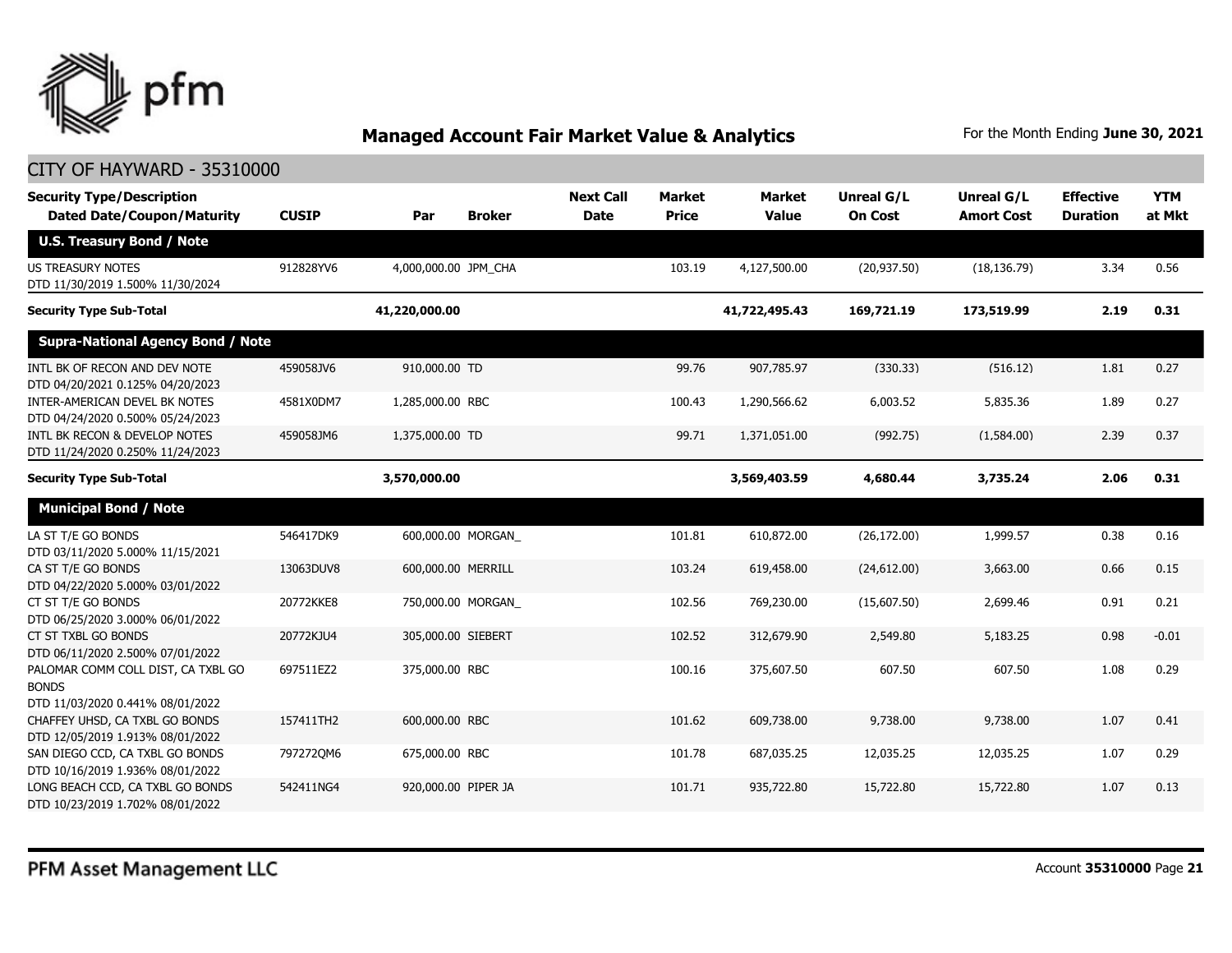

| <b>Security Type/Description</b><br><b>Dated Date/Coupon/Maturity</b>                  | <b>CUSIP</b> | Par                   | <b>Broker</b> | <b>Next Call</b><br><b>Date</b> | <b>Market</b><br><b>Price</b> | <b>Market</b><br><b>Value</b> | <b>Unreal G/L</b><br><b>On Cost</b> | Unreal G/L<br><b>Amort Cost</b> | <b>Effective</b><br><b>Duration</b> | <b>YTM</b><br>at Mkt |
|----------------------------------------------------------------------------------------|--------------|-----------------------|---------------|---------------------------------|-------------------------------|-------------------------------|-------------------------------------|---------------------------------|-------------------------------------|----------------------|
| <b>Municipal Bond / Note</b>                                                           |              |                       |               |                                 |                               |                               |                                     |                                 |                                     |                      |
| TAMALPAIS UHSD, CA TXBL GO BONDS<br>DTD 10/09/2019 1.925% 08/01/2022                   | 874857KH7    | 995,000.00 RBC        |               |                                 | 102.04                        | 1,015,337.80                  | 20,337.80                           | 20,337.80                       | 1.07                                | 0.04                 |
| SAN JOSE, CA TXBL GO BONDS<br>DTD 07/25/2019 2.300% 09/01/2022                         | 798135H44    | 1,150,000.00 MORGAN_S |               |                                 | 102.47                        | 1,178,451.00                  | 20,907.00                           | 25,610.36                       | 1.15                                | 0.18                 |
| OR ST DEPT OF TRANS TXBL REV BONDS<br>DTD 11/20/2019 1.855% 11/15/2022                 | 68607DTT2    | 600,000.00 CITIGRP    |               |                                 | 102.08                        | 612,450.00                    | 12,450.00                           | 12,450.00                       | 1.36                                | 0.34                 |
| NY ST URBAN DEV CORP TXBL REV BONDS<br>DTD 12/23/2020 0.480% 03/15/2023                | 650036DR4    | 290,000.00 WELLS F    |               |                                 | 99.99                         | 289,971.00                    | (29.00)                             | (29.00)                         | 1.70                                | 0.49                 |
| UNIV OF CAL TXBL REV BONDS<br>DTD 07/16/2020 0.628% 05/15/2023                         | 91412HFK4    | 500,000.00 JPM_CHA    |               |                                 | 100.55                        | 502,765.00                    | 2,765.00                            | 2,765.00                        | 1.87                                | 0.33                 |
| CHAFFEY CMTY CLG DIST, CA TXBL GO<br><b>BONDS</b><br>DTD 09/24/2019 1.617% 06/01/2023  | 157432KD6    | 770,000.00 RBC        |               |                                 | 102.41                        | 788,580.10                    | (3,734.50)                          | 2,292.07                        | 1.90                                | 0.35                 |
| CA ST EARTHQUAKE AUTH TXBL REV<br><b>BONDS</b><br>DTD 11/24/2020 1.477% 07/01/2023     | 13017HAK2    | 300,000.00 TFC        |               |                                 | 101.93                        | 305,799.00                    | 4,200.00                            | 4,569.00                        | 1.97                                | 0.51                 |
| PORT AUTH OF NY/NJ TXBL REV BONDS<br>DTD 07/08/2020 1.086% 07/01/2023                  | 73358W4V3    | 370,000.00 CITIGRP    |               |                                 | 101.30                        | 374,798.90                    | 4,798.90                            | 4,798.90                        | 1.97                                | 0.43                 |
| PORT AUTH OF NY/NJ TXBL REV BONDS<br>DTD 07/08/2020 1.086% 07/01/2023                  | 73358W4V3    | 375,000.00 CITIGRP    |               |                                 | 101.30                        | 379,863.75                    | 2,666.25                            | 3,387.97                        | 1.97                                | 0.43                 |
| WI DEPT OF TRANS TXBL REV BONDS<br>DTD 07/30/2020 0.420% 07/01/2023                    | 977123X52    | 625,000.00 WELLS_F    |               |                                 | 100.15                        | 625,931.25                    | 931.25                              | 931.25                          | 1.99                                | 0.35                 |
| AZ TRAN BOARD TXBL REV BONDS<br>DTD 02/12/2020 1.795% 07/01/2023                       | 040654XT7    | 1,235,000.00 JPM CHAS |               |                                 | 103.03                        | 1,272,408.15                  | 37,408.15                           | 37,408.15                       | 1.96                                | 0.28                 |
| LOS ANGELES CCD, CA TXBL GO BONDS<br>DTD 11/10/2020 0.444% 08/01/2023                  | 54438CYH9    | 310,000.00 MERRILL    |               |                                 | 100.29                        | 310,911.40                    | 911.40                              | 911.40                          | 2.08                                | 0.30                 |
| PALOMAR COMM COLL DIST, CA TXBL GO<br><b>BONDS</b><br>DTD 11/03/2020 0.580% 08/01/2023 | 697511FA6    | 350,000.00 RBC        |               |                                 | 100.13                        | 350,462.00                    | 462.00                              | 462.00                          | 2.07                                | 0.52                 |
| MD ST TXBL GO BONDS<br>DTD 08/05/2020 0.410% 08/01/2023                                | 574193TP3    | 650,000.00 JPM_CHA    |               |                                 | 100.25                        | 651,605.50                    | 1,605.50                            | 1,605.50                        | 2.08                                | 0.29                 |
| CA ST UNIV TXBL REV BONDS<br>DTD 09/17/2020 0.475% 11/01/2023                          | 13077DMJ8    | 325,000.00 GOLDMAN    |               |                                 | 99.58                         | 323,648.00                    | (1,352.00)                          | (1,352.00)                      | 2.32                                | 0.65                 |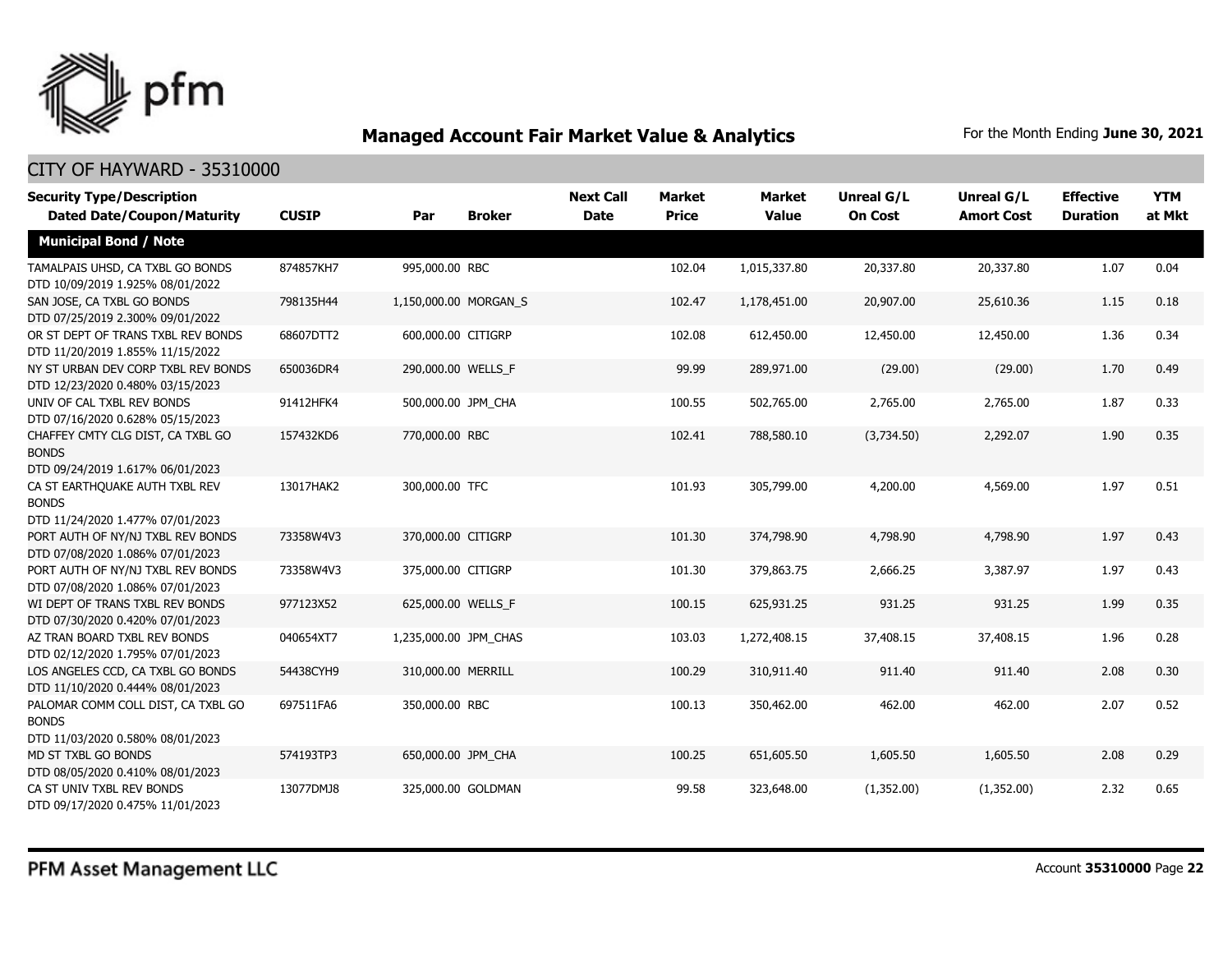

| <b>Security Type/Description</b><br><b>Dated Date/Coupon/Maturity</b>   | <b>CUSIP</b> | Par                   | <b>Broker</b>       | <b>Next Call</b><br><b>Date</b> | <b>Market</b><br><b>Price</b> | <b>Market</b><br><b>Value</b> | <b>Unreal G/L</b><br><b>On Cost</b> | Unreal G/L<br><b>Amort Cost</b> | <b>Effective</b><br><b>Duration</b> | <b>YTM</b><br>at Mkt |
|-------------------------------------------------------------------------|--------------|-----------------------|---------------------|---------------------------------|-------------------------------|-------------------------------|-------------------------------------|---------------------------------|-------------------------------------|----------------------|
| <b>Municipal Bond / Note</b>                                            |              |                       |                     |                                 |                               |                               |                                     |                                 |                                     |                      |
| MS ST TXBL GO BONDS<br>DTD 08/06/2020 0.422% 11/01/2023                 | 605581MY0    | 475,000.00 WELLS F    |                     |                                 | 99.75                         | 473,803.00                    | (1, 197.00)                         | (1, 197.00)                     | 2.33                                | 0.53                 |
| NY ST URBAN DEV CORP TXBL REV BONDS<br>DTD 12/23/2020 0.620% 03/15/2024 | 650036DS2    | 880,000.00 WELLS_F    |                     |                                 | 99.61                         | 876,568.00                    | (3,432.00)                          | (3,432.00)                      | 2.69                                | 0.77                 |
| MD ST T/E GO BONDS<br>DTD 08/30/2017 5.000% 08/01/2024                  | 574193PK8    | 500,000.00 MERRILL    |                     |                                 | 114.59                        | 572,950.00                    | (10, 975.00)                        | 11,889.01                       | 2.86                                | 0.25                 |
| FL ST BOARD OF ADMIN TXBL REV BONDS<br>DTD 09/16/2020 1.258% 07/01/2025 | 341271AD6    | 295,000.00 MERRILL    |                     |                                 | 101.00                        | 297,941.15                    | 2,941.15                            | 2,941.15                        | 3.89                                | 1.00                 |
| <b>Security Type Sub-Total</b>                                          |              | 15,820,000.00         |                     |                                 |                               | 16,124,588.45                 | 65,926.75                           | 177,998.39                      | 1.63                                | 0.32                 |
| <b>Federal Agency Collateralized Mortgage Obligation</b>                |              |                       |                     |                                 |                               |                               |                                     |                                 |                                     |                      |
| FNA 2018-M5 A2<br>DTD 04/01/2018 3.560% 09/01/2021                      | 3136B1XP4    |                       | 16,374.55 JPM_CHAS  |                                 | 100.00                        | 16,374.55                     | (325.71)                            | (16.55)                         | 0.14                                | 3.56                 |
| <b>FHMS K720 A1</b><br>DTD 11/01/2015 2.316% 11/01/2021                 | 3137BLUO9    |                       | 72,450.32 BARCLAYS  |                                 | 100.19                        | 72,584.73                     | (63.70)                             | 103.84                          | 0.30                                | 1.76                 |
| FHLMC MULTIFAMILY STRUCTURED P<br>DTD 05/01/2015 2.791% 01/01/2022      | 3137BHXY8    | 1,164,470.51 AMHERST  |                     |                                 | 100.82                        | 1,173,982.66                  | (11, 593.88)                        | 5,017.35                        | 0.46                                | 1.16                 |
| FHMS K019 A2<br>DTD 08/01/2012 2.272% 03/01/2022                        | 3137ASNJ9    |                       | 551,024.26 MORGAN_S |                                 | 100.96                        | 556,293.75                    | 9,337.59                            | 6,199.45                        | 0.60                                | 0.84                 |
| FHMS K023 A1<br>DTD 12/01/2012 1.583% 04/01/2022                        | 3137AWQG3    | 26,497.48 BAIRD       |                     |                                 | 100.52                        | 26,636.10                     | 714.12                              | 244.88                          | 0.46                                | 0.89                 |
| FHMS K023 A1<br>DTD 12/01/2012 1.583% 04/01/2022                        | 3137AWQG3    |                       | 116,330.38 BARCLAYS |                                 | 100.52                        | 116,938.97                    | 3,548.65                            | 1,203.55                        | 0.46                                | 0.89                 |
| <b>FHMS K023 A1</b><br>DTD 12/01/2012 1.583% 04/01/2022                 | 3137AWQG3    | 239,123.56 BAIRD      |                     |                                 | 100.52                        | 240,374.56                    | 6,481.83                            | 2,216.80                        | 0.46                                | 0.89                 |
| FHLMC MULTIFAMILY STRUCTURED P<br>DTD 11/01/2015 2.716% 06/01/2022      | 3137BLUR7    |                       | 600,000.00 JPM CHAS |                                 | 101.54                        | 609,215.47                    | 9,961.95                            | 9,429.02                        | 0.76                                | 1.04                 |
| FHLMC MULTIFAMILY STRUCTURED P<br>DTD 12/01/2012 2.355% 07/01/2022      | 3137AVXN2    | 566,468.37 WELLS FA   |                     |                                 | 101.81                        | 576,715.59                    | 8,167.21                            | 9,563.25                        | 0.98                                | 0.55                 |
| FHLMC MULTIFAMILY STRUCTURED P<br>DTD 12/01/2012 2.355% 07/01/2022      | 3137AVXN2    | 1,219,781.30 WELLS FA |                     |                                 | 101.81                        | 1,241,846.73                  | 26,830.20                           | 23,531.82                       | 0.98                                | 0.55                 |
| FHLMC MULTIFAMILY STRUCTURED P<br>DTD 12/01/2012 2.307% 08/01/2022      | 3137AWOH1    | 1,250,000.00 CANT FIT |                     |                                 | 101.85                        | 1,273,124.14                  | 4,667.11                            | 16,209.30                       | 1.07                                | 0.60                 |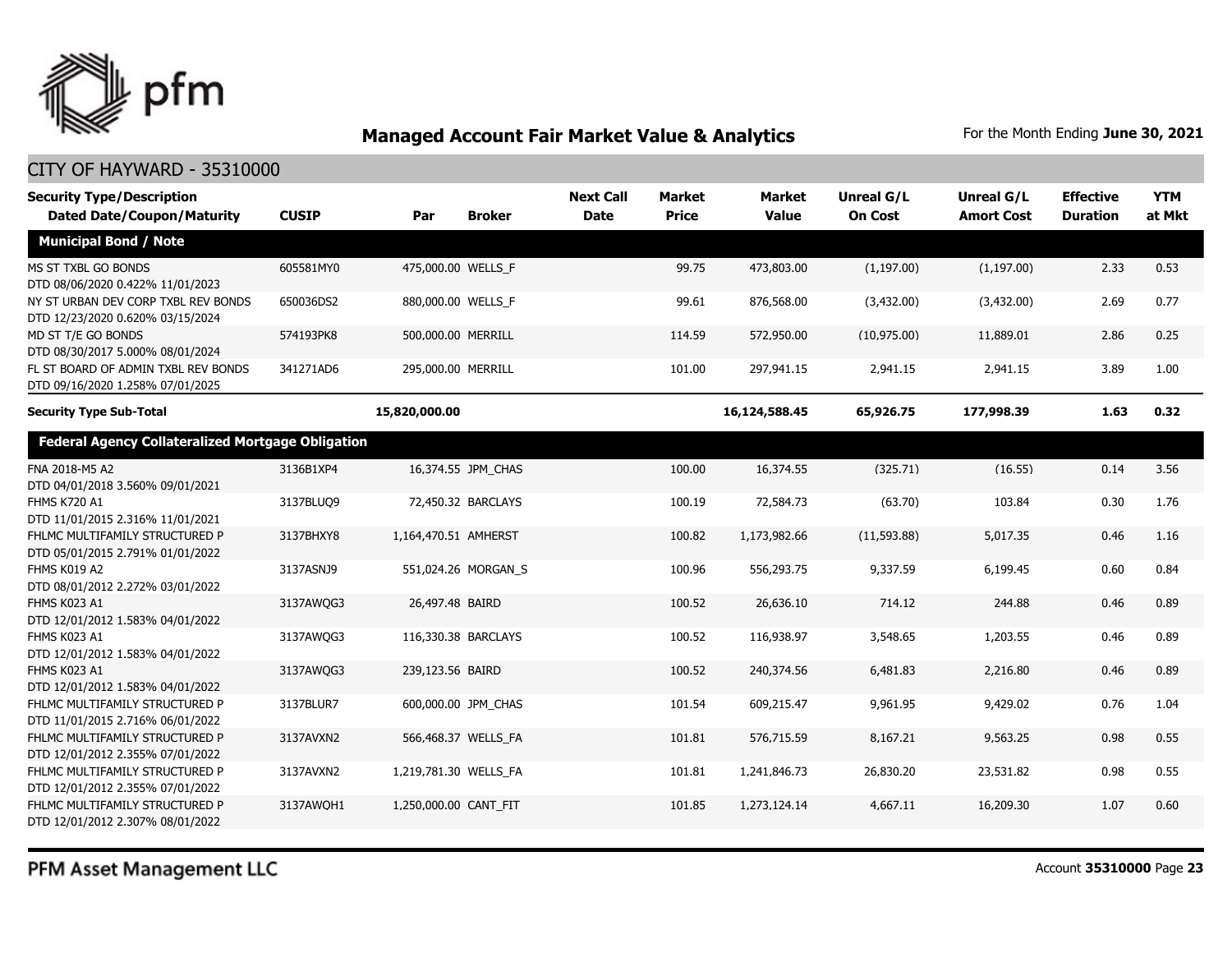

#### CITY OF HAYWARD - 35310000

| <b>Security Type/Description</b>                                   |              |                       |                     | <b>Next Call</b> | <b>Market</b> | <b>Market</b> | <b>Unreal G/L</b> | Unreal G/L        | <b>Effective</b> | <b>YTM</b> |
|--------------------------------------------------------------------|--------------|-----------------------|---------------------|------------------|---------------|---------------|-------------------|-------------------|------------------|------------|
| <b>Dated Date/Coupon/Maturity</b>                                  | <b>CUSIP</b> | Par                   | <b>Broker</b>       | <b>Date</b>      | <b>Price</b>  | <b>Value</b>  | <b>On Cost</b>    | <b>Amort Cost</b> | <b>Duration</b>  | at Mkt     |
| <b>Federal Agency Collateralized Mortgage Obligation</b>           |              |                       |                     |                  |               |               |                   |                   |                  |            |
| FHLMC MULTIFAMILY STRUCTURED P<br>DTD 05/01/2013 2.510% 11/01/2022 | 3137B1BS0    | 500,000.00 PTRU       |                     |                  | 102.52        | 512,585.58    | 2,937.14          | 7,800.58          | 1.28             | 0.62       |
| <b>FANNIEMAE-ACES</b><br>DTD 02/01/2013 2.509% 11/01/2022          | 3136ACGJ4    |                       | 884,195.03 JPM_CHAS |                  | 101.51        | 897,562.26    | 2,452.93          | 9,012.22          | 1.28             | 1.37       |
| FHLMC MULTIFAMILY STRUCTURED P<br>DTD 05/01/2013 2.510% 11/01/2022 | 3137B1BS0    | 1,065,000.00 CITIGRP  |                     |                  | 102.52        | 1,091,807.27  | 17,488.52         | 23,119.07         | 1.28             | 0.62       |
| FNA 2013-M7 A2<br>DTD 05/01/2013 2.280% 12/01/2022                 | 3136AEGQ4    | 270,946.02 BAIRD      |                     |                  | 101.53        | 275,104.52    | 2,470.22          | 3,412.31          | 1.39             | 1.19       |
| FNA 2013-M7 A2<br>DTD 05/01/2013 2.280% 12/01/2022                 | 3136AEGO4    | 358,945.59 BAIRD      |                     |                  | 101.53        | 364,454.70    | 806.57            | 3,443.02          | 1.39             | 1.19       |
| FHMS KP05 A<br>DTD 12/01/2018 3.203% 07/01/2023                    | 3137FKK39    | 47,569.78 CSFB        |                     |                  | 102.07        | 48,552.76     | 983.13            | 983.05            | 1.03             | 2.15       |
| FHMS KJ27 A1<br>DTD 11/01/2019 2.092% 07/01/2024                   | 3137FQ3V3    |                       | 395,506.18 JPM CHAS |                  | 102.08        | 403,717.57    | 8,220.88          | 8,217.58          | 1.76             | 1.39       |
| FHMS KJ30 A1<br>DTD 07/01/2020 0.526% 01/01/2025                   | 3137FUZN7    |                       | 383,767.73 JPM CHA  |                  | 98.72         | 378,871.14    | (4,889.31)        | (4,890.82)        | 2.66             | 0.90       |
| <b>Security Type Sub-Total</b>                                     |              | 9,728,451.05          |                     |                  |               | 9,876,743.05  | 88,195.45         | 124,799.72        | 1.07             | 0.89       |
| <b>Federal Agency Bond / Note</b>                                  |              |                       |                     |                  |               |               |                   |                   |                  |            |
| FEDERAL FARM CREDIT BANK NOTES<br>DTD 06/02/2020 0.250% 06/02/2022 | 3133ELE75    | 2,575,000.00 DAIWA    |                     |                  | 100.12        | 2,578,164.68  | 4,900.23          | 3,965.70          | 0.92             | 0.12       |
| FREDDIE MAC NOTES<br>DTD 07/23/2020 0.125% 07/25/2022              | 3137EAET2    | 1,575,000.00 WELLS_F  |                     |                  | 100.00        | 1,574,979.53  | 3,539.03          | 1,871.12          | 1.07             | 0.13       |
| <b>FANNIE MAE NOTES</b><br>DTD 09/06/2019 1.375% 09/06/2022        | 3135G0W33    | 1,250,000.00 BARCLAYS |                     |                  | 101.46        | 1,268,193.75  | 22,543.75         | 19,908.35         | 1.17             | 0.14       |
| FEDERAL HOME LOAN BANKS NOTES<br>DTD 02/21/2020 1.375% 02/17/2023  | 3130AJ7E3    | 2,140,000.00 WELLS_FA |                     |                  | 101.91        | 2,180,822.64  | 44,760.24         | 42,971.73         | 1.61             | 0.20       |
| FREDDIE MAC NOTES<br>DTD 04/20/2020 0.375% 04/20/2023              | 3137EAEO8    | 3,825,000.00 CITIGRP  |                     |                  | 100.28        | 3,835,622.03  | 20,184.53         | 16,368.26         | 1.80             | 0.22       |
| FREDDIE MAC NOTES<br>DTD 05/07/2020 0.375% 05/05/2023              | 3137EAER6    | 1,750,000.00 JEFFERI  |                     |                  | 100.27        | 1,754,649.75  | 1,044.75          | 2,373.80          | 1.84             | 0.23       |
| FREDDIE MAC NOTES<br>DTD 05/07/2020 0.375% 05/05/2023              | 3137EAER6    | 2,410,000.00 WELLS F  |                     |                  | 100.27        | 2,416,403.37  | 7,415.57          | 7,026.62          | 1.84             | 0.23       |

PFM Asset Management LLC

Account **35310000** Page **24**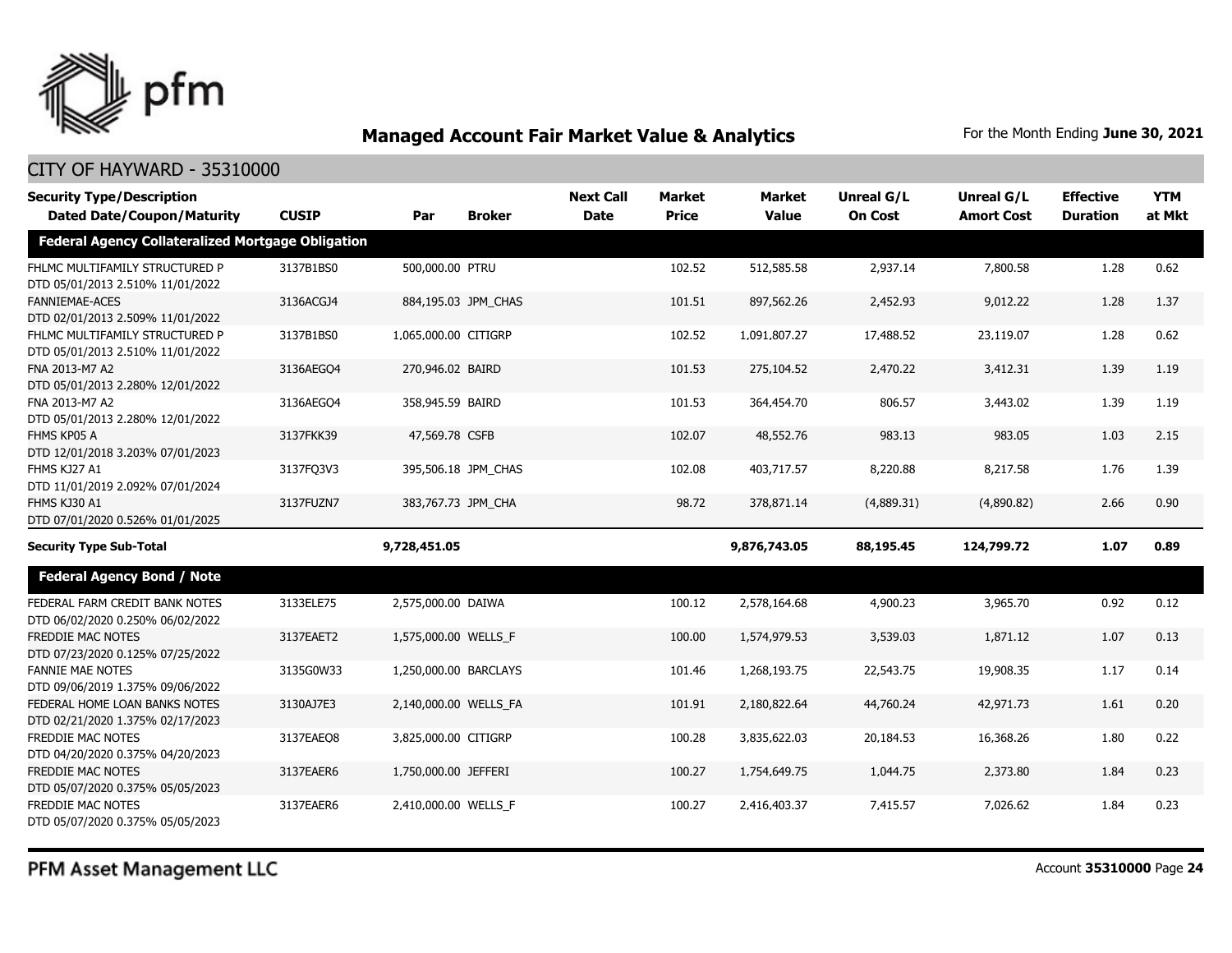

### CITY OF HAYWARD - 35310000

| <b>Security Type/Description</b><br><b>Dated Date/Coupon/Maturity</b>                  | <b>CUSIP</b> | Par                  | <b>Broker</b> | <b>Next Call</b><br><b>Date</b> | <b>Market</b><br><b>Price</b> | <b>Market</b><br><b>Value</b> | Unreal G/L<br><b>On Cost</b> | Unreal G/L<br><b>Amort Cost</b> | <b>Effective</b><br><b>Duration</b> | <b>YTM</b><br>at Mkt |
|----------------------------------------------------------------------------------------|--------------|----------------------|---------------|---------------------------------|-------------------------------|-------------------------------|------------------------------|---------------------------------|-------------------------------------|----------------------|
| <b>Federal Agency Bond / Note</b>                                                      |              |                      |               |                                 |                               |                               |                              |                                 |                                     |                      |
| <b>FANNIE MAE NOTES</b><br>DTD 05/22/2020 0.250% 05/22/2023                            | 3135G04Q3    | 1,550,000.00 WELLS_F |               |                                 | 100.04                        | 1,550,568.85                  | 3,281.35                     | 2,297.04                        | 1.89                                | 0.23                 |
| <b>FANNIE MAE NOTES</b><br>DTD 05/22/2020 0.250% 05/22/2023                            | 3135G04Q3    | 2,550,000.00 CITIGRP |               |                                 | 100.04                        | 2,550,935.85                  | 8,611.35                     | 5,772.47                        | 1.89                                | 0.23                 |
| FREDDIE MAC NOTES<br>DTD 06/26/2020 0.250% 06/26/2023                                  | 3137EAES4    | 2,340,000.00 TD      |               |                                 | 100.02                        | 2,340,437.58                  | 7,270.38                     | 4,961.58                        | 1.99                                | 0.24                 |
| <b>FANNIE MAE NOTES</b><br>DTD 07/10/2020 0.250% 07/10/2023                            | 3135G05G4    | 1,000,000.00 WELLS F |               |                                 | 99.98                         | 999,843.00                    | 203.00                       | 107.72                          | 2.02                                | 0.26                 |
| <b>FANNIE MAE NOTES</b><br>DTD 07/10/2020 0.250% 07/10/2023                            | 3135G05G4    | 2,455,000.00 CITIGRP |               |                                 | 99.98                         | 2,454,614.57                  | 4,892.82                     | 3,176.79                        | 2.02                                | 0.26                 |
| FANNIE MAE NOTES (CALLABLE)<br>DTD 08/10/2020 0.300% 08/10/2023                        | 3135G05R0    | 1,950,000.00 CITIGRP |               | 08/10/22                        | 99.98                         | 1,949,629.50                  | 3,295.50                     | 2,212.13                        | 1.11                                | 0.31                 |
| <b>FREDDIE MAC NOTES</b><br>DTD 08/21/2020 0.250% 08/24/2023                           | 3137EAEV7    | 2,325,000.00 CITIGRP |               |                                 | 99.96                         | 2,324,116.50                  | 1,488.00                     | 809.81                          | 2.14                                | 0.27                 |
| FREDDIE MAC NOTES<br>DTD 09/04/2020 0.250% 09/08/2023                                  | 3137EAEW5    | 900,000.00 NOMURA    |               |                                 | 99.94                         | 899,455.50                    | (256.50)                     | (328.43)                        | 2.18                                | 0.28                 |
| <b>FREDDIE MAC NOTES</b><br>DTD 09/04/2020 0.250% 09/08/2023                           | 3137EAEW5    | 1,010,000.00 NOMURA  |               |                                 | 99.94                         | 1,009,388.95                  | (795.49)                     | (745.14)                        | 2.18                                | 0.28                 |
| FREDDIE MAC NOTES<br>DTD 09/04/2020 0.250% 09/08/2023                                  | 3137EAEW5    | 1,590,000.00 WELLS_F |               |                                 | 99.94                         | 1,589,038.05                  | (437.25)                     | (580.48)                        | 2.18                                | 0.28                 |
| FREDDIE MAC NOTES<br>DTD 12/04/2020 0.250% 12/04/2023                                  | 3137EAFA2    | 2,130,000.00 CITIGRP |               |                                 | 99.81                         | 2,126,001.99                  | (1,889.31)                   | (2,291.79)                      | 2.42                                | 0.33                 |
| <b>Security Type Sub-Total</b>                                                         |              | 35,325,000.00        |               |                                 |                               | 35,402,866.09                 | 130,051.95                   | 109,877.28                      | 1.78                                | 0.23                 |
| <b>Corporate Note</b>                                                                  |              |                      |               |                                 |                               |                               |                              |                                 |                                     |                      |
| ADOBE INC CORP NOTE<br>DTD 02/03/2020 1.700% 02/01/2023                                | 00724PAA7    | 300,000.00 KEYBANC   |               |                                 | 102.18                        | 306,533.40                    | 6,602.40                     | 6,569.98                        | 1.56                                | 0.32                 |
| TOYOTA MOTOR CREDIT CORP<br><b>CORPORATE NOTES</b><br>DTD 04/01/2020 2.900% 03/30/2023 | 89236TGW9    | 575,000.00 BNP_PAR   |               |                                 | 104.38                        | 600,199.95                    | (1,388.05)                   | 9,297.08                        | 1.71                                | 0.38                 |
| EXXON MOBIL CORPORATION CORPORATE<br><b>NOTES</b><br>DTD 04/15/2020 1.571% 04/15/2023  | 30231GBL5    | 150,000.00 CITIGRP   |               |                                 | 102.12                        | 153,175.35                    | 1,303.35                     | 2,028.62                        | 1.77                                | 0.38                 |

PFM Asset Management LLC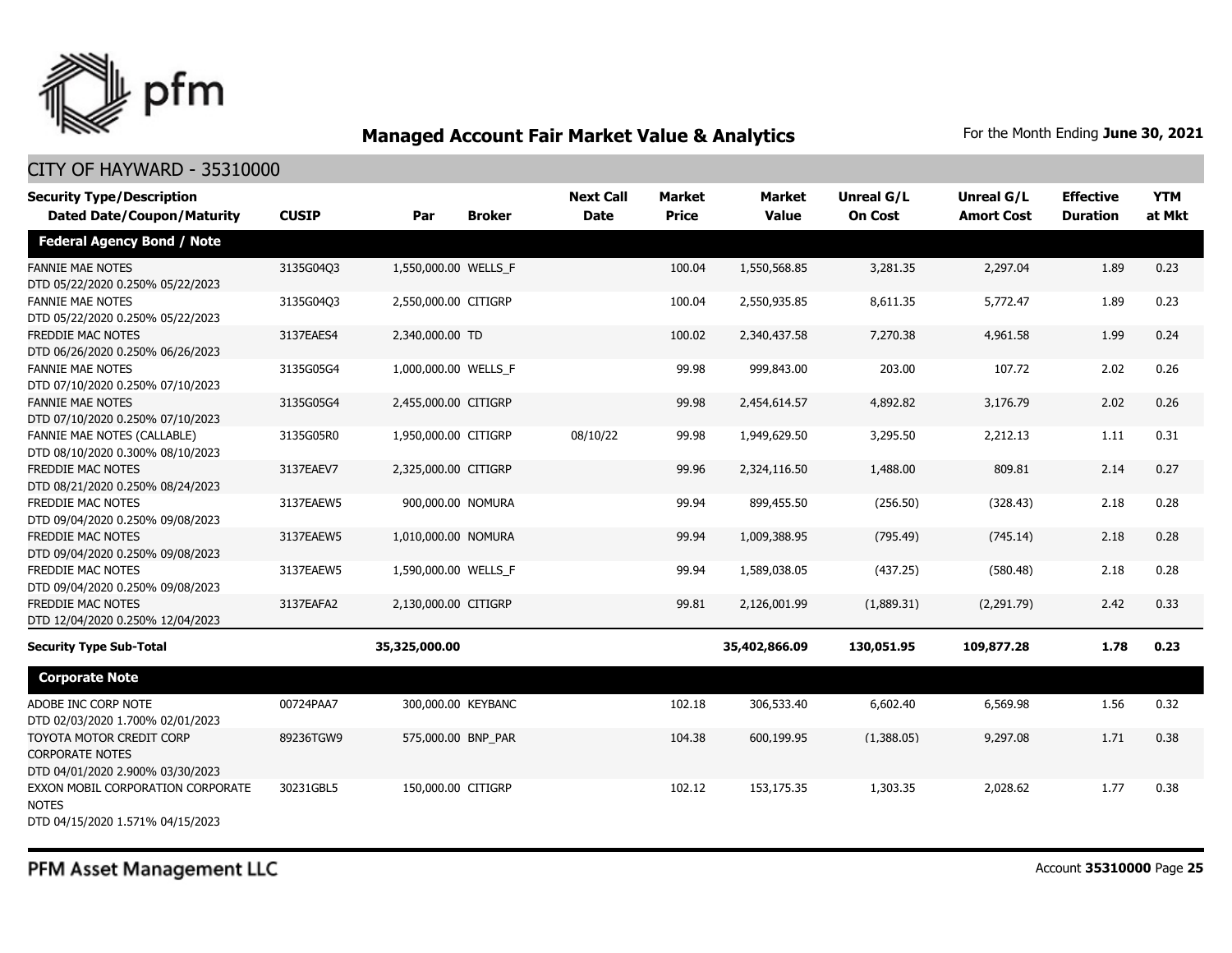

| <b>Security Type/Description</b>                                                       | <b>CUSIP</b> |                    |                    | <b>Next Call</b><br><b>Date</b> | <b>Market</b><br><b>Price</b> | <b>Market</b><br><b>Value</b> | <b>Unreal G/L</b> | Unreal G/L<br><b>Amort Cost</b> | <b>Effective</b> | <b>YTM</b><br>at Mkt |
|----------------------------------------------------------------------------------------|--------------|--------------------|--------------------|---------------------------------|-------------------------------|-------------------------------|-------------------|---------------------------------|------------------|----------------------|
| <b>Dated Date/Coupon/Maturity</b>                                                      |              | Par                | <b>Broker</b>      |                                 |                               |                               | <b>On Cost</b>    |                                 | <b>Duration</b>  |                      |
| <b>Corporate Note</b>                                                                  |              |                    |                    |                                 |                               |                               |                   |                                 |                  |                      |
| <b>CHEVRON CORP CORPORATE NOTES</b><br>DTD 05/11/2020 1.141% 05/11/2023                | 166764BV1    | 150,000.00 JPM CHA |                    |                                 | 101.50                        | 152,250.15                    | 2,250.15          | 2,250.15                        | 1.85             | 0.33                 |
| PACCAR FINANCIAL CORP CORPORATE<br><b>NOTES</b><br>DTD 06/08/2020 0.800% 06/08/2023    | 69371RQ82    | 175,000.00 TD      |                    |                                 | 100.85                        | 176,483.83                    | 1,727.08          | 1,640.89                        | 1.93             | 0.36                 |
| JOHN DEERE CAPITAL CORP CORPORATE<br><b>NOTES</b><br>DTD 06/04/2020 0.700% 07/05/2023  | 24422EVH9    | 200,000.00 HSBC    |                    |                                 | 100.63                        | 201,251.40                    | 1,415.40          | 1,358.31                        | 2.00             | 0.39                 |
| CATERPILLAR FINL SERVICE CORPORATE<br><b>NOTES</b><br>DTD 07/08/2020 0.650% 07/07/2023 | 14913R2D8    | 325,000.00 BARCLAY |                    |                                 | 100.41                        | 326,316.25                    | 1,498.25          | 1,438.69                        | 2.00             | 0.45                 |
| PACCAR FINANCIAL CORP CORPORATE<br><b>NOTES</b><br>DTD 08/11/2020 0.350% 08/11/2023    | 69371RQ90    | 325,000.00 BNP_PAR |                    |                                 | 99.90                         | 324,662.98                    | 88.73             | (37.25)                         | 2.11             | 0.40                 |
| TOYOTA MOTOR CREDIT CORP<br><b>CORPORATE NOTES</b><br>DTD 08/14/2020 0.500% 08/14/2023 | 89236THF5    | 530,000.00 JPM_CHA |                    |                                 | 100.19                        | 531,001.70                    | 1,409.80          | 1,290.17                        | 2.11             | 0.41                 |
| BRISTOL-MYERS SQUIBB CO (CALLABLE)<br><b>CORP</b><br>DTD 11/13/2020 0.537% 11/13/2023  | 110122DT2    | 350,000.00 CITIGRP |                    |                                 | 100.04                        | 350,150.15                    | 150.15            | 150.15                          | 2.36             | 0.52                 |
| GOLDMAN SACHS GROUP INC CORPORATE<br><b>NOTES</b><br>DTD 11/19/2020 0.627% 11/17/2023  | 38141GXL3    |                    | 250,000.00 GOLDMAN |                                 | 100.00                        | 249,996.00                    | (4.00)            | (4.00)                          | 2.37             | 0.63                 |
| <b>IBM CORP NOTES</b><br>DTD 02/12/2014 3.625% 02/12/2024                              | 459200HU8    | 275,000.00 WELLS_F |                    |                                 | 107.63                        | 295,994.60                    | (6,321.15)        | (340.25)                        | 2.49             | 0.68                 |
| <b>GOLDMAN SACHS CORP NOTES</b><br>DTD 03/03/2014 4.000% 03/03/2024                    | 38141GVM3    | 325,000.00 TD      |                    |                                 | 108.61                        | 352,991.28                    | (5,236.72)        | (632.31)                        | 2.54             | 0.74                 |
| <b>CHARLES SCHWAB CORP NOTES</b><br>(CALLABLE)<br>DTD 03/18/2021 0.750% 03/18/2024     | 808513BN4    | 405,000.00 CSFB    |                    | 02/18/24                        | 100.53                        | 407,133.54                    | 2,336.04          | 2,316.64                        | 2.61             | 0.55                 |
| MORGAN STANLEY CORP NOTES<br>(CALLABLE)<br>DTD 04/22/2021 0.731% 04/05/2024            | 61772BAA1    |                    | 245,000.00 MORGAN  | 04/05/23                        | 100.12                        | 245,293.27                    | 293.27            | 293.27                          | 1.75             | 0.69                 |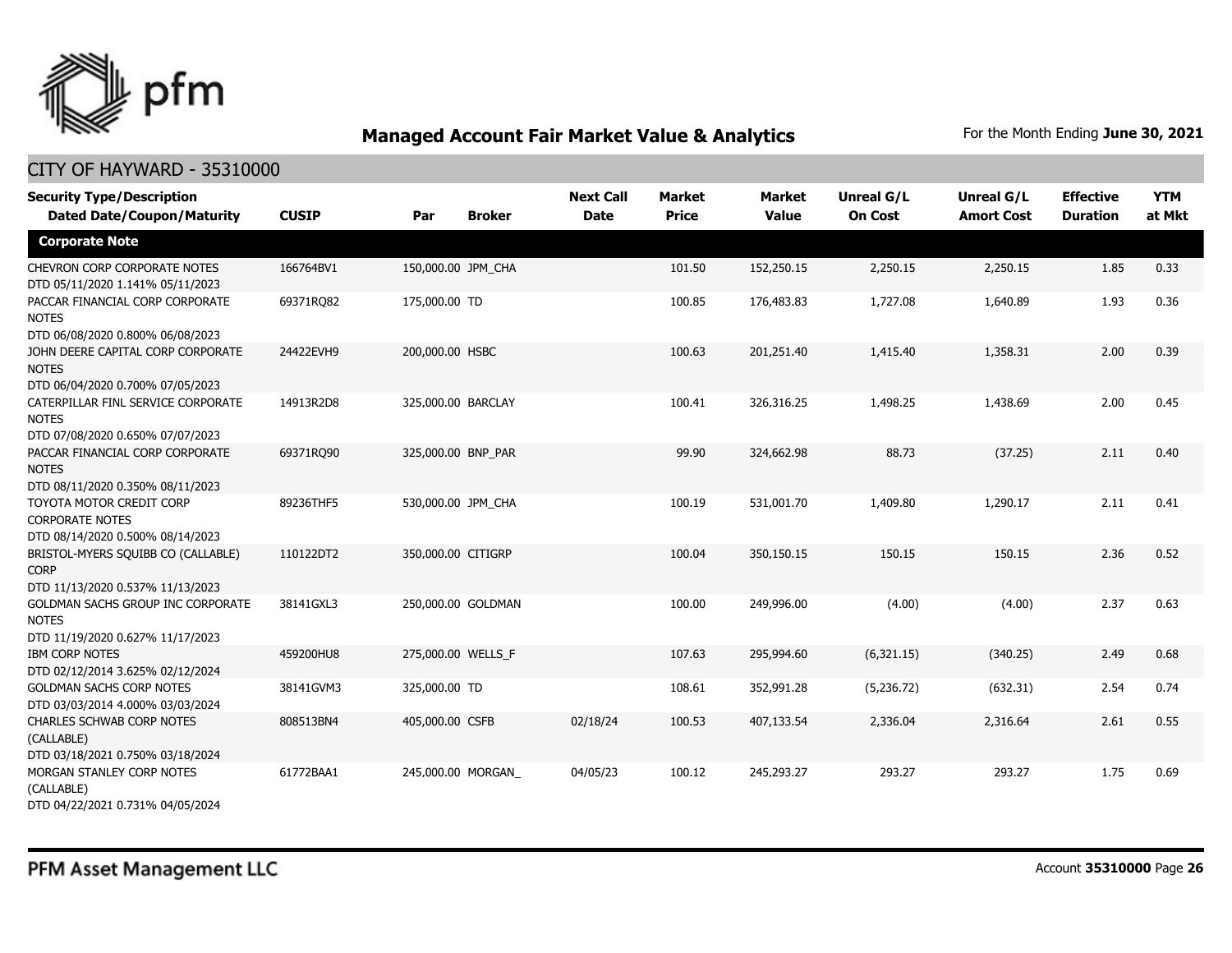

| <b>Security Type/Description</b><br><b>Dated Date/Coupon/Maturity</b>                  | <b>CUSIP</b> | <b>Broker</b><br>Par | <b>Next Call</b><br><b>Date</b> | <b>Market</b><br><b>Price</b> | <b>Market</b><br><b>Value</b> | <b>Unreal G/L</b><br><b>On Cost</b> | <b>Unreal G/L</b><br><b>Amort Cost</b> | <b>Effective</b><br><b>Duration</b> | <b>YTM</b><br>at Mkt |
|----------------------------------------------------------------------------------------|--------------|----------------------|---------------------------------|-------------------------------|-------------------------------|-------------------------------------|----------------------------------------|-------------------------------------|----------------------|
| <b>Corporate Note</b>                                                                  |              |                      |                                 |                               |                               |                                     |                                        |                                     |                      |
| COMCAST CORP (CALLABLE) CORPORATE<br><b>NOTES</b><br>DTD 10/05/2018 3.700% 04/15/2024  | 20030NCR0    | 150,000.00 CITIGRP   | 03/15/24                        | 108.29                        | 162,427.95                    | (1,910.55)                          | 2,337.89                               | 2.59                                | 0.70                 |
| MORGAN STANLEY CORP NOTES<br>DTD 04/24/2018 3.737% 04/24/2024                          | 61744YAQ1    | 300,000.00 CSFB      |                                 | 105.71                        | 317,116.50                    | (5,734.50)                          | (1,009.14)                             | 2.69                                | 1.65                 |
| AMAZON.COM INC CORPORATE NOTES<br>DTD 05/12/2021 0.450% 05/12/2024                     | 023135BW5    | 355,000.00 JPM_CHA   |                                 | 99.78                         | 354,227.17                    | (254.53)                            | (278.18)                               | 2.85                                | 0.53                 |
| CITIGROUP INC CORPORATE NOTES<br>DTD 05/14/2020 1.678% 05/15/2024                      | 172967MR9    | 300,000.00 CITIGRP   |                                 | 102.02                        | 306,050.40                    | 6,050.40                            | 6,050.40                               | 2.81                                | 0.96                 |
| UNITEDHEALTH GROUP INC CORPORATE<br><b>NOTES</b><br>DTD 05/19/2021 0.550% 05/15/2024   | 91324PEB4    | 435,000.00 CITIGRP   |                                 | 99.72                         | 433,790.70                    | (756.90)                            | (774.71)                               | 2.85                                | 0.65                 |
| CATERPILLAR FINL SERVICE CORPORATE<br><b>NOTES</b><br>DTD 05/17/2021 0.450% 05/17/2024 | 14913R2L0    | 325,000.00 JPM_CHA   |                                 | 99.63                         | 323,786.45                    | (778.05)                            | (795.93)                               | 2.86                                | 0.58                 |
| ASTRAZENECA FINANCE LLC (CALLABLE)<br><b>CORP</b><br>DTD 05/28/2021 0.700% 05/28/2024  | 04636NAC7    | 665,000.00 MORGAN    | 05/28/22                        | 99.87                         | 664,166.09                    | (774.06)                            | (775.92)                               | 0.91                                | 0.74                 |
| JOHN DEERE CAPITAL CORP CORPORATE<br><b>NOTES</b><br>DTD 06/10/2021 0.450% 06/07/2024  | 24422EVO9    | 170,000.00 LOOP      |                                 | 99.46                         | 169.074.69                    | (712.81)                            | (716.89)                               | 2.92                                | 0.64                 |
| BANK OF AMERICA CORP NOTES<br>DTD 07/23/2018 3.864% 07/23/2024                         | 06051GHL6    | 150,000.00 MERRILL   |                                 | 106.52                        | 159,784.20                    | (2,838.30)                          | (414.68)                               | 2.88                                | 1.67                 |
| <b>BANK OF AMERICA CORP NOTES</b><br>DTD 07/23/2018 3.864% 07/23/2024                  | 06051GHL6    | 300,000.00 SUSQ      |                                 | 106.52                        | 319,568.40                    | (7,581.60)                          | (1,813.17)                             | 2.88                                | 1.67                 |
| BRISTOL MYERS SQUIBB CO CORP NOTES<br>(CALL<br>DTD 01/26/2020 2.900% 07/26/2024        | 110122CM8    | 144,000.00 HSBC      | 06/26/24                        | 106.70                        | 153,646.99                    | (2,260.37)                          | 80.77                                  | 2.86                                | 0.69                 |
| JPMORGAN CHASE & CO CORPORATE<br><b>NOTES</b><br>DTD 09/16/2020 0.653% 09/16/2024      | 46647PBS4    | 125,000.00 CSFB      |                                 | 99.96                         | 124,955.25                    | (12.25)                             | (18.40)                                | 3.18                                | 0.66                 |
| JPMORGAN CHASE & CO CORPORATE<br><b>NOTES</b><br>DTD 09/16/2020 0.653% 09/16/2024      | 46647PBS4    | 485,000.00 JPM_CHA   |                                 | 99.96                         | 484,826.37                    | (173.63)                            | (173.63)                               | 3.18                                | 0.66                 |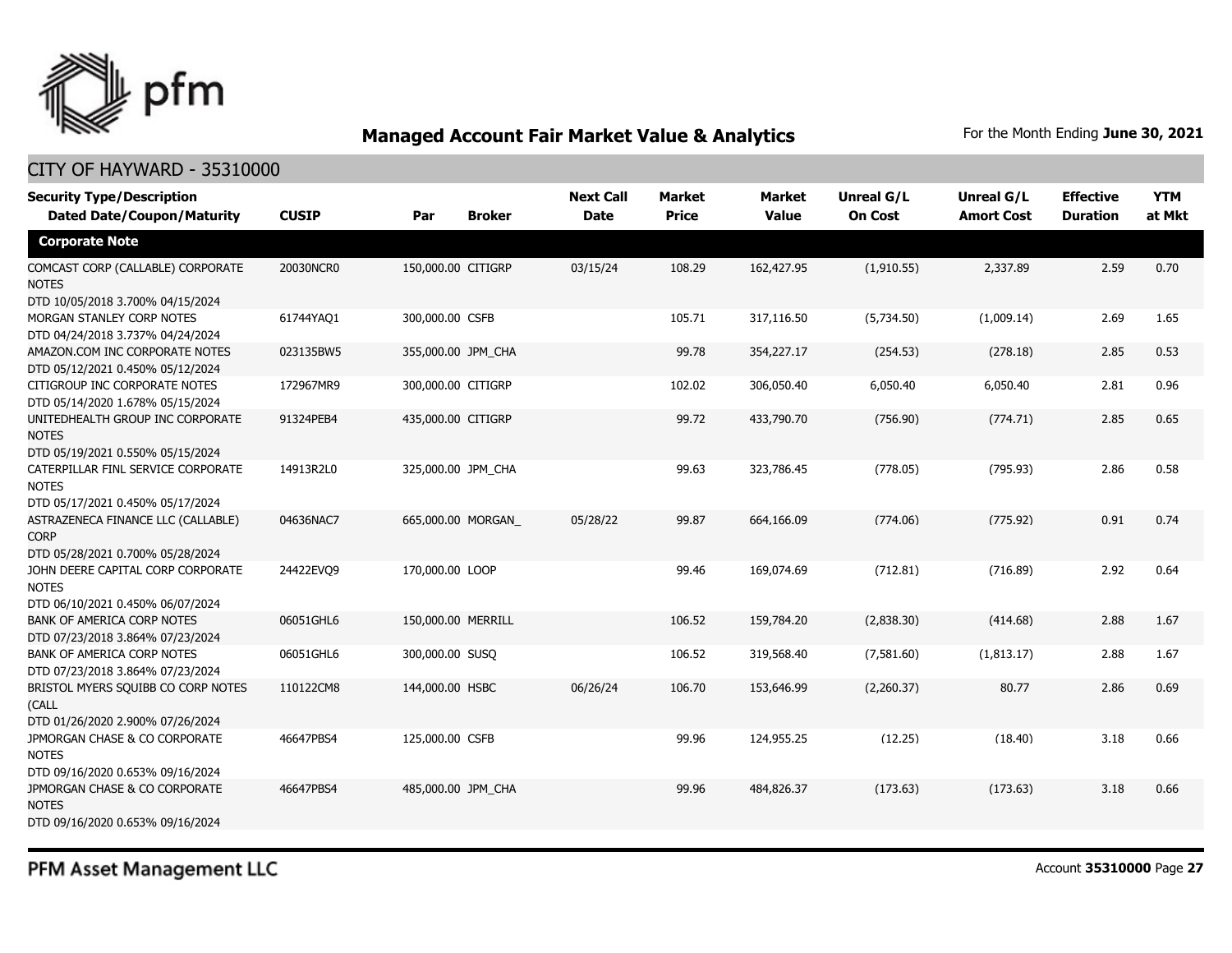

| <b>Security Type/Description</b><br><b>Dated Date/Coupon/Maturity</b>                  | <b>CUSIP</b> | Par                | <b>Broker</b> | <b>Next Call</b><br><b>Date</b> | <b>Market</b><br><b>Price</b> | <b>Market</b><br><b>Value</b> | Unreal G/L<br><b>On Cost</b> | Unreal G/L<br><b>Amort Cost</b> | <b>Effective</b><br><b>Duration</b> | <b>YTM</b><br>at Mkt |
|----------------------------------------------------------------------------------------|--------------|--------------------|---------------|---------------------------------|-------------------------------|-------------------------------|------------------------------|---------------------------------|-------------------------------------|----------------------|
| <b>Corporate Note</b>                                                                  |              |                    |               |                                 |                               |                               |                              |                                 |                                     |                      |
| BANK OF AMERICA CORP (CALLABLE)<br><b>CORPORAT</b><br>DTD 10/21/2020 0.810% 10/24/2024 | 06051GJH3    | 625,000.00 MERRILL |               | 10/24/23                        | 100.30                        | 626,883.75                    | 1,883.75                     | 1,883.75                        | 2.30                                | 0.72                 |
| MERCK & CO INC CORP NOTES<br>DTD 02/10/2015 2.750% 02/10/2025                          | 58933YAR6    | 295,000.00 MERRILL |               | 11/10/24                        | 106.52                        | 314,222.20                    | (11.80)                      | 1,608.96                        | 3.21                                | 0.91                 |
| JPMORGAN CHASE & CO CORP NOTES<br>(CALLABLE<br>DTD 02/16/2021 0.563% 02/16/2025        | 46647PBY1    | 265,000.00 JPM_CHA |               | 02/16/24                        | 99.38                         | 263,352.23                    | (1,647.77)                   | (1,647.77)                      | 2.61                                | 0.74                 |
| EXXON MOBIL CORP CORPORATE NT<br>(CALLABLE)<br>DTD 03/06/2015 2.709% 03/06/2025        | 30231GAF9    | 300,000.00 MORGAN  |               | 12/06/24                        | 106.20                        | 318,601.20                    | 25.20                        | 1,307.73                        | 3.28                                | 0.99                 |
| BURLINGTN NORTH SANTA FE CORP<br>NOTES (CAL<br>DTD 03/09/2015 3.000% 04/01/2025        | 12189LAV3    | 300,000.00 BNP PAR |               | 01/01/25                        | 107.49                        | 322,476.00                    | (726.00)                     | 1,171.44                        | 3.33                                | 0.96                 |
| BANK OF NY MELLON (CALLABLE) CORP<br><b>NOTES</b><br>DTD 04/24/2020 1.600% 04/24/2025  | 06406RAN7    | 325,000.00 BARCLAY |               | 03/24/25                        | 102.54                        | 333,245.90                    | (1,071.85)                   | (346.37)                        | 3.63                                | 0.92                 |
| CITIGROUP INC CORPORATE NOTES<br>DTD 05/04/2021 0.981% 05/01/2025                      | 172967MX6    | 325,000.00 MERRILL |               |                                 | 99.86                         | 324,558.65                    | (1,292.85)                   | (1,258.98)                      | 3.77                                | 1.02                 |
| JPMORGAN CHASE & CO CORPORATE<br><b>NOTES</b><br>DTD 06/01/2021 0.824% 06/01/2025      | 46647PCH7    | 615,000.00 JPM_CHA |               |                                 | 99.84                         | 614,015.39                    | (984.61)                     | (984.61)                        | 3.86                                | 0.87                 |
| <b>Security Type Sub-Total</b>                                                         |              | 11,534,000.00      |               |                                 |                               | 11,764,210.33                 | (15, 438.38)                 | 31,052.70                       | 2.55                                | 0.72                 |
| <b>Certificate of Deposit</b>                                                          |              |                    |               |                                 |                               |                               |                              |                                 |                                     |                      |
| CREDIT SUISSE NEW YORK CERT DEPOS<br>DTD 08/07/2020 0.520% 02/01/2022                  | 22549L6F7    | 975,000.00 CSFB    |               |                                 | 100.18                        | 976,778.40                    | 1,778.40                     | 1,778.40                        | 0.60                                | 0.21                 |
| SOCIETE GENERALE NY CERT DEPOS<br>DTD 02/19/2020 1.800% 02/14/2022                     | 83369XDL9    | 600,000.00 MERRILL |               |                                 | 100.90                        | 605,412.00                    | 5,412.00                     | 5,412.00                        | 0.62                                | 0.35                 |
| SUMITOMO MITSUI BANK NY CERT DEPOS<br>DTD 07/14/2020 0.700% 07/08/2022                 | 86565CKU2    | 475,000.00 SMBC    |               |                                 | 100.47                        | 477,231.55                    | 2,231.55                     | 2,231.55                        | 1.02                                | 0.24                 |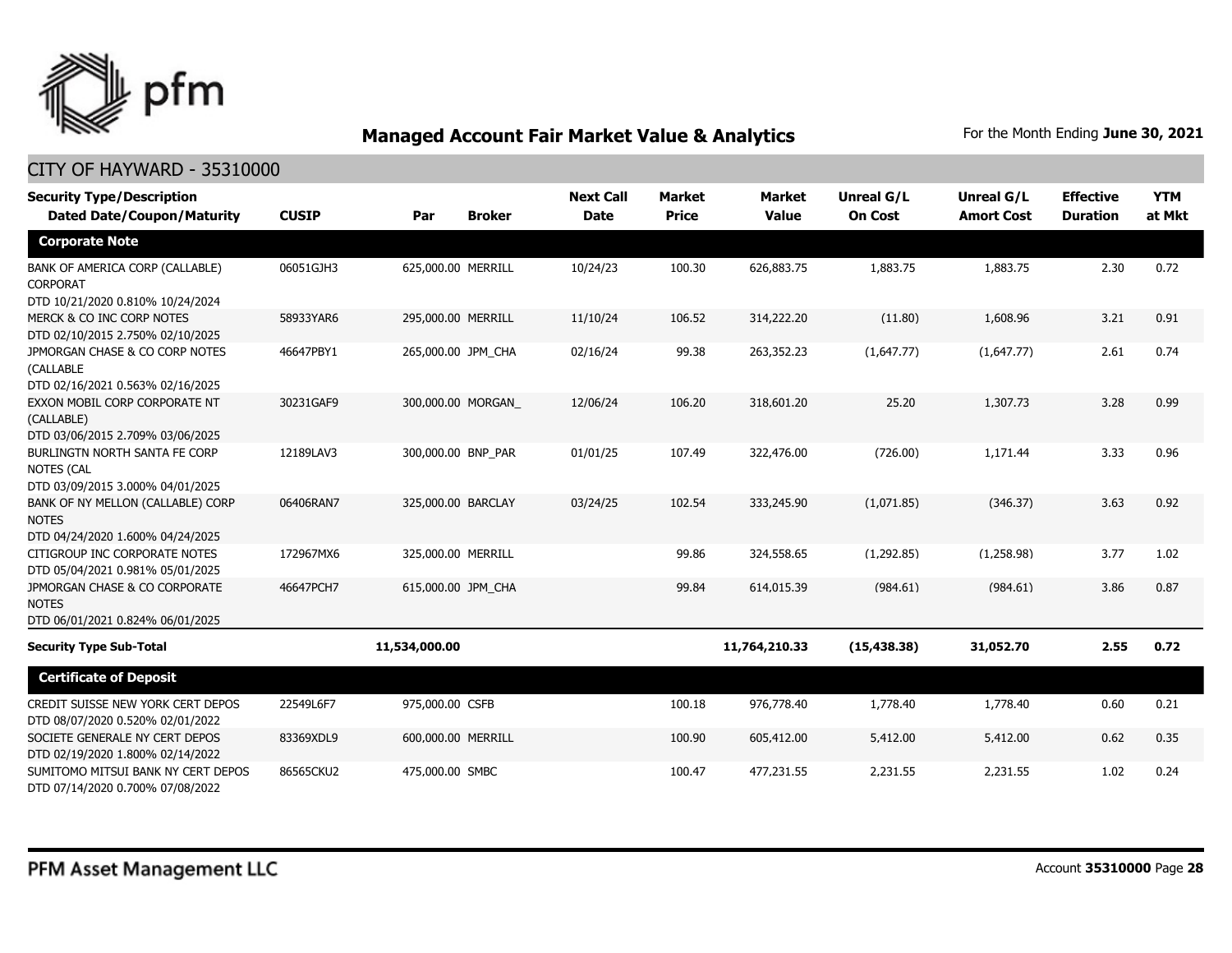

| <b>Security Type/Description</b><br><b>Dated Date/Coupon/Maturity</b>             | <b>CUSIP</b> | Par<br><b>Broker</b> | <b>Next Call</b><br><b>Date</b> | <b>Market</b><br><b>Price</b> | Market<br><b>Value</b> | <b>Unreal G/L</b><br><b>On Cost</b> | Unreal G/L<br><b>Amort Cost</b> | <b>Effective</b><br><b>Duration</b> | <b>YTM</b><br>at Mkt |
|-----------------------------------------------------------------------------------|--------------|----------------------|---------------------------------|-------------------------------|------------------------|-------------------------------------|---------------------------------|-------------------------------------|----------------------|
| <b>Certificate of Deposit</b>                                                     |              |                      |                                 |                               |                        |                                     |                                 |                                     |                      |
| NORDEA BANK ABP NEW YORK CERT<br><b>DEPOS</b><br>DTD 08/29/2019 1.850% 08/26/2022 | 65558TLL7    | 625,000.00 MERRILL   |                                 | 101.91                        | 636,966.25             | 11,966.25                           | 11,966.25                       | 1.15                                | 0.19                 |
| SKANDINAV ENSKILDA BANK LT CD<br>DTD 09/03/2019 1.860% 08/26/2022                 | 83050PDR7    | 625,000.00 BARCLAYS  |                                 | 101.93                        | 637,038.13             | 12,038.13                           | 12,038.13                       | 1.15                                | 0.19                 |
| DNB BANK ASA/NY LT CD<br>DTD 12/06/2019 2.040% 12/02/2022                         | 23341VZT1    | 625,000.00 GOLDMAN   |                                 | 102.61                        | 641,313.13             | 16,313.13                           | 16,313.13                       | 1.42                                | 0.20                 |
| CREDIT SUISSE NEW YORK CERT DEPOS<br>DTD 03/23/2021 0.590% 03/17/2023             | 22552G3C2    | 975,000.00 CSFB      |                                 | 100.16                        | 976,555.13             | 1,555.13                            | 1,555.13                        | 1.71                                | 0.49                 |
| <b>Security Type Sub-Total</b>                                                    |              | 4,900,000.00         |                                 |                               | 4,951,294.59           | 51,294.59                           | 51,294.59                       | 1.11                                | 0.28                 |
| <b>Bank Note</b>                                                                  |              |                      |                                 |                               |                        |                                     |                                 |                                     |                      |
| PNC BANK NA CORP NOTES<br>DTD 06/08/2018 3.500% 06/08/2023                        | 69353RFL7    | 300,000.00 TD        | 11/09/21                        | 105.80                        | 317,392.50             | (3,847.50)                          | 12,831.12                       | 0.35                                | 0.49                 |
| <b>Security Type Sub-Total</b>                                                    |              | 300,000.00           |                                 |                               | 317,392.50             | (3,847.50)                          | 12,831.12                       | 0.35                                | 0.49                 |
| <b>Asset-Backed Security</b>                                                      |              |                      |                                 |                               |                        |                                     |                                 |                                     |                      |
| <b>VWALT 2019-A A3</b><br>DTD 10/04/2019 1.990% 11/21/2022                        | 92867XAD8    | 296,634.23 JPM_CHAS  |                                 | 100.57                        | 298,334.39             | 1,704.85                            | 1,702.24                        | 0.38                                | 1.57                 |
| HART 2018-B A3<br>DTD 12/12/2018 3.200% 12/15/2022                                | 44933AAC1    | 41,186.70 BARCLAYS   |                                 | 100.66                        | 41,456.96              | 270.76                              | 270.44                          | 0.24                                | 2.74                 |
| HAROT 2019-1 A3<br>DTD 02/27/2019 2.830% 03/20/2023                               | 43814WAC9    | 91,420.07 MERRILL    |                                 | 101.10                        | 92,422.96              | 1,005.34                            | 1,003.93                        | 0.46                                | 2.18                 |
| FORD CREDIT AUTO OWNER TRUST<br>DTD 10/23/2018 3.240% 04/15/2023                  | 34532TAD4    | 66,914.19 BARCLAYS   |                                 | 100.86                        | 67,487.70              | 584.96                              | 578.08                          | 0.31                                | 2.75                 |
| <b>NAROT 2018-C A3</b><br>DTD 12/12/2018 3.220% 06/15/2023                        | 65478NAD7    | 94,192.30 MIZUHO     |                                 | 101.16                        | 95,284.28              | 1,110.02                            | 1,099.81                        | 0.40                                | 2.61                 |
| CARMAX AUTO OWNER TRUST<br>DTD 07/25/2018 3.130% 06/15/2023                       | 14313FAD1    | 99,279.00 BARCLAYS   |                                 | 100.95                        | 100,222.55             | 957.08                              | 948.96                          | 0.36                                | 2.63                 |
| HYUNDAI AUTO RECEIVABLES TRUST<br>DTD 04/10/2019 2.660% 06/15/2023                | 44932NAD2    | 136,644.56 SOCGEN    |                                 | 100.94                        | 137,925.04             | 1,298.47                            | 1,288.89                        | 0.40                                | 2.17                 |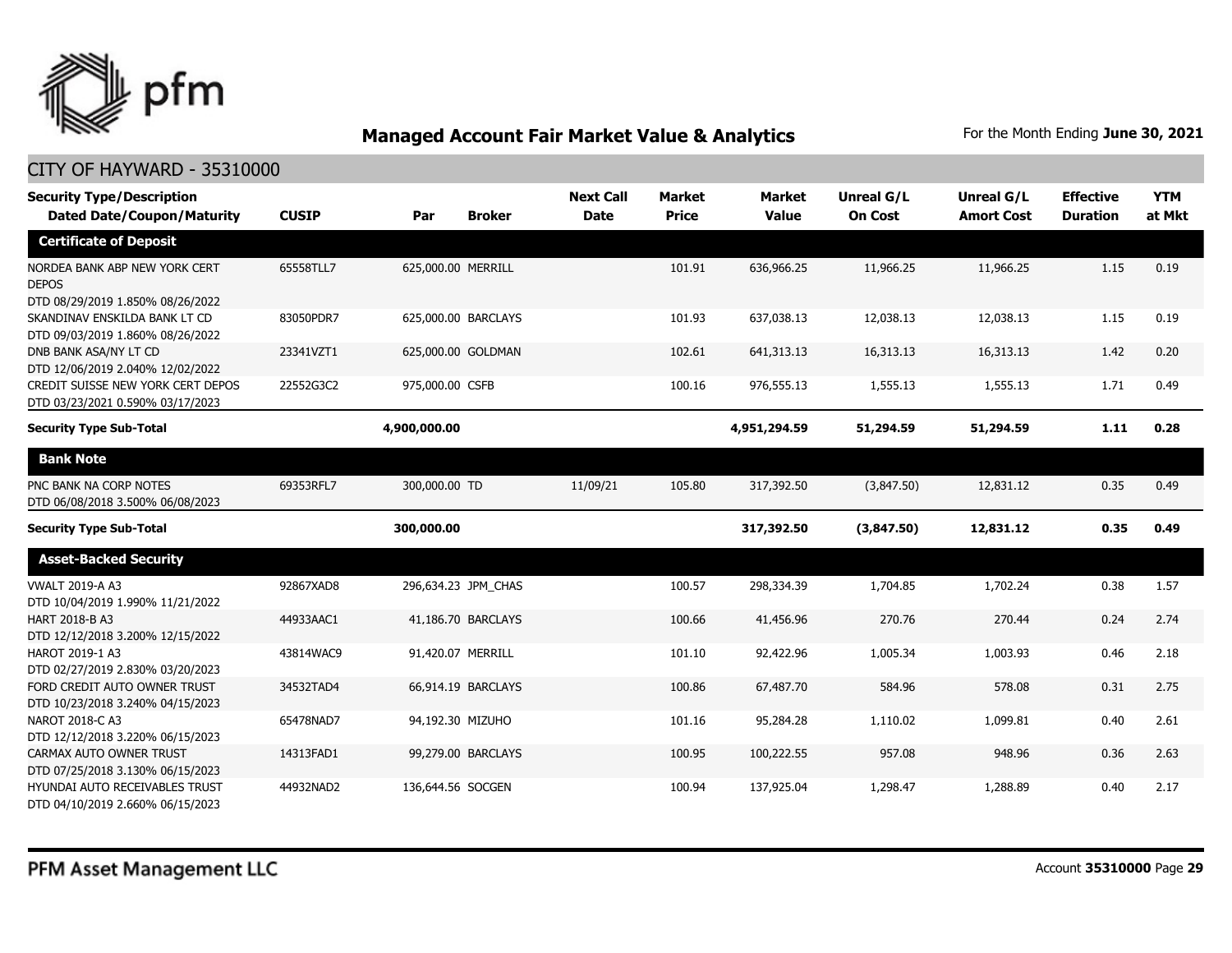

| <b>Security Type/Description</b><br><b>Dated Date/Coupon/Maturity</b> | <b>CUSIP</b> | Par                | <b>Broker</b>       | <b>Next Call</b><br><b>Date</b> | Market<br><b>Price</b> | <b>Market</b><br><b>Value</b> | <b>Unreal G/L</b><br><b>On Cost</b> | Unreal G/L<br><b>Amort Cost</b> | <b>Effective</b><br><b>Duration</b> | <b>YTM</b><br>at Mkt |
|-----------------------------------------------------------------------|--------------|--------------------|---------------------|---------------------------------|------------------------|-------------------------------|-------------------------------------|---------------------------------|-------------------------------------|----------------------|
| <b>Asset-Backed Security</b>                                          |              |                    |                     |                                 |                        |                               |                                     |                                 |                                     |                      |
| GMALT 2020-3 A3<br>DTD 09/29/2020 0.450% 08/21/2023                   | 362569AC9    |                    | 320,000.00 WELLS_F  |                                 | 100.19                 | 320,605.50                    | 636.16                              | 628.18                          | 1.04                                | 0.36                 |
| CARMAX AUTO OWNER TRUST<br>DTD 10/24/2018 3.360% 09/15/2023           | 14315EAC4    | 116,792.66 MERRILL |                     |                                 | 101.35                 | 118,371.10                    | 1,579.50                            | 1,578.92                        | 0.48                                | 2.73                 |
| COPAR 2019-1 A3<br>DTD 05/30/2019 2.510% 11/15/2023                   | 14042WAC4    |                    | 112,512.20 JPM_CHAS |                                 | 101.18                 | 113,840.49                    | 1,351.09                            | 1,340.42                        | 0.52                                | 2.00                 |
| MBALT 2020-B A3<br>DTD 09/23/2020 0.400% 11/15/2023                   | 58769EAC2    | 170,000.00 MIZUHO  |                     |                                 | 100.15                 | 170,259.90                    | 268.52                              | 266.41                          | 1.35                                | 0.34                 |
| FIFTH THIRD AUTO TRUST<br>DTD 05/08/2019 2.640% 12/15/2023            | 31680YAD9    | 130,648.65 CSFB    |                     |                                 | 101.06                 | 132,036.52                    | 1,416.59                            | 1,403.19                        | 0.45                                | 2.20                 |
| BMWLT 2021-1 A3<br>DTD 03/10/2021 0.290% 01/25/2024                   | 05591RAC8    | 235,000.00 MIZUHO  |                     |                                 | 100.08                 | 235,182.57                    | 190.02                              | 189.22                          | 1.45                                | 0.26                 |
| HDMOT 2019-A A3<br>DTD 06/26/2019 2.340% 02/15/2024                   | 41284WAC4    |                    | 177,183.17 BARCLAYS |                                 | 100.89                 | 178,768.59                    | 1,599.14                            | 1,593.18                        | 0.43                                | 1.99                 |
| GMCAR 2019-2 A3<br>DTD 04/17/2019 2.650% 02/16/2024                   | 36257FAD2    |                    | 182,577.92 BARCLAYS |                                 | 101.24                 | 184,839.95                    | 2,276.89                            | 2,270.11                        | 0.49                                | 2.16                 |
| <b>TLOT 2021-A A3</b><br>DTD 04/21/2021 0.390% 04/22/2024             | 89238EAC0    |                    | 340,000.00 JPM CHA  |                                 | 100.07                 | 340,238.02                    | 277.70                              | 275.13                          | 1.87                                | 0.36                 |
| GMALT 2021-2 A3<br>DTD 05/26/2021 0.340% 05/20/2024                   | 380144AC9    | 485,000.00 SOCGEN  |                     |                                 | 99.81                  | 484,069.67                    | (854.19)                            | (856.70)                        | 1.72                                | 0.41                 |
| <b>VZOT 2020-A A1A</b><br>DTD 01/29/2020 1.850% 07/22/2024            | 92348TAA2    | 150,000.00 MERRILL |                     |                                 | 101.71                 | 152,570.61                    | 2,588.17                            | 2,582.60                        | 1.06                                | 1.28                 |
| <b>HDMOT 2020-A A3</b><br>DTD 01/29/2020 1.870% 10/15/2024            | 41284UAD6    | 135,000.00 CITIGRP |                     |                                 | 101.01                 | 136,367.90                    | 1,397.34                            | 1,388.46                        | 0.67                                | 1.55                 |
| CARMX 2020-1 A3<br>DTD 01/22/2020 1.890% 12/16/2024                   | 14315XAC2    | 345,000.00 MERRILL |                     |                                 | 101.97                 | 351,788.63                    | 6,856.32                            | 6,836.43                        | 1.12                                | 1.31                 |
| VZOT 2020-B A<br>DTD 08/12/2020 0.470% 02/20/2025                     | 92290BAA9    | 675,000.00 RBC     |                     |                                 | 100.27                 | 676,797.66                    | 1,939.41                            | 1,911.71                        | 1.59                                | 0.40                 |
| GMCAR 2020-3 A3<br>DTD 08/19/2020 0.450% 04/16/2025                   | 362590AC5    | 445,000.00 CITIGRP |                     |                                 | 100.24                 | 446,066.04                    | 1,167.86                            | 1,148.94                        | 1.34                                | 0.39                 |
| KCOT 2021-1A A3<br>DTD 04/14/2021 0.620% 08/15/2025                   | 50117TAC5    |                    | 290,000.00 JPM_CHA  |                                 | 99.93                  | 289,809.08                    | (131.59)                            | (134.51)                        | 2.64                                | 0.64                 |
| <b>HART 2021-A A3</b><br>DTD 04/28/2021 0.380% 09/15/2025             | 44933LAC7    | 135,000.00 BARCLAY |                     |                                 | 99.97                  | 134,964.02                    | (21.78)                             | (22.35)                         | 2.12                                | 0.39                 |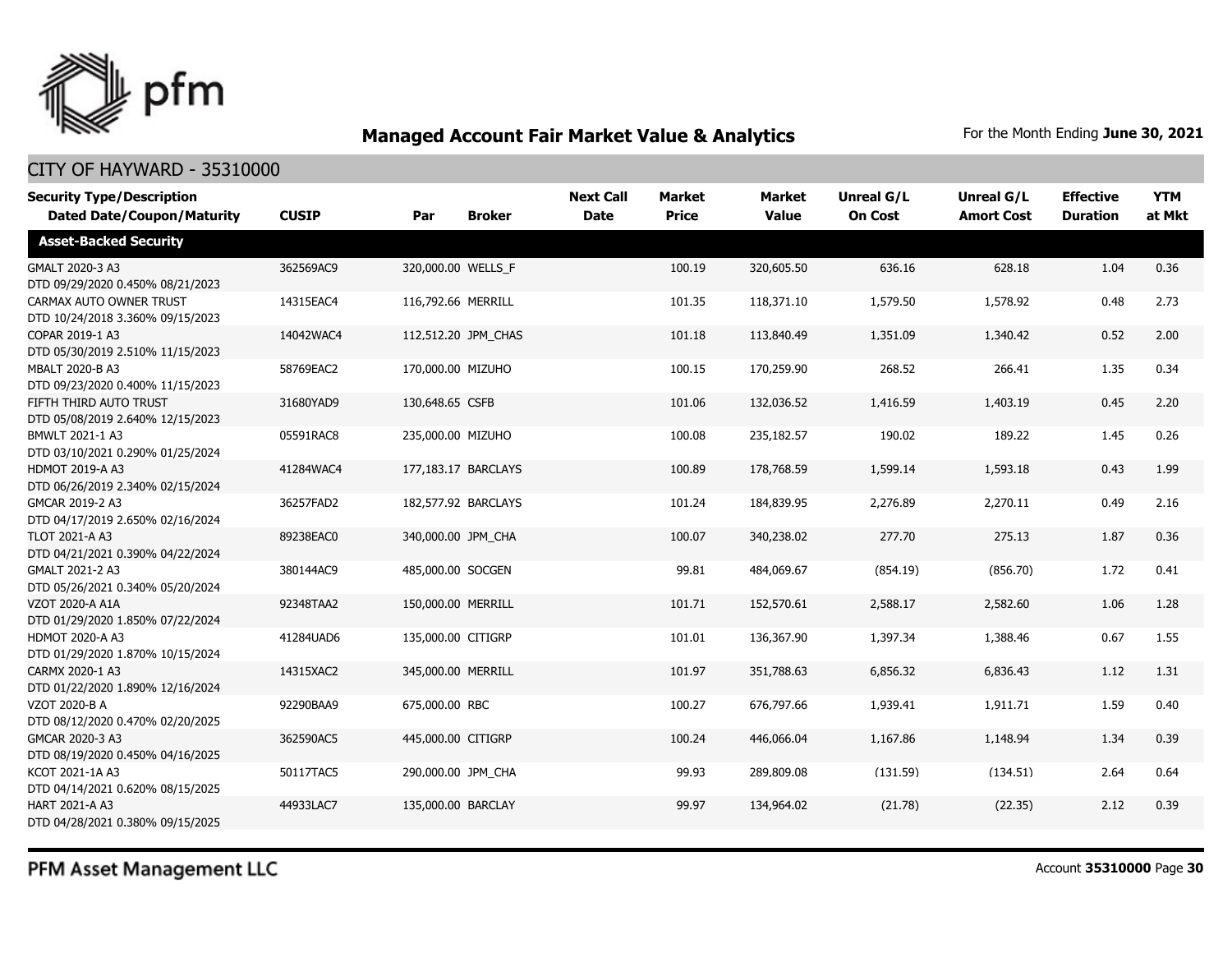

| <b>Security Type/Description</b><br><b>Dated Date/Coupon/Maturity</b> | <b>CUSIP</b> | Par                | <b>Broker</b> | <b>Next Call</b><br><b>Date</b> | Market<br><b>Price</b> | <b>Market</b><br><b>Value</b> | Unreal G/L<br><b>On Cost</b> | Unreal G/L<br><b>Amort Cost</b> | <b>Effective</b><br><b>Duration</b> | <b>YTM</b><br>at Mkt |
|-----------------------------------------------------------------------|--------------|--------------------|---------------|---------------------------------|------------------------|-------------------------------|------------------------------|---------------------------------|-------------------------------------|----------------------|
| <b>Asset-Backed Security</b>                                          |              |                    |               |                                 |                        |                               |                              |                                 |                                     |                      |
| CARMX 2021-2 A3<br>DTD 04/21/2021 0.520% 02/17/2026                   | 143140AC8    | 310,000.00 MERRILL |               |                                 | 100.13                 | 310,410.25                    | 477.05                       | 474.36                          | 2.36                                | 0.49                 |
| <b>Security Type Sub-Total</b>                                        |              | 5,580,985.65       |               |                                 |                        | 5,610,120.38                  | 29,945.68                    | 29,766.05                       | 1.27                                | 1.00                 |
| <b>Managed Account Sub-Total</b>                                      |              | 127,978,436.70     |               |                                 |                        | 129,339,114.41                | 520,530.17                   | 714,875.08                      | 1.87                                | 0.40                 |
| <b>Securities Sub-Total</b>                                           |              | \$127,978,436.70   |               |                                 |                        | \$129,339,114.41              | \$520,530.17                 | \$714,875.08                    | 1.87                                | 0.40%                |
| <b>Accrued Interest</b>                                               |              |                    |               |                                 |                        | \$330,632.65                  |                              |                                 |                                     |                      |
| <b>Total Investments</b>                                              |              |                    |               |                                 |                        | \$129,669,747.06              |                              |                                 |                                     |                      |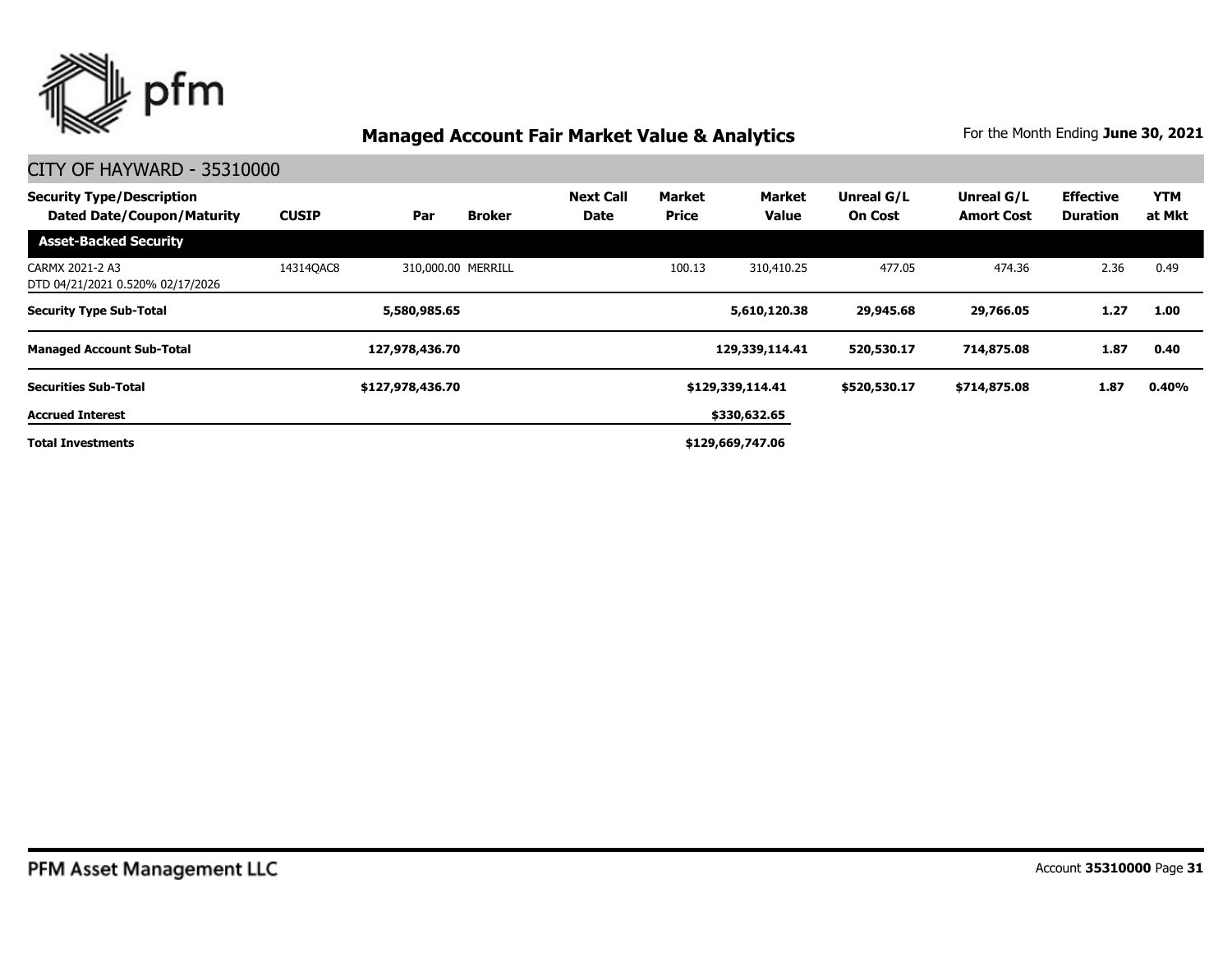

CITY OF HAYWARD - 35310000

| <b>Trade</b>    | <b>Transaction Type</b><br><b>Settle</b> | <b>Security Description</b>                                                           | <b>CUSIP</b> | Par          | <b>Principal</b><br><b>Proceeds</b> | <b>Accrued</b><br><b>Interest</b> | <b>Total</b>     | <b>Realized G/L</b><br>Cost | <b>Realized G/L</b><br><b>Amort Cost</b> | <b>Sale</b><br><b>Method</b> |
|-----------------|------------------------------------------|---------------------------------------------------------------------------------------|--------------|--------------|-------------------------------------|-----------------------------------|------------------|-----------------------------|------------------------------------------|------------------------------|
| <b>BUY</b>      |                                          |                                                                                       |              |              |                                     |                                   |                  |                             |                                          |                              |
| 05/24/21        | 06/01/21                                 | JPMORGAN CHASE & CO CORPORATE<br><b>NOTES</b><br>DTD 06/01/2021 0.824% 06/01/2025     | 46647PCH7    | 615,000.00   | (615,000.00)                        | 0.00                              | (615,000.00)     |                             |                                          |                              |
| 06/02/21        | 06/07/21                                 | <b>US TREASURY NOTES</b><br>DTD 11/30/2019 1.500% 11/30/2024                          | 912828YV6    | 4,000,000.00 | (4, 148, 437.50)                    | (1, 147.54)                       | (4, 149, 585.04) |                             |                                          |                              |
| 06/07/21        | 06/10/21                                 | JOHN DEERE CAPITAL CORP<br><b>CORPORATE NOTES</b><br>DTD 06/10/2021 0.450% 06/07/2024 | 24422EVO9    | 170,000.00   | (169, 787.50)                       | 0.00                              | (169, 787.50)    |                             |                                          |                              |
| 06/15/21        | 06/17/21                                 | <b>US TREASURY NOTES</b><br>DTD 11/30/2019 1.500% 11/30/2024                          | 912828YV6    | 425,000.00   | (440, 456.05)                       | (296.11)                          | (440,752.16)     |                             |                                          |                              |
| 06/16/21        | 06/16/21                                 | US TREASURY N/B NOTES<br>DTD 05/31/2021 0.125% 05/31/2023                             | 91282CCD1    | 1,900,000.00 | (1,898,738.28)                      | (103.83)                          | (1,898,842.11)   |                             |                                          |                              |
|                 | <b>Transaction Type Sub-Total</b>        |                                                                                       |              | 7,110,000.00 | (7, 272, 419.33)                    | (1, 547.48)                       | (7, 273, 966.81) |                             |                                          |                              |
| <b>INTEREST</b> |                                          |                                                                                       |              |              |                                     |                                   |                  |                             |                                          |                              |
| 06/01/21        | 06/01/21                                 | CT ST T/E GO BONDS<br>DTD 06/25/2020 3.000% 06/01/2022                                | 20772KKE8    | 750,000.00   | 0.00                                | 11,250.00                         | 11,250.00        |                             |                                          |                              |
| 06/01/21        | 06/01/21                                 | CHAFFEY CMTY CLG DIST, CA TXBL GO<br><b>BONDS</b><br>DTD 09/24/2019 1.617% 06/01/2023 | 157432KD6    | 770,000.00   | 0.00                                | 6,225.45                          | 6,225.45         |                             |                                          |                              |
| 06/01/21        | 06/25/21                                 | FHMS K023 A1<br>DTD 12/01/2012 1.583% 04/01/2022                                      | 3137AWOG3    | 418,347.25   | 0.00                                | 551.87                            | 551.87           |                             |                                          |                              |
| 06/01/21        | 06/25/21                                 | FHLMC MULTIFAMILY STRUCTURED P<br>DTD 05/01/2015 2.791% 01/01/2022                    | 3137BHXY8    | 1,210,095.40 | 0.00                                | 2,986.89                          | 2,986.89         |                             |                                          |                              |
| 06/01/21        | 06/25/21                                 | FHLMC MULTIFAMILY STRUCTURED P<br>DTD 05/01/2013 2.510% 11/01/2022                    | 3137B1BS0    | 1,565,000.00 | 0.00                                | 3,273.46                          | 3,273.46         |                             |                                          |                              |
| 06/01/21        | 06/25/21                                 | FHLMC MULTIFAMILY STRUCTURED P<br>DTD 11/01/2015 2.716% 06/01/2022                    | 3137BLUR7    | 600,000.00   | 0.00                                | 1,358.00                          | 1,358.00         |                             |                                          |                              |
| 06/01/21        | 06/25/21                                 | <b>FANNIEMAE-ACES</b><br>DTD 02/01/2013 2.509% 11/01/2022                             | 3136ACGJ4    | 895,611.33   | 0.00                                | 1,938.61                          | 1,938.61         |                             |                                          |                              |
| 06/01/21        | 06/25/21                                 | FHMS KJ30 A1<br>DTD 07/01/2020 0.526% 01/01/2025                                      | 3137FUZN7    | 384,776.73   | 0.00                                | 168.66                            | 168.66           |                             |                                          |                              |
| 06/01/21        | 06/25/21                                 | FHMS K019 A2<br>DTD 08/01/2012 2.272% 03/01/2022                                      | 3137ASNJ9    | 565,131.25   | 0.00                                | 1,115.66                          | 1,115.66         |                             |                                          |                              |

PFM Asset Management LLC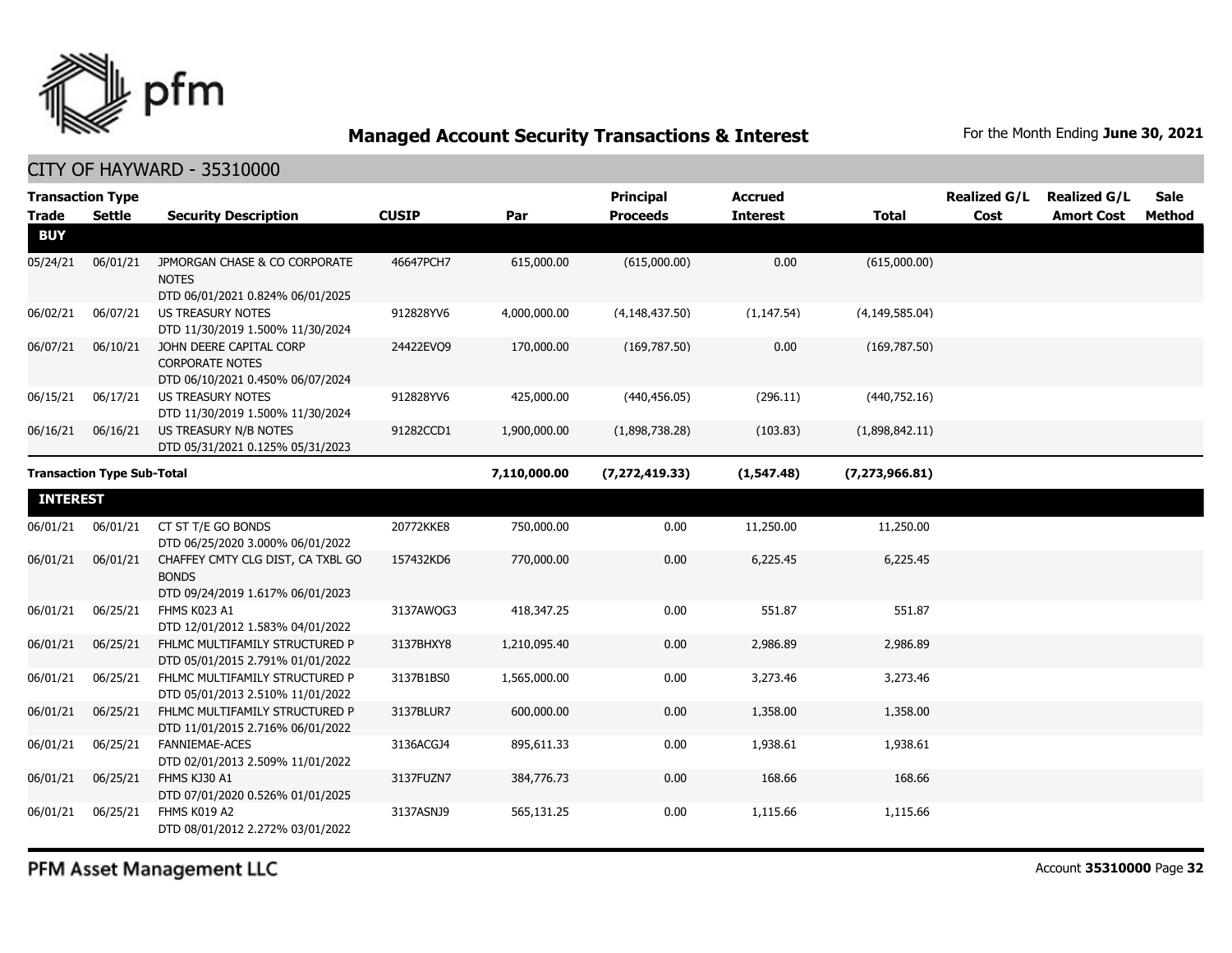

| <b>Transaction Type</b> |               |                                                                                     |              |              | <b>Principal</b> | <b>Accrued</b>  |              | <b>Realized G/L</b> | <b>Realized G/L</b> | Sale          |
|-------------------------|---------------|-------------------------------------------------------------------------------------|--------------|--------------|------------------|-----------------|--------------|---------------------|---------------------|---------------|
| <b>Trade</b>            | <b>Settle</b> | <b>Security Description</b>                                                         | <b>CUSIP</b> | Par          | <b>Proceeds</b>  | <b>Interest</b> | <b>Total</b> | Cost                | <b>Amort Cost</b>   | <b>Method</b> |
| <b>INTEREST</b>         |               |                                                                                     |              |              |                  |                 |              |                     |                     |               |
| 06/01/21                | 06/25/21      | FHMS KJ27 A1<br>DTD 11/01/2019 2.092% 07/01/2024                                    | 3137FQ3V3    | 415,048.52   | 0.00             | 1,007.26        | 1,007.26     |                     |                     |               |
| 06/01/21                | 06/25/21      | FNA 2018-M5 A2<br>DTD 04/01/2018 3.560% 09/01/2021                                  | 3136B1XP4    | 51,380.24    | 0.00             | 152.43          | 152.43       |                     |                     |               |
| 06/01/21                | 06/25/21      | FHLMC MULTIFAMILY STRUCTURED P<br>DTD 12/01/2012 2.355% 07/01/2022                  | 3137AVXN2    | 1,790,977.77 | 0.00             | 3,514.79        | 3,514.79     |                     |                     |               |
| 06/01/21                | 06/25/21      | FHLMC MULTIFAMILY STRUCTURED P<br>DTD 12/01/2012 2.307% 08/01/2022                  | 3137AWQH1    | 1,250,000.00 | 0.00             | 2,403.13        | 2,403.13     |                     |                     |               |
| 06/01/21                | 06/25/21      | FNA 2013-M7 A2<br>DTD 05/01/2013 2.280% 12/01/2022                                  | 3136AEGQ4    | 631,269.56   | 0.00             | 1,199.41        | 1,199.41     |                     |                     |               |
| 06/01/21                | 06/25/21      | <b>FHMS K720 A1</b><br>DTD 11/01/2015 2.316% 11/01/2021                             | 3137BLUQ9    | 81,870.85    | 0.00             | 158.01          | 158.01       |                     |                     |               |
| 06/01/21                | 06/25/21      | FHMS KP05 A<br>DTD 12/01/2018 3.203% 07/01/2023                                     | 3137FKK39    | 47,681.85    | 0.00             | 127.27          | 127.27       |                     |                     |               |
| 06/02/21                | 06/02/21      | FEDERAL FARM CREDIT BANK NOTES<br>DTD 06/02/2020 0.250% 06/02/2022                  | 3133ELE75    | 2,575,000.00 | 0.00             | 3,218.75        | 3,218.75     |                     |                     |               |
| 06/02/21                | 06/02/21      | DNB BANK ASA/NY LT CD<br>DTD 12/06/2019 2.040% 12/02/2022                           | 23341VZT1    | 625,000.00   | 0.00             | 6,445.83        | 6,445.83     |                     |                     |               |
| 06/04/21                | 06/04/21      | FREDDIE MAC NOTES<br>DTD 12/04/2020 0.250% 12/04/2023                               | 3137EAFA2    | 2,130,000.00 | 0.00             | 2,662.50        | 2,662.50     |                     |                     |               |
| 06/08/21                | 06/08/21      | PNC BANK NA CORP NOTES<br>DTD 06/08/2018 3.500% 06/08/2023                          | 69353RFL7    | 300,000.00   | 0.00             | 5,250.00        | 5,250.00     |                     |                     |               |
| 06/08/21                | 06/08/21      | PACCAR FINANCIAL CORP CORPORATE<br><b>NOTES</b><br>DTD 06/08/2020 0.800% 06/08/2023 | 69371RQ82    | 175,000.00   | 0.00             | 700.00          | 700.00       |                     |                     |               |
| 06/15/21                | 06/15/21      | HYUNDAI AUTO RECEIVABLES TRUST<br>DTD 04/10/2019 2.660% 06/15/2023                  | 44932NAD2    | 152,518.90   | 0.00             | 338.08          | 338.08       |                     |                     |               |
| 06/15/21                | 06/15/21      | NAROT 2018-C A3<br>DTD 12/12/2018 3.220% 06/15/2023                                 | 65478NAD7    | 104,921.34   | 0.00             | 281.54          | 281.54       |                     |                     |               |
| 06/15/21                | 06/15/21      | CARMAX AUTO OWNER TRUST<br>DTD 07/25/2018 3.130% 06/15/2023                         | 14313FAD1    | 112,534.65   | 0.00             | 293.53          | 293.53       |                     |                     |               |
| 06/15/21                | 06/15/21      | CARMX 2021-2 A3<br>DTD 04/21/2021 0.520% 02/17/2026                                 | 14314QAC8    | 310,000.00   | 0.00             | 134.33          | 134.33       |                     |                     |               |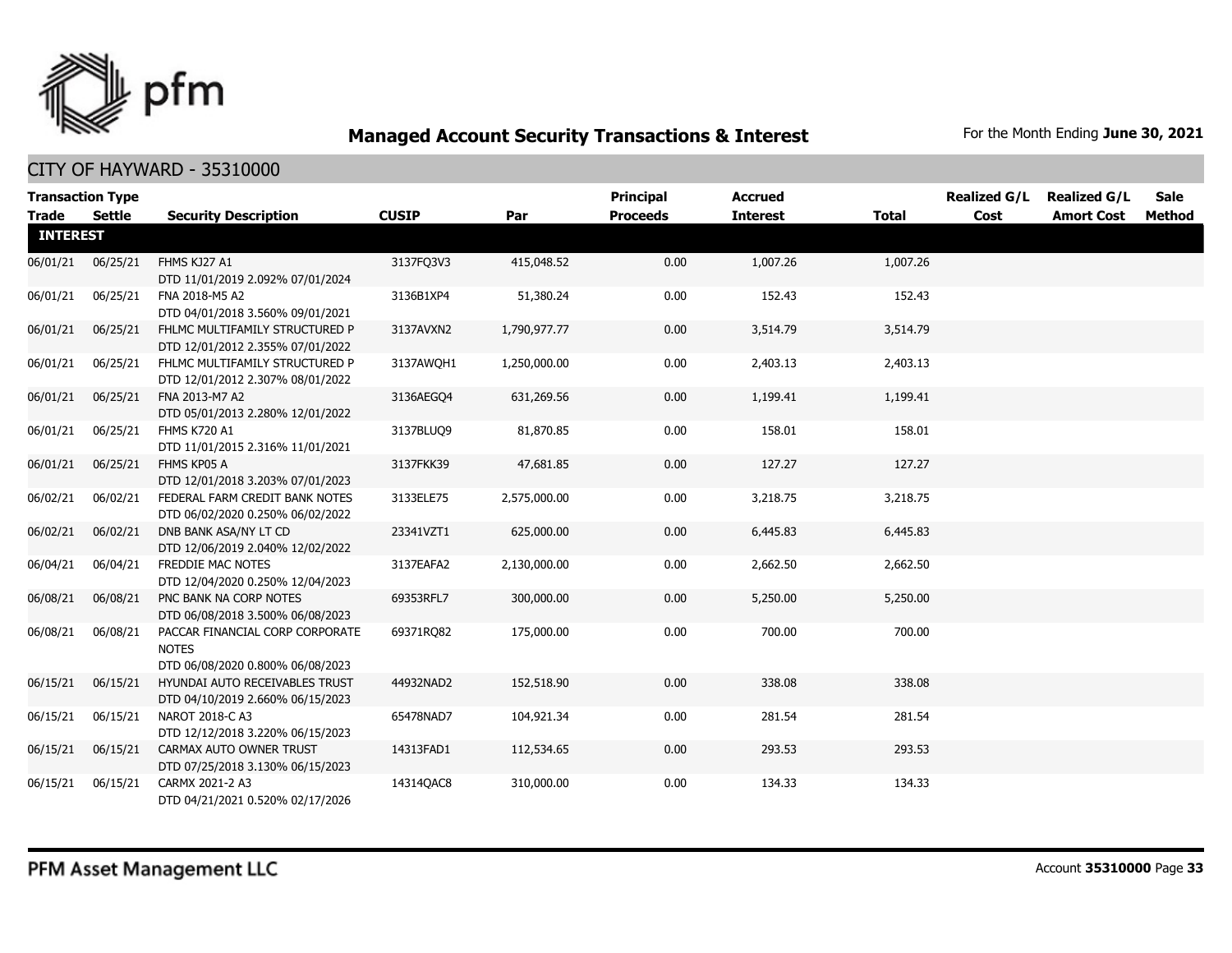

| <b>Transaction Type</b> |          |                                                                  |              |              | <b>Principal</b> | <b>Accrued</b>  |              | <b>Realized G/L</b> | <b>Realized G/L</b> | Sale   |
|-------------------------|----------|------------------------------------------------------------------|--------------|--------------|------------------|-----------------|--------------|---------------------|---------------------|--------|
| <b>Trade</b>            | Settle   | <b>Security Description</b>                                      | <b>CUSIP</b> | Par          | <b>Proceeds</b>  | <b>Interest</b> | <b>Total</b> | Cost                | <b>Amort Cost</b>   | Method |
| <b>INTEREST</b>         |          |                                                                  |              |              |                  |                 |              |                     |                     |        |
| 06/15/21                | 06/15/21 | CARMX 2020-1 A3<br>DTD 01/22/2020 1.890% 12/16/2024              | 14315XAC2    | 345,000.00   | 0.00             | 543.38          | 543.38       |                     |                     |        |
| 06/15/21                | 06/15/21 | <b>HDMOT 2020-A A3</b><br>DTD 01/29/2020 1.870% 10/15/2024       | 41284UAD6    | 135,000.00   | 0.00             | 210.38          | 210.38       |                     |                     |        |
| 06/15/21                | 06/15/21 | <b>US TREASURY NOTES</b><br>DTD 12/15/2020 0.125% 12/15/2023     | 91282CBA8    | 5,510,000.00 | 0.00             | 3,443.75        | 3,443.75     |                     |                     |        |
| 06/15/21                | 06/15/21 | MBALT 2020-B A3<br>DTD 09/23/2020 0.400% 11/15/2023              | 58769EAC2    | 170,000.00   | 0.00             | 56.67           | 56.67        |                     |                     |        |
| 06/15/21                | 06/15/21 | COMET 2019-A2 A2<br>DTD 09/05/2019 1.720% 08/15/2024             | 14041NFU0    | 425,000.00   | 0.00             | 609.17          | 609.17       |                     |                     |        |
| 06/15/21                | 06/15/21 | FORD CREDIT AUTO OWNER TRUST<br>DTD 10/23/2018 3.240% 04/15/2023 | 34532TAD4    | 76,678.71    | 0.00             | 207.03          | 207.03       |                     |                     |        |
| 06/15/21                | 06/15/21 | CARMAX AUTO OWNER TRUST<br>DTD 10/24/2018 3.360% 09/15/2023      | 14315EAC4    | 128,361.42   | 0.00             | 359.41          | 359.41       |                     |                     |        |
| 06/15/21                | 06/15/21 | KCOT 2021-1A A3<br>DTD 04/14/2021 0.620% 08/15/2025              | 50117TAC5    | 290,000.00   | 0.00             | 149.83          | 149.83       |                     |                     |        |
| 06/15/21                | 06/15/21 | <b>HDMOT 2019-A A3</b><br>DTD 06/26/2019 2.340% 02/15/2024       | 41284WAC4    | 196,355.87   | 0.00             | 382.89          | 382.89       |                     |                     |        |
| 06/15/21                | 06/15/21 | HART 2018-B A3<br>DTD 12/12/2018 3.200% 12/15/2022               | 44933AAC1    | 49,609.04    | 0.00             | 132.29          | 132.29       |                     |                     |        |
| 06/15/21                | 06/15/21 | COPAR 2019-1 A3<br>DTD 05/30/2019 2.510% 11/15/2023              | 14042WAC4    | 122,825.08   | 0.00             | 256.91          | 256.91       |                     |                     |        |
| 06/15/21                | 06/15/21 | FIFTH THIRD AUTO TRUST<br>DTD 05/08/2019 2.640% 12/15/2023       | 31680YAD9    | 143,294.72   | 0.00             | 315.25          | 315.25       |                     |                     |        |
| 06/15/21                | 06/15/21 | HART 2021-A A3<br>DTD 04/28/2021 0.380% 09/15/2025               | 44933LAC7    | 135,000.00   | 0.00             | 42.75           | 42.75        |                     |                     |        |
| 06/16/21                | 06/16/21 | GMCAR 2019-2 A3<br>DTD 04/17/2019 2.650% 02/16/2024              | 36257FAD2    | 201,041.93   | 0.00             | 443.97          | 443.97       |                     |                     |        |
| 06/16/21                | 06/16/21 | GMCAR 2020-3 A3<br>DTD 08/19/2020 0.450% 04/16/2025              | 362590AC5    | 445,000.00   | 0.00             | 166.88          | 166.88       |                     |                     |        |
| 06/18/21                | 06/18/21 | HAROT 2019-1 A3<br>DTD 02/27/2019 2.830% 03/20/2023              | 43814WAC9    | 101,826.83   | 0.00             | 240.14          | 240.14       |                     |                     |        |
| 06/20/21                | 06/20/21 | GMALT 2021-2 A3<br>DTD 05/26/2021 0.340% 05/20/2024              | 380144AC9    | 485,000.00   | 0.00             | 109.93          | 109.93       |                     |                     |        |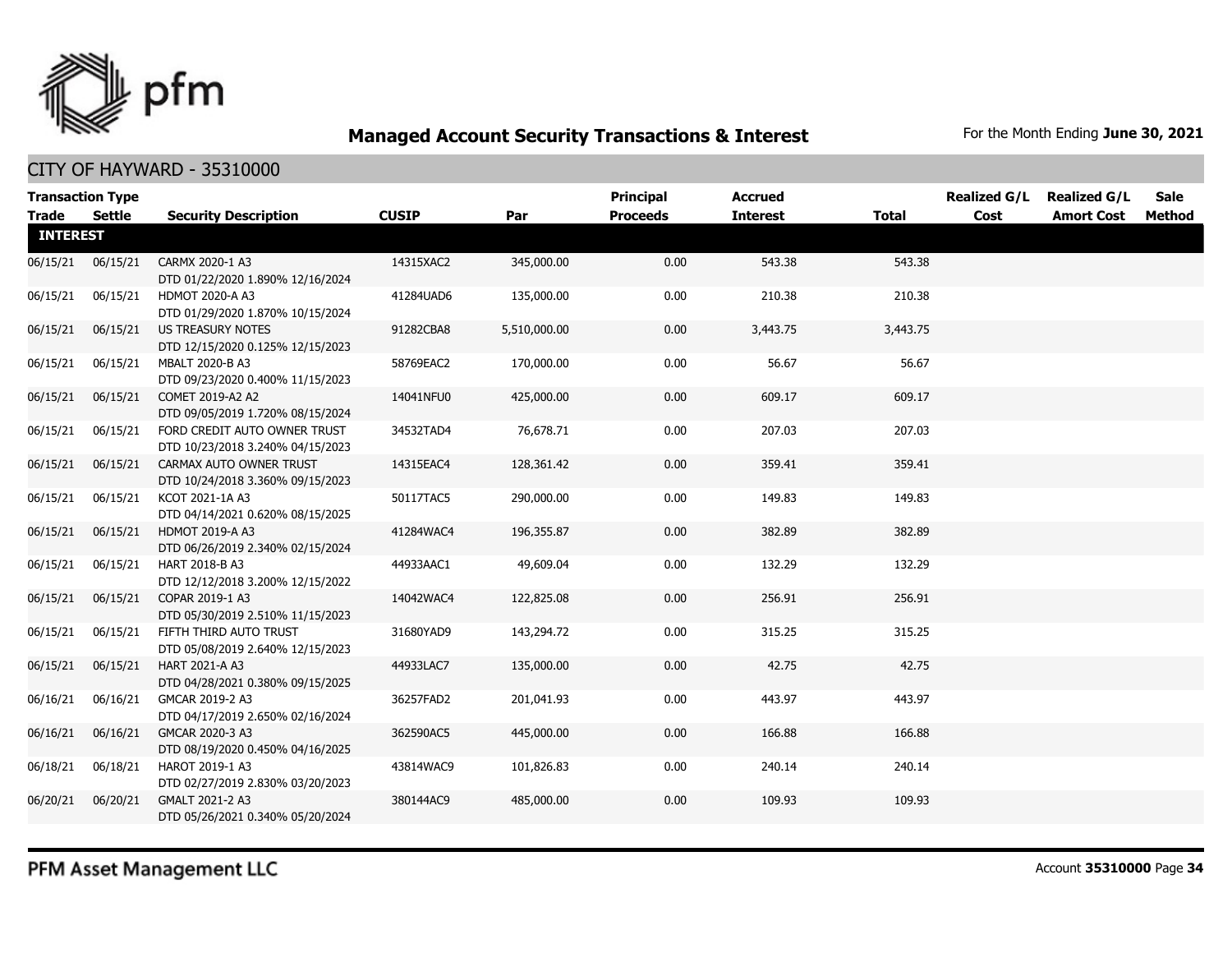

| <b>Trade</b>                      | <b>Transaction Type</b><br>Settle | <b>Security Description</b>                                                     | <b>CUSIP</b>  | Par          | <b>Principal</b><br><b>Proceeds</b> | <b>Accrued</b><br><b>Interest</b> | <b>Total</b> | <b>Realized G/L</b><br>Cost | <b>Realized G/L</b><br><b>Amort Cost</b> | <b>Sale</b><br><b>Method</b> |
|-----------------------------------|-----------------------------------|---------------------------------------------------------------------------------|---------------|--------------|-------------------------------------|-----------------------------------|--------------|-----------------------------|------------------------------------------|------------------------------|
| <b>INTEREST</b>                   |                                   |                                                                                 |               |              |                                     |                                   |              |                             |                                          |                              |
| 06/20/21                          | 06/20/21                          | VZOT 2020-A A1A<br>DTD 01/29/2020 1.850% 07/22/2024                             | 92348TAA2     | 150,000.00   | 0.00                                | 231.25                            | 231.25       |                             |                                          |                              |
| 06/20/21                          | 06/20/21                          | VZOT 2020-B A<br>DTD 08/12/2020 0.470% 02/20/2025                               | 92290BAA9     | 675,000.00   | 0.00                                | 264.38                            | 264.38       |                             |                                          |                              |
| 06/20/21                          | 06/20/21                          | <b>VWALT 2019-A A3</b><br>DTD 10/04/2019 1.990% 11/21/2022                      | 92867XAD8     | 300,000.00   | 0.00                                | 497.50                            | 497.50       |                             |                                          |                              |
| 06/20/21                          | 06/20/21                          | <b>TLOT 2021-A A3</b><br>DTD 04/21/2021 0.390% 04/22/2024                       | 89238EAC0     | 340,000.00   | 0.00                                | 110.50                            | 110.50       |                             |                                          |                              |
| 06/20/21                          | 06/20/21                          | GMALT 2020-3 A3<br>DTD 09/29/2020 0.450% 08/21/2023                             | 362569AC9     | 320,000.00   | 0.00                                | 120.00                            | 120.00       |                             |                                          |                              |
| 06/25/21                          | 06/25/21                          | BMWLT 2021-1 A3<br>DTD 03/10/2021 0.290% 01/25/2024                             | 05591RAC8     | 235,000.00   | 0.00                                | 56.79                             | 56.79        |                             |                                          |                              |
| 06/26/21                          | 06/26/21                          | FREDDIE MAC NOTES<br>DTD 06/26/2020 0.250% 06/26/2023                           | 3137EAES4     | 2,340,000.00 | 0.00                                | 2,925.00                          | 2,925.00     |                             |                                          |                              |
| <b>Transaction Type Sub-Total</b> |                                   |                                                                                 | 31,232,159.24 | 0.00         | 68,631.51                           | 68,631.51                         |              |                             |                                          |                              |
| <b>MATURITY</b>                   |                                   |                                                                                 |               |              |                                     |                                   |              |                             |                                          |                              |
| 06/16/21                          | 06/16/21                          | FREDDIE MAC NOTES (CALLED, OMD<br>06/16/23)<br>DTD 06/16/2020 0.500% 06/16/2021 | 3134GVR67     | 1,900,000.00 | 1,900,000.00                        | 4,750.00                          | 1,904,750.00 | 0.00                        | 0.00                                     |                              |
| <b>Transaction Type Sub-Total</b> |                                   |                                                                                 | 1,900,000.00  | 1,900,000.00 | 4,750.00                            | 1,904,750.00                      | 0.00         | 0.00                        |                                          |                              |
| <b>PAYDOWNS</b>                   |                                   |                                                                                 |               |              |                                     |                                   |              |                             |                                          |                              |
| 06/01/21                          | 06/25/21                          | FHMS KJ27 A1<br>DTD 11/01/2019 2.092% 07/01/2024                                | 3137FQ3V3     | 19,542.34    | 19,542.34                           | 0.00                              | 19,542.34    | 0.47                        | 0.00                                     |                              |
| 06/01/21                          | 06/25/21                          | FNA 2013-M7 A2<br>DTD 05/01/2013 2.280% 12/01/2022                              | 3136AEGO4     | 592.72       | 592.72                              | 0.00                              | 592.72       | (3.69)                      | 0.00                                     |                              |
| 06/01/21                          | 06/25/21                          | FHMS K023 A1<br>DTD 12/01/2012 1.583% 04/01/2022                                | 3137AWQG3     | 22,785.89    | 22,785.89                           | 0.00                              | 22,785.89    | 498.44                      | 0.00                                     |                              |
| 06/01/21                          | 06/25/21                          | FNA 2013-M7 A2<br>DTD 05/01/2013 2.280% 12/01/2022                              | 3136AEGO4     | 785.23       | 785.23                              | 0.00                              | 785.23       | (10.29)                     | 0.00                                     |                              |
| 06/01/21                          | 06/25/21                          | FHMS K023 A1<br>DTD 12/01/2012 1.583% 04/01/2022                                | 3137AWOG3     | 2,524.92     | 2,524.92                            | 0.00                              | 2,524.92     | 54.84                       | 0.00                                     |                              |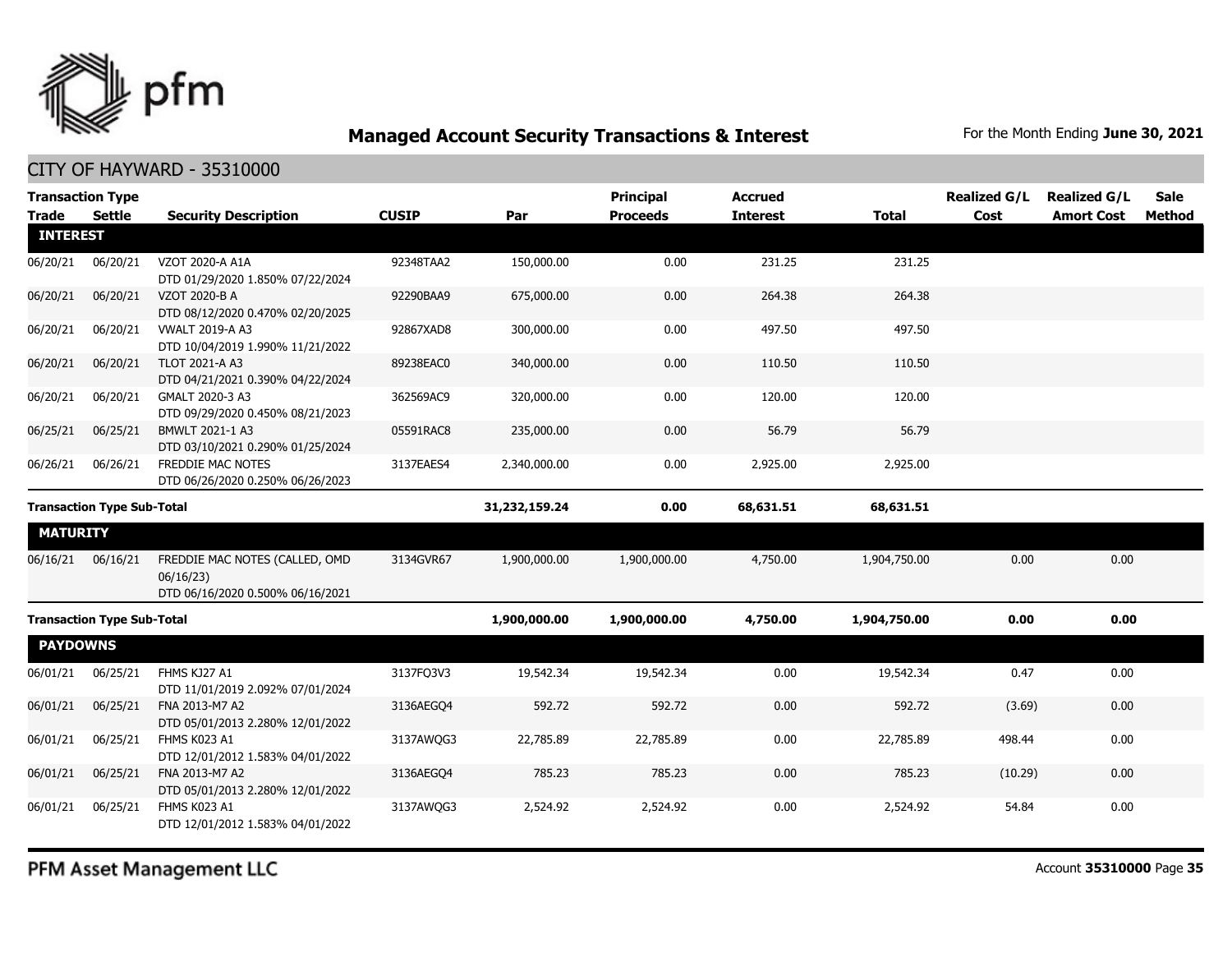

| <b>Transaction Type</b><br><b>Trade</b> | Settle   | <b>Security Description</b>                                        | <b>CUSIP</b> | Par       | <b>Principal</b><br><b>Proceeds</b> | <b>Accrued</b><br><b>Interest</b> | <b>Total</b> | <b>Realized G/L</b><br>Cost | <b>Realized G/L</b><br><b>Amort Cost</b> | Sale<br>Method |
|-----------------------------------------|----------|--------------------------------------------------------------------|--------------|-----------|-------------------------------------|-----------------------------------|--------------|-----------------------------|------------------------------------------|----------------|
| <b>PAYDOWNS</b>                         |          |                                                                    |              |           |                                     |                                   |              |                             |                                          |                |
| 06/01/21                                | 06/25/21 | FHLMC MULTIFAMILY STRUCTURED P<br>DTD 12/01/2012 2.355% 07/01/2022 | 3137AVXN2    | 1,499.41  | 1,499.41                            | 0.00                              | 1,499.41     | (5.50)                      | 0.00                                     |                |
| 06/01/21                                | 06/25/21 | FHMS KJ30 A1<br>DTD 07/01/2020 0.526% 01/01/2025                   | 3137FUZN7    | 1,009.00  | 1,009.00                            | 0.00                              | 1,009.00     | 0.02                        | 0.00                                     |                |
| 06/01/21                                | 06/25/21 | <b>FANNIEMAE-ACES</b><br>DTD 02/01/2013 2.509% 11/01/2022          | 3136ACGJ4    | 11,416.30 | 11,416.30                           | 0.00                              | 11,416.30    | (140.92)                    | 0.00                                     |                |
| 06/01/21                                | 06/25/21 | FHLMC MULTIFAMILY STRUCTURED P<br>DTD 12/01/2012 2.355% 07/01/2022 | 3137AVXN2    | 3,228.69  | 3,228.69                            | 0.00                              | 3,228.69     | 12.61                       | 0.00                                     |                |
| 06/01/21                                | 06/25/21 | <b>FHMS K720 A1</b><br>DTD 11/01/2015 2.316% 11/01/2021            | 3137BLUQ9    | 9,420.53  | 9,420.53                            | 0.00                              | 9,420.53     | (25.76)                     | 0.00                                     |                |
| 06/01/21                                | 06/25/21 | FHMS K023 A1<br>DTD 12/01/2012 1.583% 04/01/2022                   | 3137AWQG3    | 11,085.03 | 11,085.03                           | 0.00                              | 11,085.03    | 280.16                      | 0.00                                     |                |
| 06/01/21                                | 06/25/21 | FNA 2018-M5 A2<br>DTD 04/01/2018 3.560% 09/01/2021                 | 3136B1XP4    | 35,005.69 | 35,005.69                           | 0.00                              | 35,005.69    | (696.30)                    | 0.00                                     |                |
| 06/01/21                                | 06/25/21 | FHMS K019 A2<br>DTD 08/01/2012 2.272% 03/01/2022                   | 3137ASNJ9    | 14,106.99 | 14,106.99                           | 0.00                              | 14,106.99    | 104.15                      | 0.00                                     |                |
| 06/01/21                                | 06/25/21 | FHMS KP05 A<br>DTD 12/01/2018 3.203% 07/01/2023                    | 3137FKK39    | 112.07    | 112.07                              | 0.00                              | 112.07       | 0.00                        | 0.00                                     |                |
| 06/01/21                                | 06/25/21 | FHLMC MULTIFAMILY STRUCTURED P<br>DTD 05/01/2015 2.791% 01/01/2022 | 3137BHXY8    | 45,624.89 | 45,624.89                           | 0.00                              | 45,624.89    | (826.95)                    | 0.00                                     |                |
| 06/15/21                                | 06/15/21 | HYUNDAI AUTO RECEIVABLES TRUST<br>DTD 04/10/2019 2.660% 06/15/2023 | 44932NAD2    | 15,874.34 | 15,874.34                           | 0.00                              | 15,874.34    | 2.09                        | 0.00                                     |                |
| 06/15/21                                | 06/15/21 | CARMAX AUTO OWNER TRUST<br>DTD 07/25/2018 3.130% 06/15/2023        | 14313FAD1    | 13,255.65 | 13,255.65                           | 0.00                              | 13,255.65    | 1.81                        | 0.00                                     |                |
| 06/15/21                                | 06/15/21 | HART 2018-B A3<br>DTD 12/12/2018 3.200% 12/15/2022                 | 44933AAC1    | 8,422.34  | 8,422.34                            | 0.00                              | 8,422.34     | 0.10                        | 0.00                                     |                |
| 06/15/21                                | 06/15/21 | NAROT 2018-C A3<br>DTD 12/12/2018 3.220% 06/15/2023                | 65478NAD7    | 10,729.04 | 10,729.04                           | 0.00                              | 10,729.04    | 2.06                        | 0.00                                     |                |
| 06/15/21                                | 06/15/21 | FIFTH THIRD AUTO TRUST<br>DTD 05/08/2019 2.640% 12/15/2023         | 31680YAD9    | 12,646.07 | 12,646.07                           | 0.00                              | 12,646.07    | 2.78                        | 0.00                                     |                |
| 06/15/21                                | 06/15/21 | CARMAX AUTO OWNER TRUST<br>DTD 10/24/2018 3.360% 09/15/2023        | 14315EAC4    | 11,568.76 | 11,568.76                           | 0.00                              | 11,568.76    | 0.11                        | 0.00                                     |                |
| 06/15/21                                | 06/15/21 | COPAR 2019-1 A3<br>DTD 05/30/2019 2.510% 11/15/2023                | 14042WAC4    | 10,312.88 | 10,312.88                           | 0.00                              | 10,312.88    | 2.09                        | 0.00                                     |                |